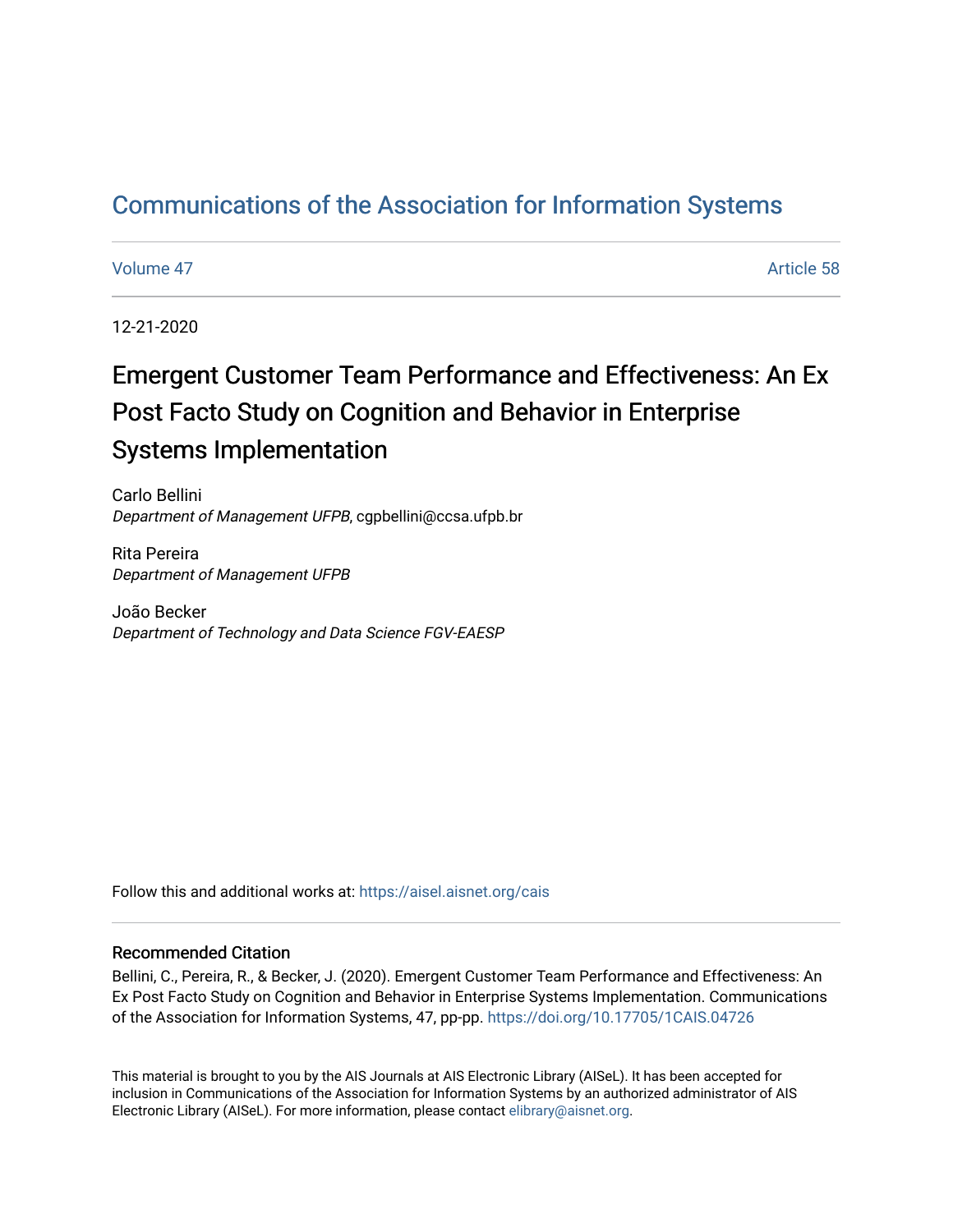

Research Article DOI: 10.17705/1CAIS.04726 ISSN: 1529-3181

# **Emergent Customer Team Performance and Effectiveness: An Ex Post Facto Study on Cognition and Behavior in Enterprise Systems Implementation**

#### **Carlo Gabriel Porto Bellini**

Department of Management UFPB, Brazil *cgpbellini@ccsa.ufpb.br*

**Rita de Cássia de Faria Pereira** Department of Management UFPB, Brazil

**João Luiz Becker** Department of Technology and Data Science FGV-EAESP, Brazil

#### **Abstract:**

Implementing enterprise systems usually involves a partnership between the customer organization's internal team and an external team with professionals from the technology supplier and the business consultants. On both sides, team performance (a process) and team effectiveness (an outcome) emerge partly due to the unpredictable effects of the interaction between human factors at the individual level. Thus, a team's dynamics and achievements may not fully correspond to its members' individual characteristics—for instance, a modest team may be formed by outstanding individuals, and an outstanding team may be formed by modest individuals. With an ex post facto approach and a case study on a successful ERP customization project, we studied the interaction effects between human factors (here represented by cognition and behavior) that lead to team performance and effectiveness. Moreover, we focused on the customer side of teamwork due to gaps identified in the literature. Individual team members in our study did not score the highest in several cognitive and behavioral measures; thus, we conclude that a high-performance, effective team does not necessarily possess a theoretically ideal cognitive and behavioral archetype. This study further contributes to the ambiguous debate on performance and effectiveness, their emergent nature, and the role of team management.

**Keywords:** Teams, Projects, Knowledge Work, High-performance Work, Effectiveness, Enterprise Information Systems, Cognition, Behavior, Emergent Properties, Complex Systems, Ex Post Facto Analysis.

This manuscript underwent peer review. It was received 06/03/2018 and was with the authors for 30 months for three revisions. Thomas Case served as Associate Editor.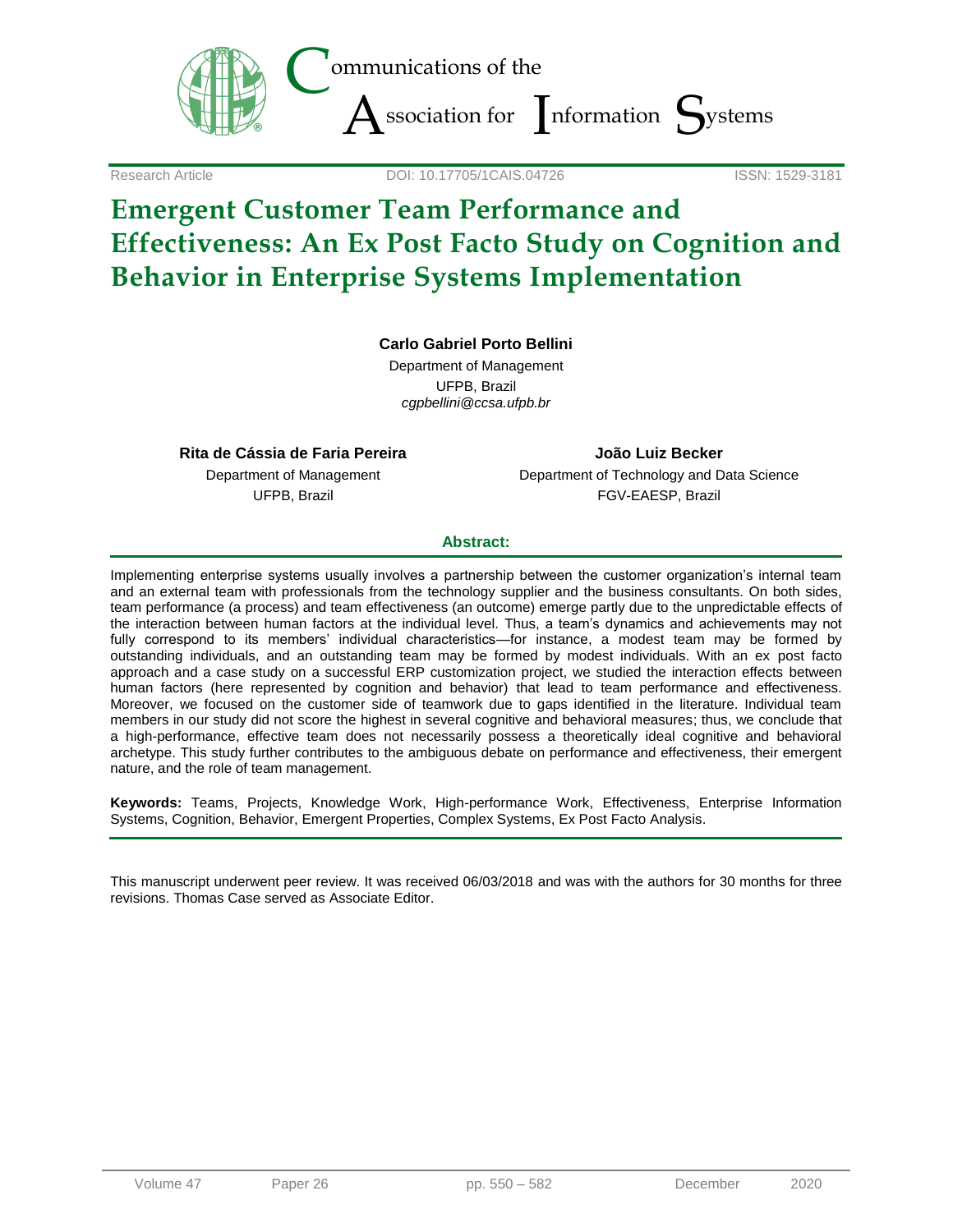## **1 Introduction**

The *Wunder von Bern* ("the miracle of Bern"), the final match of the fifth Football World Cup, took place on 4 July, 1954, Bern, Switzerland. In the match, the West German squad unexpectedly defeated the legendary Hungarian Golden Team, the Mighty Magyars. West Germany had nearly all amateur players, while Hungary counted on full-time football professionals and achieved great results before and during the cup. The Hungarian players had a reputation for their individual qualities, and the team implemented one of the most revolutionary tactics in football history. However, West Germany played by the rules (they focused on the needed scores to move forward to the final match) while adopting unusual tactics—a mix of fixed and moving roles. In the cup's initial stage, Hungary defeated West Germany 8-3, but the two teams met again in the final match in which West Germany defeated Hungary 3-2.

This case illustrates that a team may achieve its goals even if 1) team members do not excel in professional qualities at the individual level, 2) team members had not worked significantly together before, and 3) the team faces an enormous challenge for the first time. The case also suggests that 4) a team continuously adjusts its performance (a process measure) to situational needs, and 5) team effectiveness (an outcomes measure) represents the ultimate goal in projects. After all, what matters in competitions is winning them. Similarly, organizations can adopt a practical, outcomes-oriented stance when planning how teams will participate in complex business endeavors such as introducing new work routines and new information systems/technology (IS/IT) as part of organizational change. IS/IT-mediated organizational change is critical in business and a classical research topic, but we need to further understand the human side of its success factors (Moura, Dominguez, & Varajão, 2019; Colomo-Palacios, Tovar-Caro, García-Crespo, & Gómez-Berbís, 2010).

In this paper, we discuss the human side of team performance and effectiveness in customized information systems software (CISS) projects. In CISS projects, organizations usually distribute IS/IT professionals into two teams—the in-house customer team and an external team that the technology supplier and the business consultants form. Together, they implement the customer's core business processes on an IS/IT infrastructure and, thus, should understand the vendor's technology, the business environment, and the customer organization's strategic stance. Here, we focus on customer teams because their role in organizations has changed from isolated workers to organizational-change agents (Paré & Jutras, 2004) and because the literature has neglected them (Bellini, Pereira, & Becker, 2016). Since cognition and behavior represent useful categories to address the human side of IS/IT project team performance (Xiang, Yang, & Zhang, 2016; Bellini, Pereira, & Becker, 2012), we used them to craft the following research question (RQ):

**RQ**: What cognitive and behavioral traits manifest in a high-performance customer team that works with external partners in a successful CISS-type implementation project??

To address this question, we conducted a three-year case study and an ex post facto study with customer team professionals who successfully implemented a large enterprise-wide system (ERP) in a Brazilian organization. We took the measures for team members' cognitive and behavioral archetypes from the most exhaustive review on team cognition and behavior that we know of in the IS/IT literature (Bellini et al., 2012).

The paper proceeds as follows: in Section 2, we provide useful definitions to understand this study, such as the role of people and teams in software development, team members' cognitive and behavioral aspects, the emergent phenomena of team performance and effectiveness, the role of team management and leadership, the customer side of systems implementation, and the theoretical framework that we adopted to address the people traits in customer teams. In Section 3, we discuss the opportunity we had to use that framework in practice to measure the cognitive and behavioral archetype that manifested in a customer team that implemented an ERP system and how the resulting measures may serve as a first reference (benchmark) for high-performance, effective customer teams in implementation projects. In Section 4, we discuss how high-performance work and team effectiveness partly result from team members' cognitive and behavioral traits and whether team members and their manager/leader have conflicting views about performance. In Section 5, we discuss the study's limitations, present suggestions for future studies, and conclude the paper.

**Experience of the property of the construction of the construction of the construction of the construction of the construction of the construction of the construction of the construction of the construction of the constru**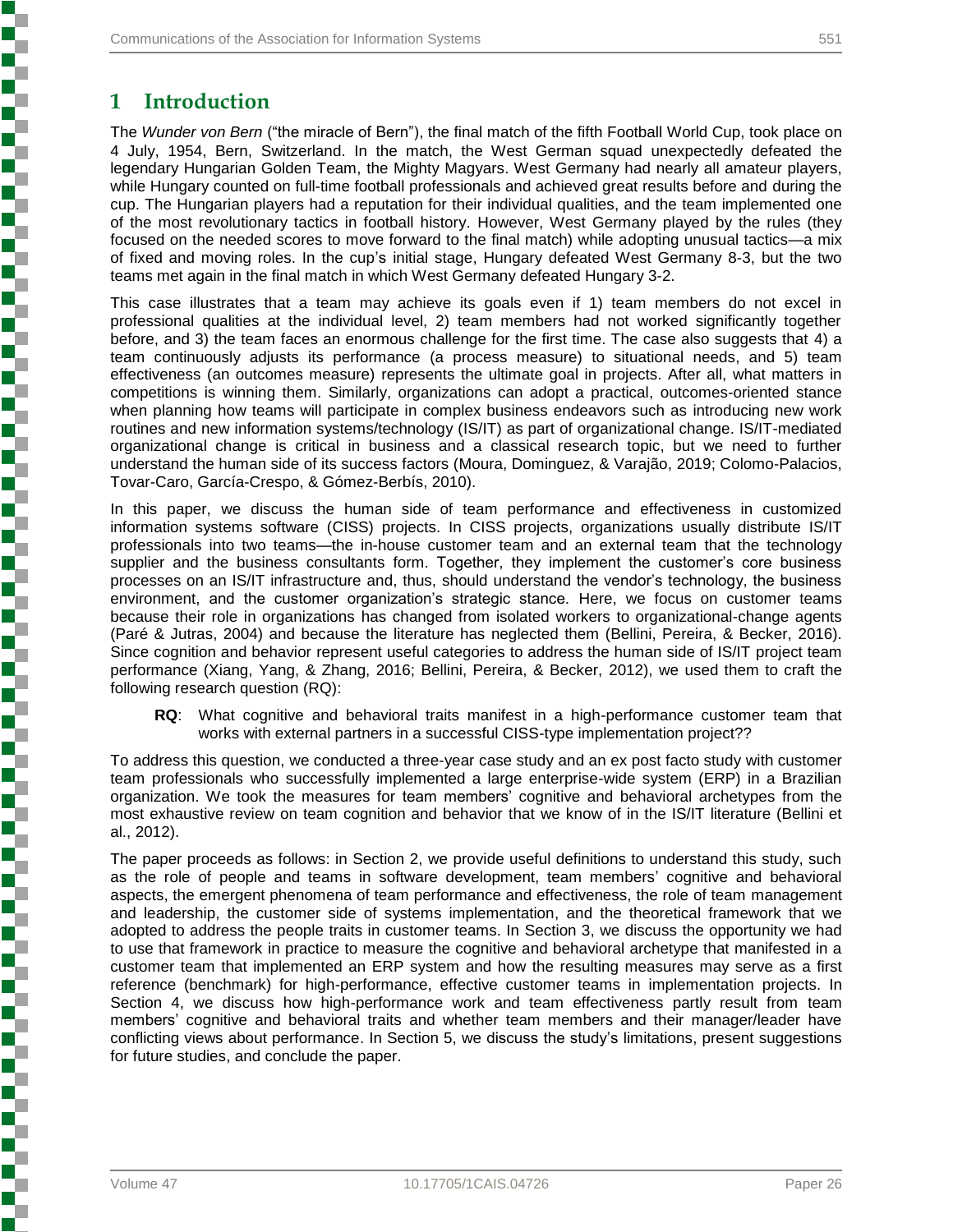## **2 Literature Review**

Enterprise information systems are "industry-specific, *customizable* software packages that integrate information and business process in organizations" (Devadoss & Pan, 2007, p. 352, emphasis added) and "a complex *social* phenomenon that is intricately linked to and complicit in shaping organizational structure and identity" (Alvarez, 2008, p. 203, emphasis added). Such systems help organizations integrate and exchange data and facilitate new ways to implement the organizational routines (Ignatiadis & Nandhakumar, 2007). Thus, researchers have frequently associated organizational change with enterprise information systems (Moura et al., 2019), such as enterprise resource planning (ERP) systems. It follows that, as organizations should differentiate themselves to some degree from their competitors, they need to find a technology vendor that enables ERP customization in many cases. We conceive a general type of enterprise system called customized information systems software (CISS), which a vendor develops for a given organization to implement at least one of its core business processes (see Figure 1).



**Standardization** 



Customer-focused coding

Industry-focused coding

#### **Figure 1. Strategic Requirements Engineering**

Organizations develop CISS-type products according to IS development (ISD) principles. ISD professionals typically work in teams (O'Connor & Basri, 2012) and in a project-based fashion (Agarwal, Brown, Ferratt, & Moore, 2006). Moreover, in ISD, team-level interactions give rise to a social perspective about how people work together (Sawyer, Guinan, & Cooprider, 2010), which makes ISD "more of a *social event* than a technical case" (Lu, Xiang, Wang, & Wang, 2011, p. 813, emphasis added). We can frame such a social perspective according to Leavitt's (1965) proposition that four equally important, interdependent dimensions describe any organization: its tasks, technologies, structure, and people. Tasks and technologies form the organization's technical subsystem, while structure and people form its social subsystem. Leavitt's (1965) framework has a long tradition in IS/IT studies (e.g., Grant & Mergen, 1996, Sarker, 2000, Palvia, Sharma, & Conrath, 2001; Bellini et al., 2016) and represents a useful way to frame the human factors (the people dimension) as critical in organizational design. Bellini et al. (2012) further proposed that, in ISD, one can approach the people dimension through a team's cognitive and behavioral archetype and, thus, contribute to understanding ISD team members' personal traits (Siau, Tan, & Sheng, 2010) and how the traits relate to team and project success (Jetu & Riedl, 2012). We discuss these topics in Sections 2.1 to 2.3.

## **2.1 Cognition and Behavior**

We reviewed all studies on teamwork published between 2008 and 2018 in two reputable scholarly sources for team studies—the *Journal of Management* and *Team Performance Management*—in order to frame cognition and behavior as the critical categories that describe Leavitt's (1965) people dimension in ISD. Additionally, in a snowball process, we reviewed the main models that the studies we found cited. We did so to find the critical categories under which we could classify mental phenomena and effective action related to work in order to validate Bellini et al.'s (2012) assumption that cognition and behavior are those critical categories. We found that the literature did not only distinguish between cognition and behavior but also discussed issues such as affect, emotion, mood, motivation, feeling, attitude, and belief. However, we found cognition and behavior as virtually the only constant categories that all studies mentioned. Kozlowski and Ilgen (2006) explained the difficulty in classifying mental phenomena and effective action in just a few categories as follows: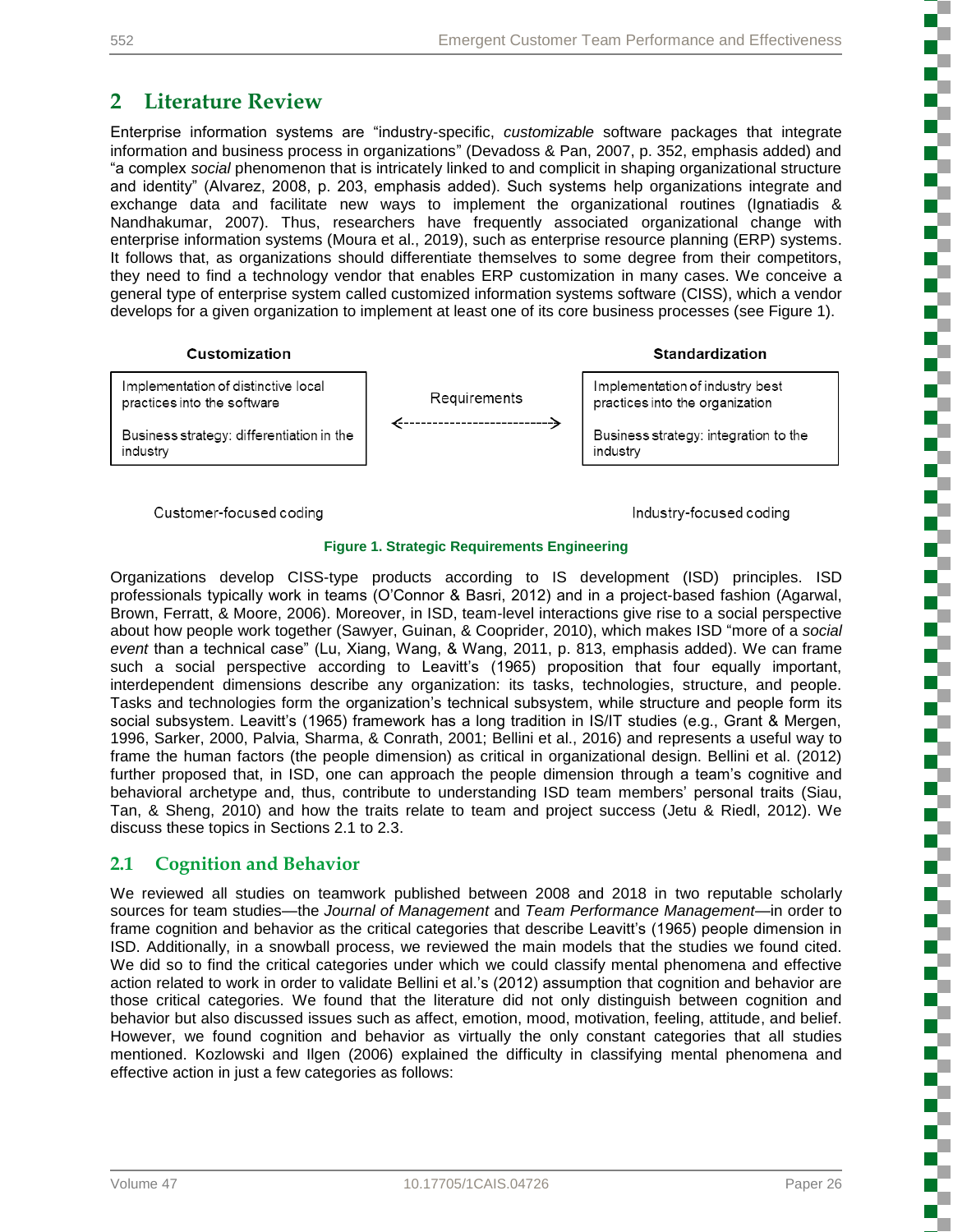Š

かんかん かんかんかん かんかん かんかん かんかん かんかんかん かんかんかん かんかんかん

*Any effort to classify team processes into the cognitive, motivational/affective, and behavioral categories…will have some topics that could potentially fit in an alternate category. The classification simply reflects our judgment of best fit.* (p. 81)

*Research in the area of collective affect, mood, and emotions in work teams is in its infancy, both conceptually and empirically [so] we must wait and see.* (p. 93)

Kozlowski and Ilgen (2006) perceived cognitive, motivational/affective, and behavioral issues as shaping team processes. By the same token, in their meta-analytical study, DeChurch and Mesmer-Magnus (2010) found cognition, motivation, and behavior as the key factors that influence teamwork effectiveness. They defined motivation as "team members' collective reactions to interpersonal aspects of team functioning" (p. 34) and, thus, in terms of reactions. However, reactions are ambiguous as they can be either mental phenomena or real action. Therefore, the way they defined motivation possibly overlaps with cognition, behavior or both. They also mentioned that "motivational states describe emotional attraction to the team, beliefs about its capability to perform tasks, and the like" (p. 35) and, thus, introduced some terminological complexity in associating motivation with emotions and beliefs. In another work, Salas et al. (2008) reviewed five decades of research on team performance in organizations and posited that teamwork involves various interrelated cognitions, attitudes, and behaviors. However, here again, they did not specify how attitudes differ from either cognitions or behaviors. A final example of terminological complexity is Markus and Kitayama's (1991) seminal work on the self's cultural aspects where cognitions, emotions and motivations constitute the key analytical categories.

On the other hand, many studies have considered only the two categories of cognition and behavior (or similar terminology) as sufficient to describe the human factors at work. For example, Bradley, Baur, Banford, and Postlewaite (2013) examined the behavioral processes and the affective/cognitive states in team dynamics. Mancha, Hallam, and Dietrich (2009) discussed the interplay between stable personality factors and variable human behavior that account for software development performance. In reviewing studies on team performance from the last five decades, Salas, Cooke, and Rosen (2008) discussed measurement issues exclusively for cognition and behavior. Bellini (2018) developed an approach to digital effectiveness wherein an individual's cognitive and behavioral traits (along with the external factors of environmental ergonomics) account for that individual's limitations and capabilities to purposefully use technology. Pak and Kim (2018) discussed the impact of high-performance work on employee attitudes and behavior, and Agrawal (2012) discussed cognitive and behavioral change in team members. Thus, we assume that cognition and behavior are unambiguous, sufficient categories to frame the human factors in teamwork.

### **2.2 Emergent Team Performance and Effectiveness**

We found some confusion in the literature on how to frame performance vis-à-vis effectiveness. We concur with Salas et al. (2008) that performance refers to the process of doing things, while effectiveness refers to the outcomes of performance. Pentland and Feldman (2005) and Kozlowski and Ilgen (2006) also share the process view of performance, while other sources were unclear on this matter (e.g., DeChurch & Mesmer-Magnus, 2010; Nesterkin & Porterfield, 2016; Savelsbergh, Van Der Heijden, & Poel, 2010; Jong & Fodor, 2017; Pak & Kim, 2018; Shin & Konrad, 2017). Another issue concerns the levels of performance and effectiveness, of which performance poses the greatest conceptual and measurement difficulties. One concern involves distinguishing between individual and team performance (Pak & Kim, 2018), and a second concern involves framing the importance of high-performance work units for organizational performance (Shin & Konrad, 2017). We briefly discuss such issues next.

Aghazadeh and Seyedian (2004) viewed high-performance work systems as intimately related with organizational change, socio-technical work design, teamwork, and new technology. They posited that those systems manifest multifunctionality, employee involvement, training, commitment, autonomy, and a permanent need to rethink the workplace, develop new technology, and institutionalize performancebased compensations. In reviewing the literature on high-performance IS/IT teams, Moura et al. (2019, pp. 69-70) found that those teams:

*Have the right mix of technical and functional expertise and problem-solving, decision-making and interpersonal skills; shape their purposes usually in response to the firms' high management; invest a huge amount of time and effort exploring, shaping and agreeing on a purpose that belongs to them both individually and collectively; translate their purposes into explicit, measurable and attainable performance goals… with purposes and goals building on*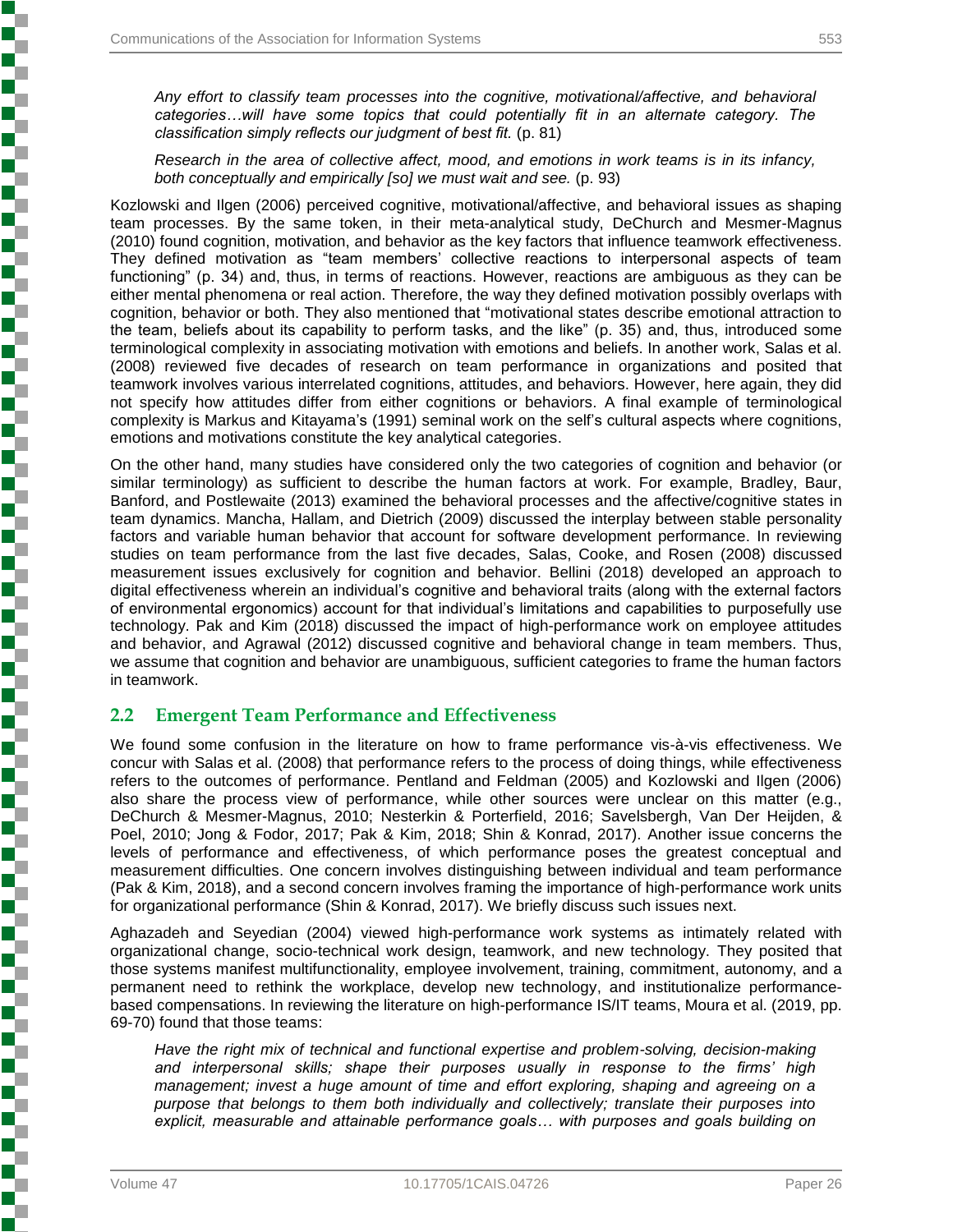*one another and being combined with team commitment (are thus result oriented) develop strong commitment to how they will work together to accomplish their purposes (are thus process oriented); hold themselves responsible and accountable, both as individuals and as a team, for the team's performance; have supporting and encouraging leaderships; are highly efficient; and make collective results more important to each individual than individual members' goals.*

As for the antecedents of an IS/IT team's (high) performance, Sudhakar, Farooq, and Patnaik (2011) and Moura et al. (2019) found that soft factors in individual team members and in the team significantly affect team performance. Such findings support our intention to investigate how team members' cognitive and behavioral traits shape team performance in an emergent manner.

Team effectiveness involves a much simpler, empiricist logic since it refers to a team's realized outcomes. One can address team effectiveness with typical project success measures; namely, cost, time, quality (Atkinson, 1999), and different stakeholders' perceptions (Fowler & Walsh, 1999). However, if we consider the literature that has not distinguished between performance and effectiveness, we find several other ways to approach a team's realized outcomes. Jiang, Klein, and Pick (2003) suggested an aggregate measure that included budget, time, expertise deployment, co-work with other organizational units, and overall results. Guinan, Cooprider, and Faraj (1998) presented an aggregate measure that included stakeholder- and team-reported performance. Authors in the IS/IT field have seen team outcomes as an aggregate of perceived performance and discretionary awards (Bezrukova, Jehn, Zanutto, & Thatcher, 2009) or the time to complete an error-free software-modification project (Espinosa, Slaughter, Kraut, & Herbsleb, 2007). In particular, one can view effective teams as "effective intellectual property-producing teams that tend to produce appropriate products on time, on budget, and running the first time" (Petre, 2010, p. 174). Boyd, Huang, Jiang, and Klein (2007) evaluate the effectiveness of IS/IT professionals based on perceptions of the professionals themselves and the technology users with whom they interact. Evaluations may also include ratings from supervisors (Dinger, Thatcher, Treadway, Stepina, & Breland, 2015) and comparisons between employee- and manager-rated employee achievements (Den Hartog, Boon, Verburg, & Croon, 2013). Capretz (2003) have provided another stream of thought in discussing software engineers' personality types. That author concluded that "better software will result from the combined efforts of a variety of mental processes, outlooks and values" (p. 214) but also contended that personality instruments do not accurately predict success. Accordingly, Arnulf (2012, p. 448) posited that "building competence in team reflection processes may be a more practical approach to improving team effectiveness than selection by personality tests". Here, we assume a pragmatic view of team effectiveness by estimating it based on all available indicators of project success that we discuss in Section 3.

The last key aspect of our view on how individuals and teams perform and eventually achieve effectiveness concerns the emergent properties of complex systems. Emergence refers to the aggregation effects in complex systems (Johnson, 2001; Georgiou, 2003); that is, the unpredictable phenomena that emerge from the interaction between parts of a whole. Discernible macrobehaviors (Johnson, 2001) emerge and characterize the whole system's dynamics. In our study, we focus on a specific macrobehavior: how a team systemically performs based on individual team members' cognition and behavior to ultimately produce team effectiveness. Thus, similar to Kozlowski, Chao, Grand, Braun, and Kuljanin (2013) and Kozlowski and Klein (2000), we adopt a perspective in which we approach the whole while also examining its parts. However, mixed views exist on whether high-performance work teams result from those macrobehaviors or if deliberate, orchestrated action can develop them. While Perry, Karney, and Spencer (2013, p. 106) posited that "good teams don't just happen—they still require much effort and intentionality", for Ingvaldsen, Johansen, and Aarlott (2014, p. 294), "[high-performance work systems] may emerge in the absence of managerial or HRM interventions".

Researchers who have assumed that team effectiveness results from emergent team processes (Kozlowski & Ilgen, 2006) have correspondingly considered high-performance work systems to be complex systems and, as such, their behavior to be not a linear sum of individual behavior (Subramony, 2009; Ramos-Villagrasa, Marques-Quinteiro, Navarro, & Rico, 2017; Kozlowski & Ilgen, 2006; Zhang, Cao, & Tjosvold, 2001; Kuppinger, 2016). Consequently, distinct high-performance patterns emerge at the team level (Pak & Kim, 2018). Moreover, the relationship between promoting high-performance practices and realizing performance also constitutes a controversial issue as performance may be a function of past performance (Shin & Konrad, 2017). In any case, we can identify emergent properties in team processes by observing the dynamic interactions among team members that, over time, produce more stable states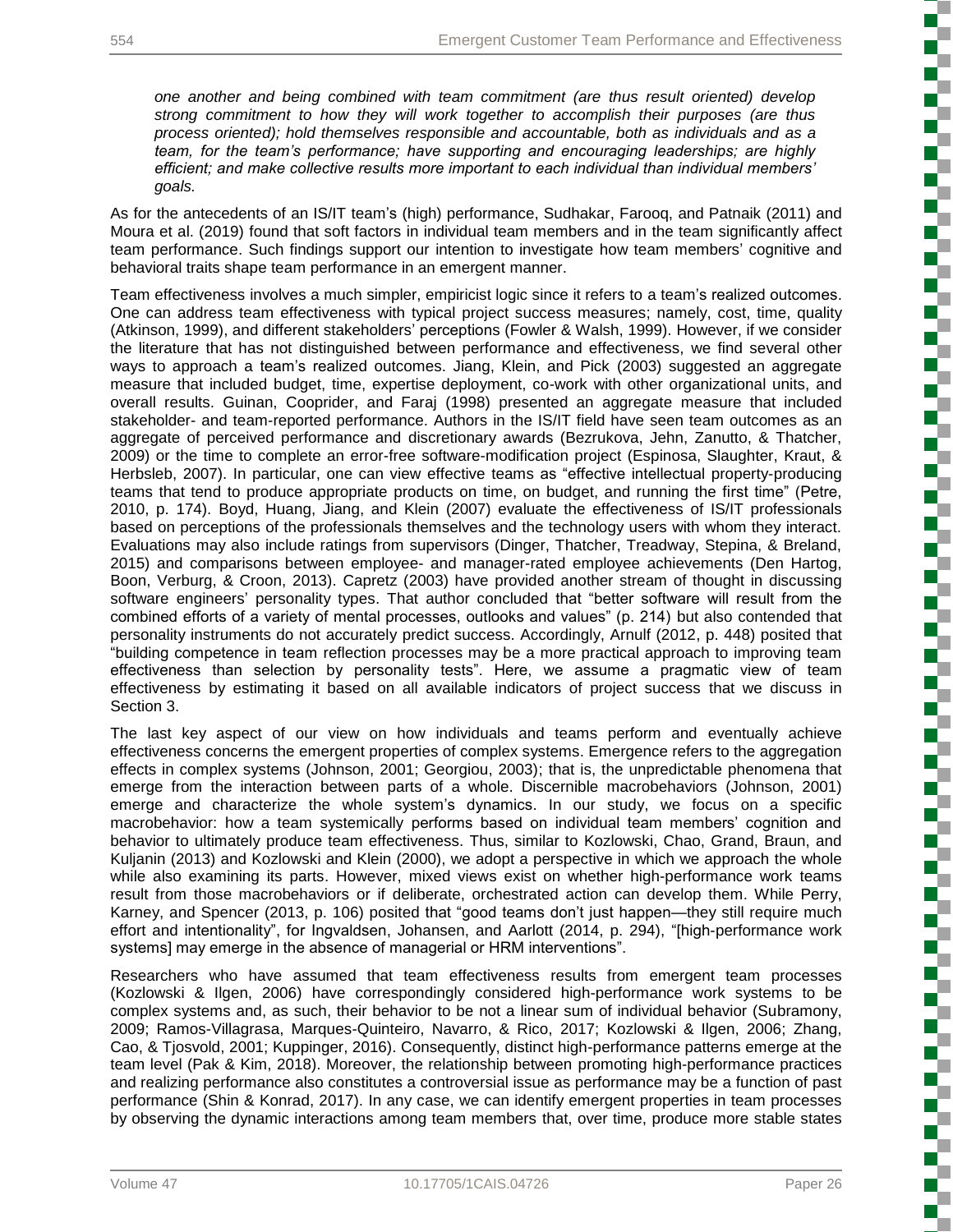represented by collective tasks, self-efficacy beliefs, conflict management, interpersonal cohesion, pride, and trust (Kozlowski & Ilgen, 2006). We can also identify such properties through certain measurable ways in which the highly absorbing, performance-enhancing state of flow manifests (De Moura & Bellini, 2019).

We concur with the emergence rationale for team performance and effectiveness. That is, high performance does not necessarily represent a planned product but an emergent *possibility* in IS/IT work. This view results from the fact that IS/IT professionals work with a good degree of autonomy and voice in organizations (Bellini, Palvia, Moreno, Jacks, & Graeml, 2019) such that they can collectively transcend limitations at the individual level and achieve peaks in performance in unpredictable ways (De Moura & Bellini, 2019). Thus, emergent performance owes partly to each individual's traits (Bravo, Santana, & Rodon, 2015) and to the ways in which managers manage individuals (Gittell, Seidner, & Wimbush, 2010). However, having individually talented members does not guarantee team effectiveness (Mathieu, Tannenbaum, Donsbach, & Alliger, 2014) since non-technical issues also come into play (Park, Spitzmuller, & DeShon, 2013). By the same token, we assume that having less talented individuals does not sufficiently anticipate teamwork failure. That is, we cannot infer team performance and effectiveness merely by considering individual-level factors. As team members work interdependently and interactively (Kostopoulos, Spanos, & Prastacos, 2013), their joint efforts may result in positive effects even if each individual does not perform at a high level. Such an assumption comes from the very reason why teams exist; that is, groups of people whose complementary characteristics enable them to carry out tasks that exceed each individual's ability alone (Osmundson, Michael, Machniak, & Grossman, 2003).

We show the relationship between individual performance, team performance, and team effectiveness in Figure 2. Team performance refers to the process of doing things collectively, which individual team members' performance and interaction effects partly shape, whereas team effectiveness results from performance. Since we address the human factors of organizational work and posit that cognition and behavior represent appropriate categories to describe the human agency in ISD projects, we focus on team members' cognitive and behavioral traits to describe their performance. Thus, we posit that team members' cognitive and behavioral traits as moderated by interaction effects shape team performance and effectiveness.





## **2.3 Team Management, Leadership, and Customer Teams**

The emergent nature of team processes (performance) and team outcomes (effectiveness) does not mean that a team can exist without team management and leadership. On the contrary, high-performance ISD teamwork requires effective and supportive management (Ferratt, Ahire, & De, 2006) as people constantly try to understand the environmental norms and adhere to a team culture (Matsudaira, 2019). Thus, besides team members' work routines, teams also need managerial action, which institutionalized leadership roles usually represent. Researchers have framed team leadership as one of three critical antecedents of team performance (the other two being goal clarity and team-learning processes) (Savelsbergh et al., 2010). We borrow from complexity leadership theory (Uhl-Bien, Marion, & McKelvey, 2007) to analyze leadership in ISD-based projects. According to that theory, organizational leadership in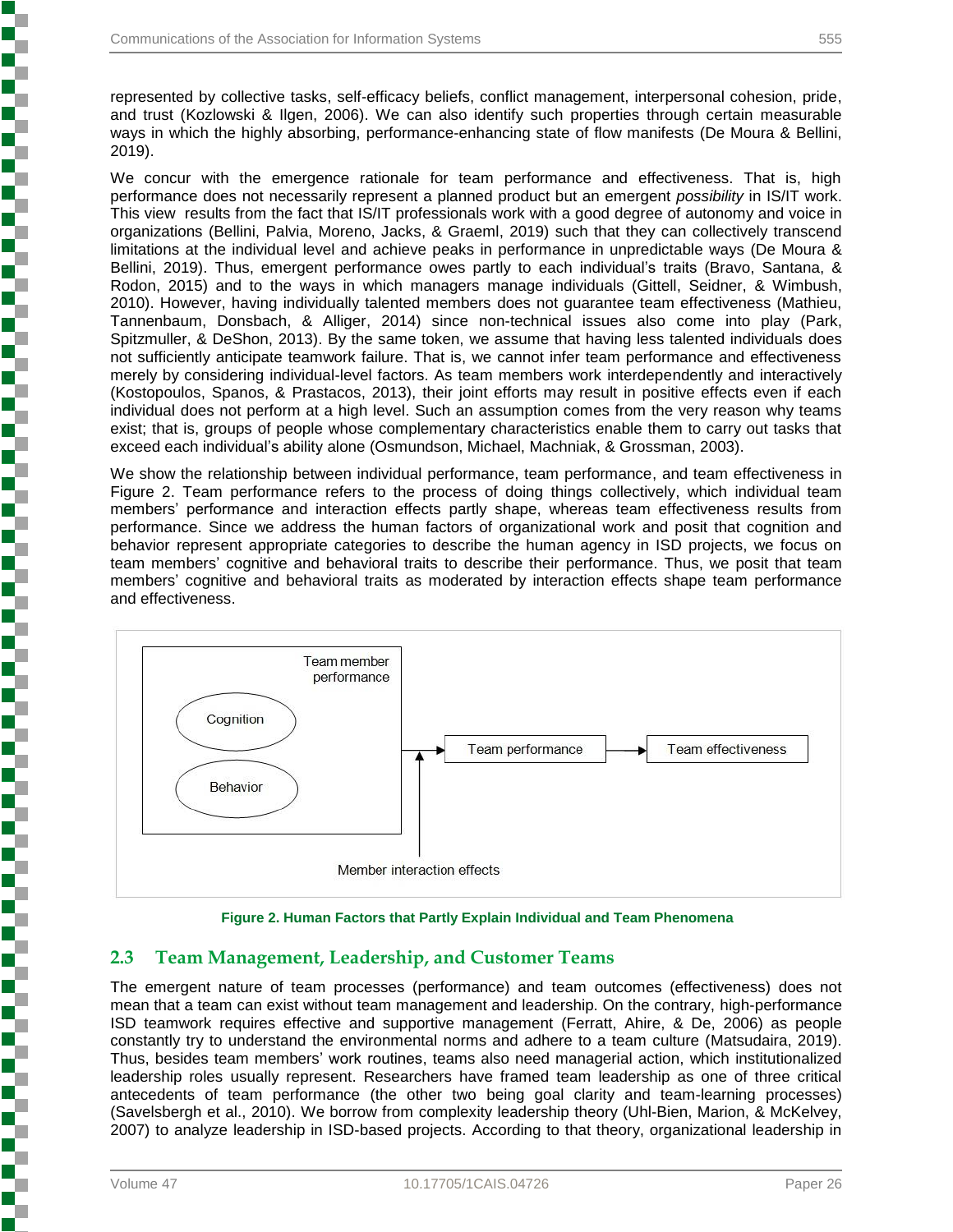the knowledge economy involves three roles: an administrative role (the more traditional aspects of leadership), an enabling role (leadership concerned with creative problem solving, adaptability, and learning), and an adaptive role (leadership that deals with change). Also, leadership should exist throughout the organization (in the present case, the team) so that each member is empowered to champion learning and innovation (Mendes, Gomes, Marques-Quinteiro, Lind, & Curral, 2016).

The literature on team management and leadership has adopted the ability-motivation-opportunity (AMO) framework (Batra & Ray, 1986; MacInnis & Jaworski, 1989) to characterize the key dimensions of highperformance work (e.g., Obeidat, Mitchell, & Bray, 2016; Jyoti & Rani, 2017; Pak & Kim, 2018), according to which team managers and leaders should organize a work environment that promotes the desired individual abilities (e.g., with training on the job and judicious assignment of workers to roles), motivation (e.g., with performance appraisals and due compensations) and opportunities to act (e.g., with a democratic work environment, flexible work design, and communication channels). Team managers should also provide feedback on individual and team performance (Dinger et al., 2015; Den Hartog et al., 2013). Researchers have additionally suggested to triangulate supervisors' perceptions with team members' perceptions when studying the antecedents of team performance (Moura et al., 2019; Savelsbergh et al., 2010). Indeed, Savelsbergh et al. (2010) found that team leaders have unique perceptions about teamwork. Among the findings, the authors found that team members care less than team leaders about goal clarity and specific competencies; in contrast, team members attribute more importance to behavioral aspects. Team leaders also care more than team members about objective team characteristics related to work. Thus, we conjecture that team leaders focus more on effectiveness (work's outcomes), while team members care more about individual and team performance (the work process).

As for how supervisors and other stakeholders actually assess the IS/IT professionals, Boyd et al. (2007) criticized measures that focus on the ISD process. They advocated for a more balanced measurement approach that includes subjective judgment, surrogate measures, process measures, outcomes measures, and different stakeholders' perspectives. However, their framework leaves some issues open. First, they do not show the rationale behind their seven performance dimensions (work quality, project work, general tasks, interpersonal quality, dependability, teamwork and leadership, and career-related training); thus, we do not know each dimension's criticality, whether and to what extent any two dimensions conceptually overlap, and whether the seven dimensions sufficiently explain performance. Second, their framework seems to have breadth but not depth. Third, their research model does not address project teams. Kappelman, McLean, Johnson, and Gerhart (2014) added to the measurement debate by stating that performance measurement for in-house IS/IT personnel tends to resemble performance measurement for CIOs; that is, the IS/IT professionals are assessed based on the outcomes of using the technology, performing the business operations, and meeting the strategic goals. However, such a perspective does not address the factors behind those outcomes—the factors that actually describe performance or how things are done.

In the present study, we focus on in-house teams from the customer side of CISS-implementation projects because ISD research has not sufficiently examined customer teams (Bellini et al., 2012, 2016). In searching how to measure the performance of customer teams that work in ISD-based CISS-type projects using team members' cognitive and behavioral archetype, we adopted Bellini et al.'s (2012) measurement framework (see Table 1) since, to our knowledge, it compiles ISD-related cognitive and behavioral measures to the most exhaustive extent. Moreover, their framework provides the detail we required to study the factors that Moura et al. (2019) have identified as antecedents of high performance in detail. Following a hierarchical measurement approach, we organize the cognitive and behavioral traits in six indicators (see Table 1). Each measure gives rise to one psychometric question for data collection. We provide an illustrative open-ended data collection instrument in the Appendix—the one we used in our applied study as we describe in Section 3. Readers should note we did not conduct this study to advance the literature on specific cognitive and behavioral traits; rather, we used a compilation of cognitive and behavioral traits available in the literature to discuss the formation of team performance and effectiveness.

Bellini et al.'s (2012) compilation comprises cognitive and behavioral traits that individuals, managers, external partners, and other stakeholders in ISD-based CISS-type projects should have in mind to frame the social subsystem of teamwork. It is a competence map that adds to the repertoire of pre-project agreements between a project's key stakeholders to reduce role ambiguity and, ultimately, improve software project performance (Liu & Chiu, 2017). However, a set of measures, metrics, and indicators does not sufficiently help one manage teams. We should also collect real-world values for the measures in order to estimate how one can expect a successful team to perform in each cognitive and behavioral trait.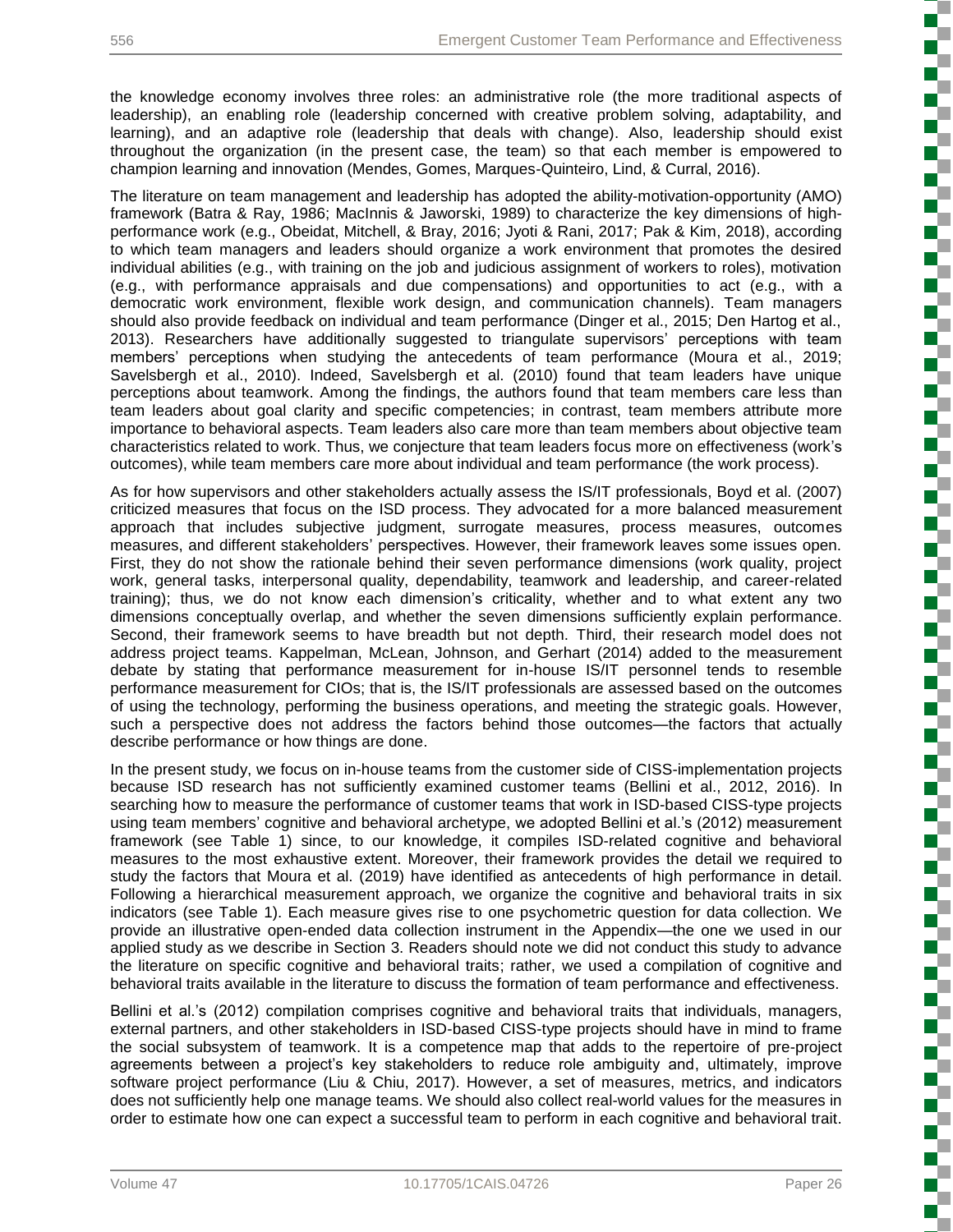Towards that end, the problem now becomes how to identify the reference values for individual cognition and behavior that account for team performance and effectiveness. We can identify such values with a practice-based, heuristic-like, ex post facto procedure, which we explain in Section 3.

| <b>Indicator</b>                                  | Definition of the indicator and its metrics                                                                                                                                                                                                                                                                                                                                                                  | <b>Measures in</b><br>indicator (qty.) |
|---------------------------------------------------|--------------------------------------------------------------------------------------------------------------------------------------------------------------------------------------------------------------------------------------------------------------------------------------------------------------------------------------------------------------------------------------------------------------|----------------------------------------|
| Eligibility                                       | This indicator refers to individuals' structural identity and serves as a pre-<br>screening mechanism to assemble the customer team based on members' more<br>stable personal traits. It includes metrics on personality (Person), trustworthiness<br>(Trust), innovativeness and entrepreneurship (Innov), and expertise and<br>transactive memory (Expert).                                                | 17                                     |
| Risk-averse<br>attitude and<br>social integration | This indicator refers to how individuals conceive their current professional<br>endeavor in the sense of how they align with their company's present needs. It<br>includes metrics on strategic enrollment (RiskStrat), role cherishing (RiskRole),<br>and system championing (RiskSyst).                                                                                                                    | 14                                     |
| Self-preservation                                 | This indicator refers to how individuals interact with their current business partner<br>based on personal effectiveness and the expedients used to justify pro- and anti-<br>project behaviors. It includes metrics on goal incongruence (GoalInc),<br>psychological self-justification (NfPsycho), social self-justification (NfSocial), sunk<br>cost effect (SCostEff), and completion effect (ComplEff). | 11                                     |
| Transaction<br>costs<br>management                | This indicator refers to how individuals transact with their current business partner<br>based on functional effectiveness; that is, it refers to human behavior in business<br>transactions. It includes metrics on contractual relationship (Contract), relationship<br>monitoring (Monitor), and opportunism and information asymmetry (OppAsym).                                                         | 11                                     |
| Interpersonal<br>effectiveness                    | This indicator refers to how individuals justify their behaviors in a professional<br>endeavor (particularly the effectiveness with which an individual reports to an<br>external partner). It includes metrics on organizational proxy (Proxy), collaborative<br>elaboration (CollElab), customer learning (CustLearn), and customer<br>communication and leadership (CustComm).                            | 20                                     |
| Prospect                                          | This indicator refers to how individuals frame the historical (past and future)<br>perspective of the relationship with their current business partner; that is, the<br>likelihood that an individual will continuously participate in CISS-type projects. It<br>includes metrics on cooperative interdependence (Balance) and partnership<br>propensity (ProPart).                                          | 9                                      |
|                                                   | <b>Total theoretical traits</b>                                                                                                                                                                                                                                                                                                                                                                              |                                        |
| 6 indicators                                      | 21 metrics                                                                                                                                                                                                                                                                                                                                                                                                   | 82 measures                            |
|                                                   | Note: terms in parentheses refer to the code of the corresponding metric in the instrument (see the Appendix).                                                                                                                                                                                                                                                                                               |                                        |

| Table 1. Cognitive and Behavioral Traits of Customer Teams (Adapted from Bellini et al., 2012) |  |  |
|------------------------------------------------------------------------------------------------|--|--|

## **3 Method**

Ŧ

٩

We need empirical studies to understand a team's development process (Perry et al., 2013) and the distinction between the intermediary mechanisms of behavior-based processes and affective- or cognitivebased states in team dynamics (Bradley et al., 2013). Thus, we planned for a long immersion in a CISStype ISD-based project in which we could study in practice the key concepts that emerged from our literature review for the special case of a customer team (i.e., team members' cognition and behavior, their leadership, and the emergent phenomena of team performance and effectiveness). We conducted a three-year case study on the daily routines of what we later recognized as a high-performance, effective customer team that had co-responsibility for a successful CISS implementation. After the case study, we collected measures on individual members' cognitive and behavioral traits and averaged them to the team level—similar to what Sawyer et al. (2010) did—to identify a cognitive and behavioral archetype that partly *described* team *performance* and *explained* team *effectiveness*. By averaging the measures, we did not offend the complex systems assumption that higher-level measures may not correspond to the sum of individual measures; rather, we used judgement to normalize the measures and characterize team performance (thus, our results include a dose of subjectivity) and measured team effectiveness on a binary scale (i.e., the project succeeded or failed according to several criteria). We additionally collected the team manager's perception about the team's traits and compared it to the team members' average perception.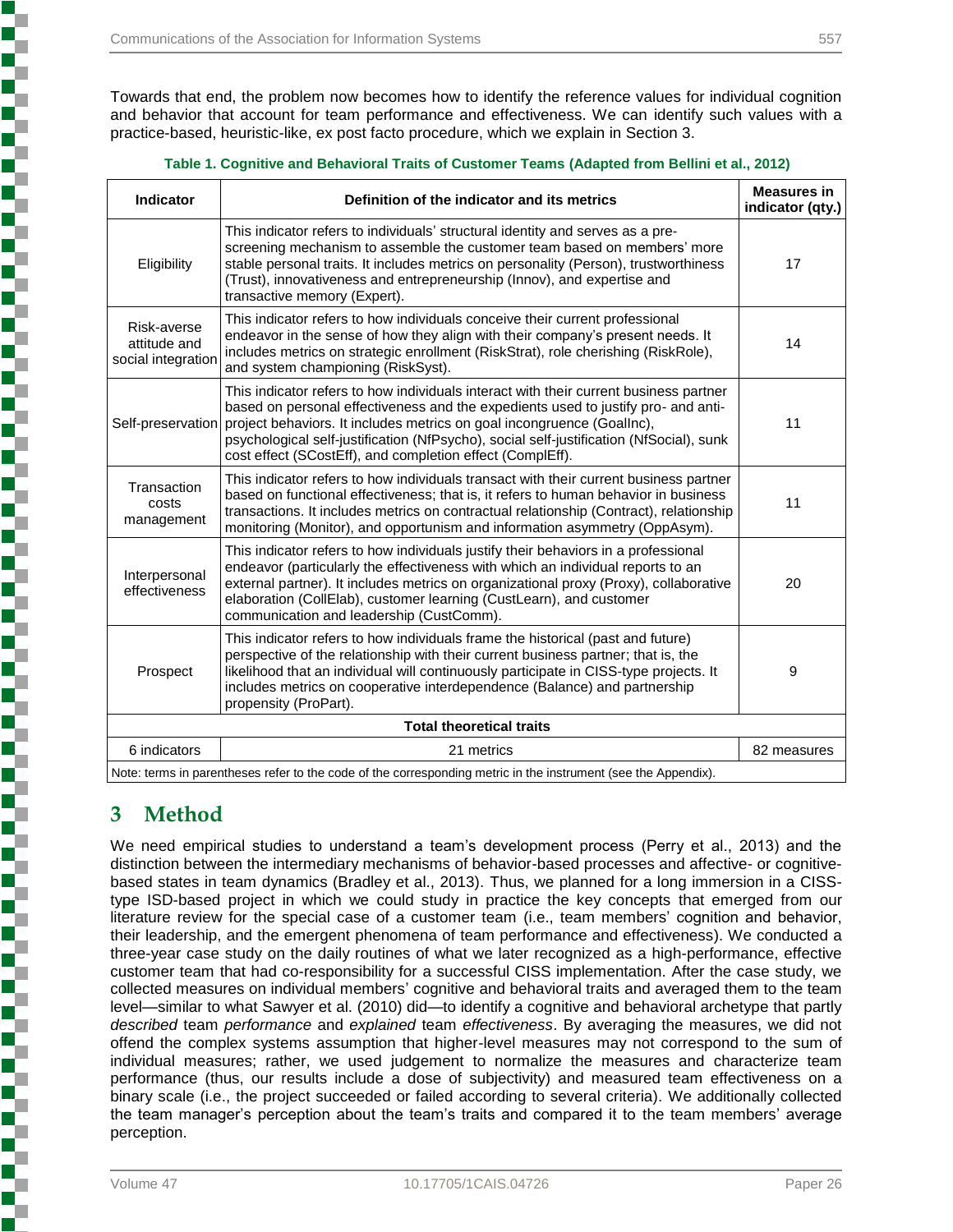We justify the long case study as follows. First, we studied a CISS-type project that implemented a fully customized ERP system from the beginning, and such projects typically take a long time. Second, we wanted to examine teamwork's emergent, unpredictable properties that possibly reflect a highperformance work unit's practices; therefore, being able to make such inferences also takes time. We find support for this rationale in Kozlowski et al. (2013, p. 587), who posited that "researchers have to capture teams at pre-formation…, characterize the context…, and then assess the development of the team long enough to capture emergence of the phenomena of interest". Since we could determine the overall teamperformance pattern and measure team effectiveness only after the team concluded its work, our study had both a forward orientation (the case study) and a backward orientation (the ex post facto analysis). We assumed that, if the customer team we had access to performed at a high level, then we would reveal reference (benchmark) values for the cognitive and behavioral archetype of customer teams in ISD-based CISS-type projects via measuring its members' traits. Accordingly, we developed an interview protocol to address the member traits, which we make available in the Appendix. The protocol materializes the inventory of cognitive and behavioral traits that we present in Table 1. The values resulting from its application represent empirically verified levels that a high-performance, effective customer team achieved in cognitive and behavioral traits available in the IS/IT literature.

We adopted an ex post facto rationale to characterize team members' individual performance, team performance, and team effectiveness. However, we did not follow a full ex post facto design as we did not compare two or more groups (i.e., two or more customer teams) using statistical models. Ex post facto studies represent a methodological alternative to experiments for studying the complex causes of behaviors in natural settings when certain conditions hold (Kerlinger, 1964; Lord, 1973; Tuckman, 1999) as follows: 1) researchers realize that an effect (the dependent variable) has occurred, which means that 2) they can no longer manipulate its causes (the independent variables) because the causes have already manifested; also, 3) they can use no other experimental control, and 4) randomization is meaningless. As for our study, after we concluded that the team was effective, we investigated its members' cognitive and behavioral archetype by resorting to Bellini et al.'s (2012) measures and by discussing them with key professionals in the project based on the rationale that team members' cognitive and behavioral archetype would partially describe team performance and partially explain team effectiveness. Thus, the only difference between our study and a full ex post facto study concerned the fact that we could not compare our customer team with another successful or unsuccessful team to verify commonalities and differences in team members' cognition and behavior as well as the aggregation effects. However, under certain contingencies, even experiments involve only one group; thus, our research design did not impede an ex post facto study, though it represents a limitation. We did not compare the team in our study with other teams due to the case's uniqueness in terms of complexity (ERP customization), the unpredictable outcomes (project success and the team's high performance), duration (three years), and access factors (our direct interaction with the project's professionals). Accordingly, we could not have possibly examined two or more comparable cases at the same time.

## **3.1 The Empirical Setting**

The unit of analysis was a customer team that co-developed a customized enterprise system (ERP) with a leading worldwide vendor. In that team, we studied its members' cognitive and behavioral traits as factors that partially described team performance and partially explained team effectiveness. We refer to the organization where we studied the team as "the university"—a Brazilian university ranked among the best universities in Latin America. As part of an organizational-change effort that included redesigning its institutional strategy, business processes and market orientation, the university decided to implement an ERP package from a global technology vendor. We refer to the ERP acquisition and implementation project with which the university intended to strengthen its position of technological leadership as "the project". The project implemented the first full academic enterprise system from a leading global vendor in Brazil.

Bellini et al. (2016) characterize the university and the project in detail. In particular, they summarize the university, its strategic orientation, the role that the project played in that strategy, the project's uniqueness in various settings (in Brazil, in Latin America, in the educational sector, and in the global ERP industry), the customer team's high-performance aspects, and the issues that the university needed to manage before, during and after the project regarding 1) the university's business needs that concerned cost, time, and quality; 2) professionals' required expertise; 3) the teams involved; 4) the conflicts between new and old frames of mind in the university; 5) the challenge of customizing the prospective system's source code and functionalities according to the Brazilian academic and legal realities; 6) the contract between the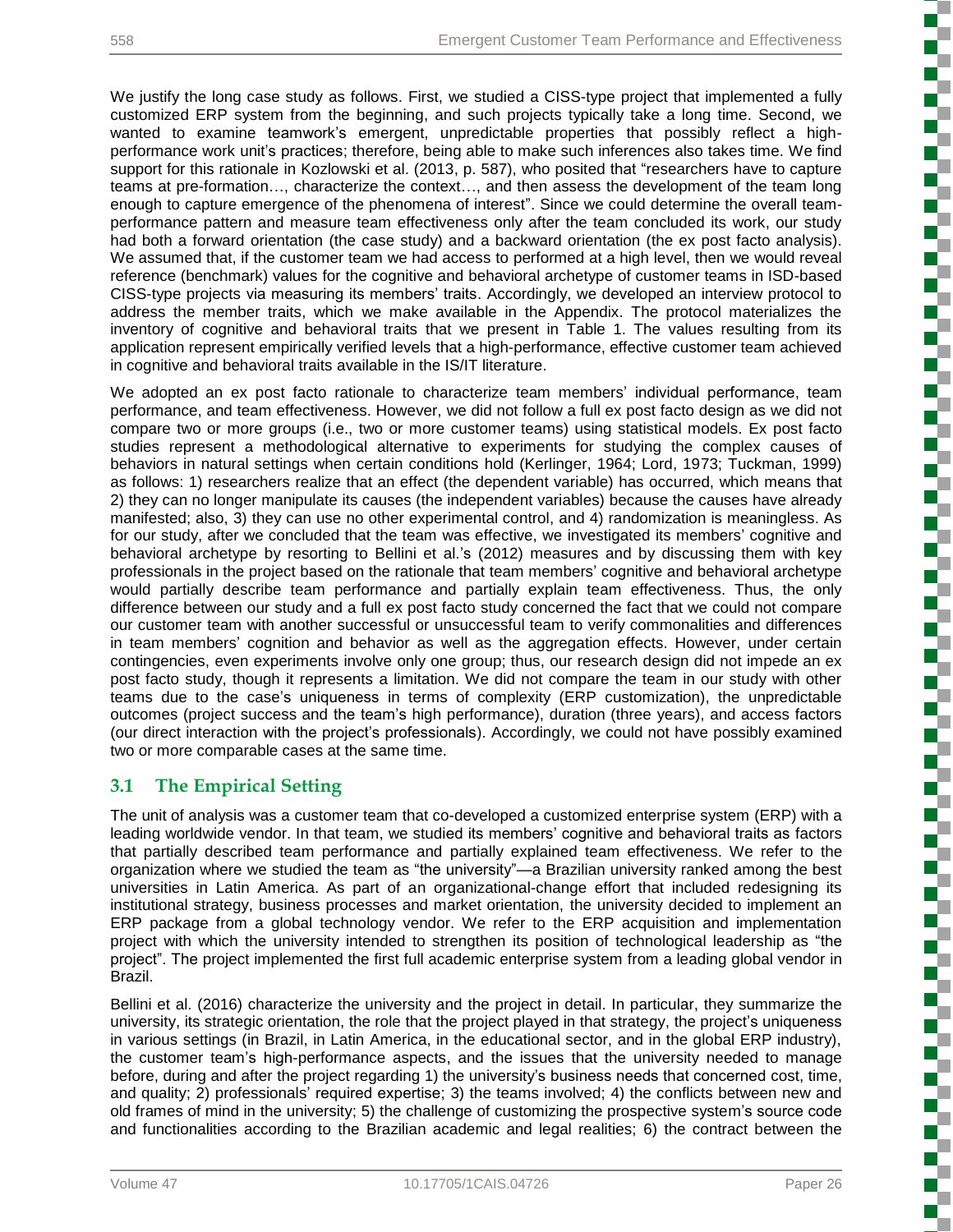university, the ERP provider, and the system-implementation consultants; and 7) the expected changes in the relationship between the university and the market.

The university has been a technology leader in Brazil for a long time. It used to develop its own solutions and solutions for other organizations in house, housed one of the largest clusters of IT companies in the country since the 1990s, and advocated for the open-source movement. However, as part of a new strategic orientation, the university decided to outsource the development of a business model inspired in proprietary technology. The university needed a model that aligned with best practices in organizational management as well as technology that would allow it to streamline processes, decentralize decisions, downsize, institutionalize a process-based work routine rather than a system in which departments executed routines, and transform itself into a digital organization. Also, the university decided to institutionalize new strategic practices based on balanced scorecard principles (Kaplan & Norton, 2000); thus, it needed a clear business orientation, data integration, and powerful technology.

After it spent 17 months comparing leading ERP solutions across the world, the university focused on two global players: SAP and PeopleSoft/Oracle. Both companies submitted their proposals, and the university sent professionals in missions to universities in the USA and Uruguay that had implemented either SAP or PeopleSoft/Oracle in order to learn from their experience. Seven months after focusing on those two vendors, the university opted for PeopleSoft/Oracle. We show some criteria that the university considered in the decision in Table 2.

| PeopleSoft/Oracle                                                                        | <b>SAP</b>                                                                                                       |
|------------------------------------------------------------------------------------------|------------------------------------------------------------------------------------------------------------------|
| License granted to the organization                                                      | License granted to users                                                                                         |
| More than 600 clients in the educational sector                                          | More than 40 clients in the educational sector                                                                   |
| Product "Student Administration" implemented in more<br>than 500 universities            | Product "Campus Management" recently launched                                                                    |
| Leader in solutions for the educational sector                                           | Global leader in ERP systems                                                                                     |
| The solution was a reference in human resources<br>management                            | The solution was a reference in manufacturing<br>management                                                      |
| There was a PeopleSoft partner responsible for the<br>implementation near the university | The SAP partner responsible for the implementation was<br>at that time located 1,100 km away from the university |

#### **Table 2. Decision Criteria**

The university expected to realize many benefits from the ERP implementation (we show some in Table 3). The university estimated it would directly invest US\$5 million on the project in the first five years and obtain a return on investment that ranged from 44 to 180 percent in the three years after that. Table 3 also shows the project's cost centers and the expected losses if the university decided not to implement the ERP system. The project's executives initially planned to minimize customization to reduce implementation and maintenance costs, but they soon realized it would be impossible to develop a more "vanilla" solution because the Brazilian academic and legal processes have a highly idiosyncratic nature.

The difference in the benefits that the vendor and the university estimated possibly arose due to the vendor inflating the estimates and the customer being skeptical about them. But two other possible explanations exist. First, the vendor presented its numbers based on its experience in other countries since it had no experience with academic implementations in Brazil. No other major player in the ERP industry had that experience either, so more accurate numbers did not exist. Second, the university had not implemented an ERP system before; thus, it had no cue on how a specific technology and related practices would impact it. In such situations, having one's feet on the ground and assuming minimum benefits that would pay off represents the right thing to do, especially in a highly competitive market such as the college and graduate education sector in Brazil. The last column in Table 3 also shows how long the university needed to realize benefits based on its own estimates. The most important returns (process and cost gains) occurred in the first year after the system's launch.

We provide the organogram of the project in Figure 3. The ISD professionals worked in the circled unit (i.e., development), but the project's demands, particularly regarding requirements engineering, could also make them work temporarily in other units of the university. They worked under the PMBOK principles of project scope, time, cost, risk, quality, human resources, communications, procurement, and integration (Project Management Institute, 2004). Team managers and leaders looked after project management and team coordination, but all professionals had training on PMBOK principles.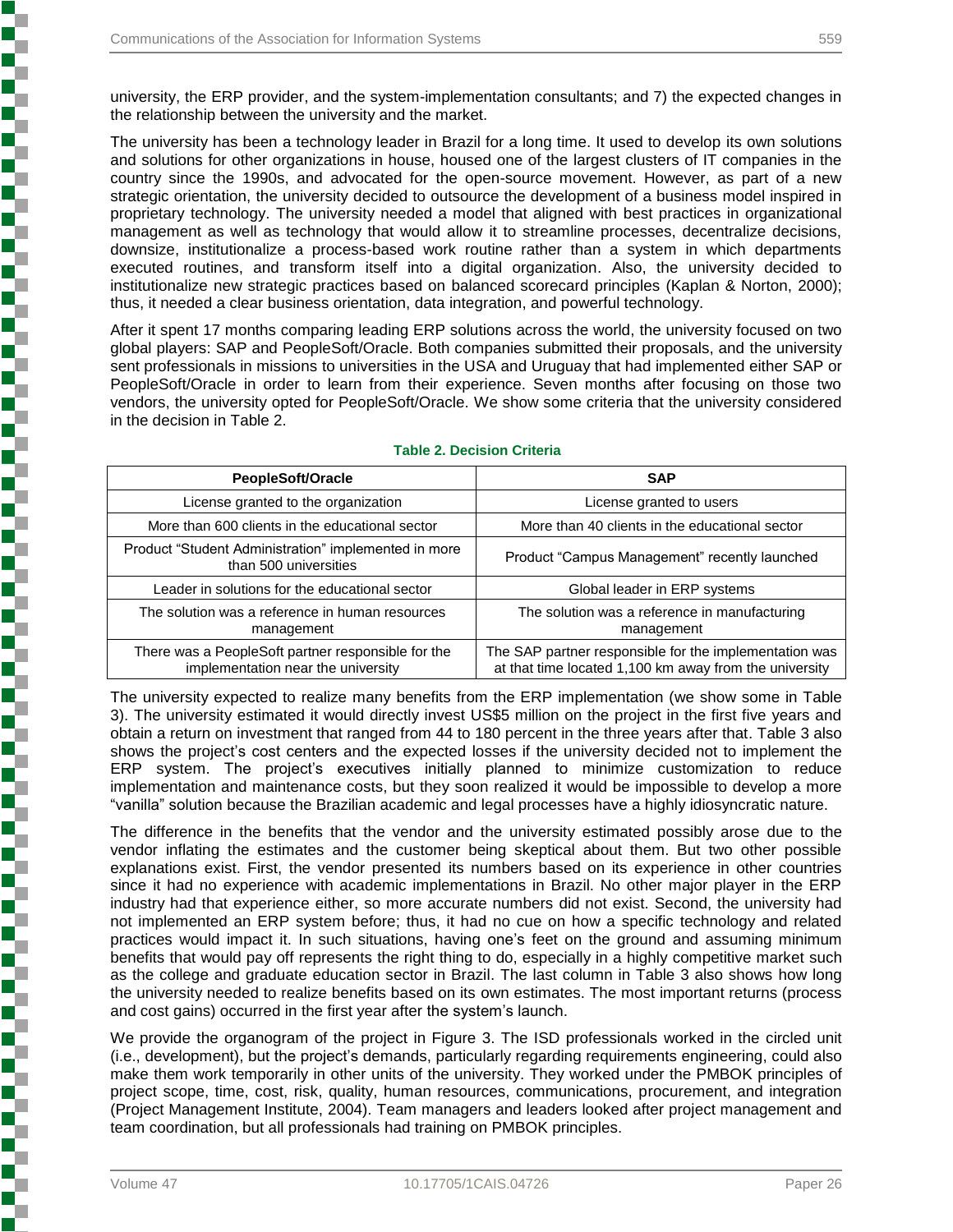ð

J. ٦

Į

P

h

i

ì

L

.<br>.<br>.

| <b>Expected benefit</b>                                                                                                                                                                                                                                                                       | <b>Estimate</b><br>(ERP industry) | <b>Estimate</b><br>(The University) | <b>Years to realize</b><br>the benefits* |
|-----------------------------------------------------------------------------------------------------------------------------------------------------------------------------------------------------------------------------------------------------------------------------------------------|-----------------------------------|-------------------------------------|------------------------------------------|
| Increased course enrollment                                                                                                                                                                                                                                                                   | up to $50\%$                      | 3%                                  | $3 - 4$                                  |
| Reduced course drops/withdrawals                                                                                                                                                                                                                                                              | 10%                               | 5%                                  | 5                                        |
| Reduced rework                                                                                                                                                                                                                                                                                | 25-35%                            | 10%                                 |                                          |
| Increased efficiency in allocating resources to projects                                                                                                                                                                                                                                      | 25-35%                            | 10%                                 |                                          |
| Reduced costs regarding materials and services                                                                                                                                                                                                                                                | $2 - 25%$                         | 10%                                 |                                          |
| Reduced campaign costs                                                                                                                                                                                                                                                                        | 25-50%                            | 10%                                 | $2 - 3$                                  |
| Attract additional resources                                                                                                                                                                                                                                                                  |                                   | 10%                                 | 5                                        |
| New cost centers to consider                                                                                                                                                                                                                                                                  |                                   |                                     |                                          |
| Software license and maintenance (ERP, database, operational system, training), consultancy (implementation,<br>change, programming, business modeling), personnel hiring and training, communication tools, IT infrastructure, data<br>center, and a fully featured building for the project |                                   |                                     |                                          |

#### **Table 3. Expected Benefits, Cost Centers, and Potential Losses**

#### **Expected losses if the university did not implement the ERP**

Delayed solutions to market demands if ever implemented

Huge investments and risks to integrity to update the old IT infrastructure (approximately 50,000 labor hours, two years, and nearly US\$1 million)

Huge investments and risks to integrity to develop some of the ERP functionalities, such as a Web portal, customer relationship management (CRM), workflow management, data warehouse, and financial management (approximately US\$2.2 million)

It would not implement various new organizational routines

\* Years after system's launch until the university realized the benefits vis-à-vis its own estimates.



#### **Figure 3. The Project's Organogram**

The project's customer team was a project team (Cohen & Bailey, 1997) with high behavioral and informational interdependence (DeChurch & Mesmer-Magnus, 2010). The team both shaped and was shaped by four types of internal and external factors (Sudhakar et al., 2011): technical factors (hardware, software, and other tools), environmental factors (socio, political, economic, and legal issues), organizational factors (organization structure and culture), and soft factors (team climate, team conflict, team diversity, team member competencies, team leader behavior, and top management support). We focus on the soft factors in this study.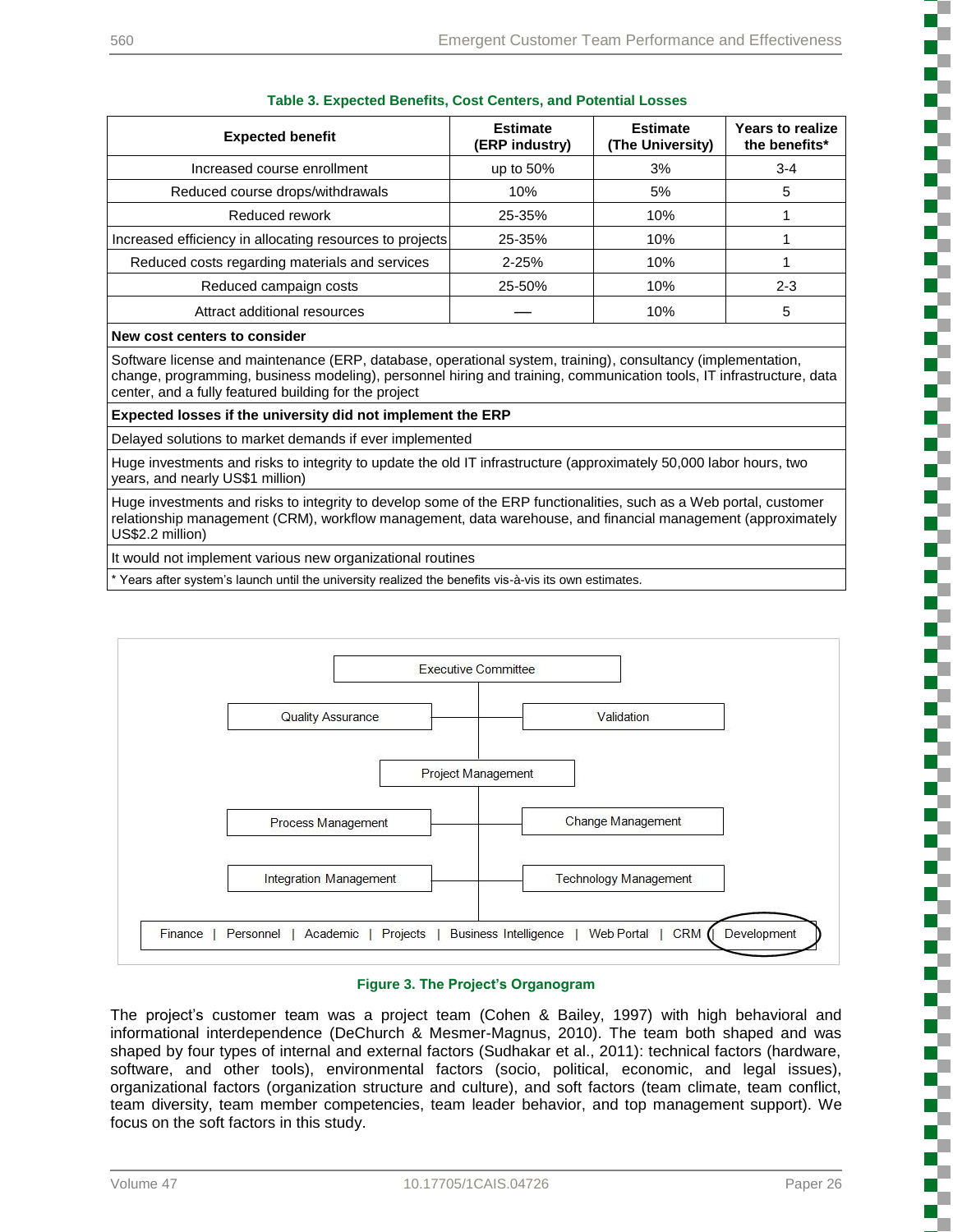Our characterization of the university's customer team in terms of performance and effectiveness is central to our argument since we assume that team members' cognitive and behavioral traits partly explain the emergent team processes and outcomes. To that end, we concluded that the team represented a high-performance and effective unit. We determined its effectiveness based on project outcomes such as those in Table 3 and the perception of multiple stakeholders about those outcomes (details available in Bellini et al., 2016), and we determined its performance based on aggregating individual performance on cognition and behavior. The three organizations involved in the project (the university, the ERP vendor, and the implementation consultancy), the specialized media, and the team itself considered the implemented ERP system as successful according to project and product criteria (Morton & Hu, 2008; Jetu & Riedl, 2012) and rated the implementation team as a high performer. The customer team constituted a high-performance unit since the average performance of all metrics and indicators for the cognitive and behavioral measures ranged from moderate to high, which we discuss in detail in Section 4. As additional evidence for the customer team's performance, different companies hired some members immediately after the project to work in similar projects for the same global ERP vendor, while other members received promotions at the university for outstanding performance. Since the project had largely positive organizational outcomes, we assume that the implementation team as a whole—the customer team included—proved instrumental to its success. The project's chief executive stated on his business website:

*I managed a project team [with] up to 140 members…divided in 15 teams (sub-projects). We implemented more than 40 ERP Peoplesoft modules in just 18 months…serving…all business support and processes [at The University], such as teaching management, finance, support, research management, and staff management. We also implemented a set of tools of Business Intelligence and a customized Web Portal which covers every solution given by the project. In the same period, we also replaced the Library system by implementing the Fiscal software, and we replaced the agenda systems and corporate mail, connecting them to the Portal and the ERP. This implementation is a world "case" for Oracle/Peoplesoft.*

We also asked the university's CIO to rate the degree to which the team leaders used formal methods to assess the customer team professionals during the project. The CIO provided his bird's-eye view on the methods due to his experience in multiple similar projects for nearly two decades in the industry but also because he had access to confidential information on individual and team issues. According to him, the following methods that Silva, Varajão, Pereira, and Pinto (2017) compiled in combination with other instruments provided positive scores on team performance and effectiveness: personality assessment (graphic rating, and checklist), behavioral assessment (critical incidents, forced choice, behaviorally anchored rating, mixed standard rating, and behavioral observation), comparison assessment (ranking, paired comparison, point rating, and forced distribution), and outcomes assessment (performance standards and management by objectives). The CIO also provided most of the data in Table 3 and commented on how it relates to team effectiveness as follows:

*The university has met all expected benefits in acceptable time. The main goal of the project was to optimize the use of resources and reconfigure the organization. The university should*  leave behind a hierarchical culture and work in a matrix-like logic. Attracting new students and *retaining the current ones was not a priority, as the university had enough reputation in the market to do this naturally. As an example of a new configuration, the IT department stopped developing solutions for the university and providing data centers for other organizations to become a more internal consulting unit with a whole new set of information-based incumbencies and organizational status. The ERP included the right business model to facilitate the intended reconfiguration. Besides those benefits having been met, it was by the right time too. We can easily see how the benefits are linked to the implementation of the ERP, for instance the gains in process efficiency. The project was the catalyst of a huge transformation in educational units in Brazil regarding business practices such as in organizational governance, costs management, resource usage, and strategic thinking.*

## **3.2 Data Collection and Analysis**

Our data-collection effort began when the first author conducted a three-year case study in which he independently observed the project, its customer team and the interactions with the external team. Based on the case study, we could more deeply understand the university's organizational change strategy, the project's role in that strategy, and how customer team performance emerged in daily routines. Due to ERP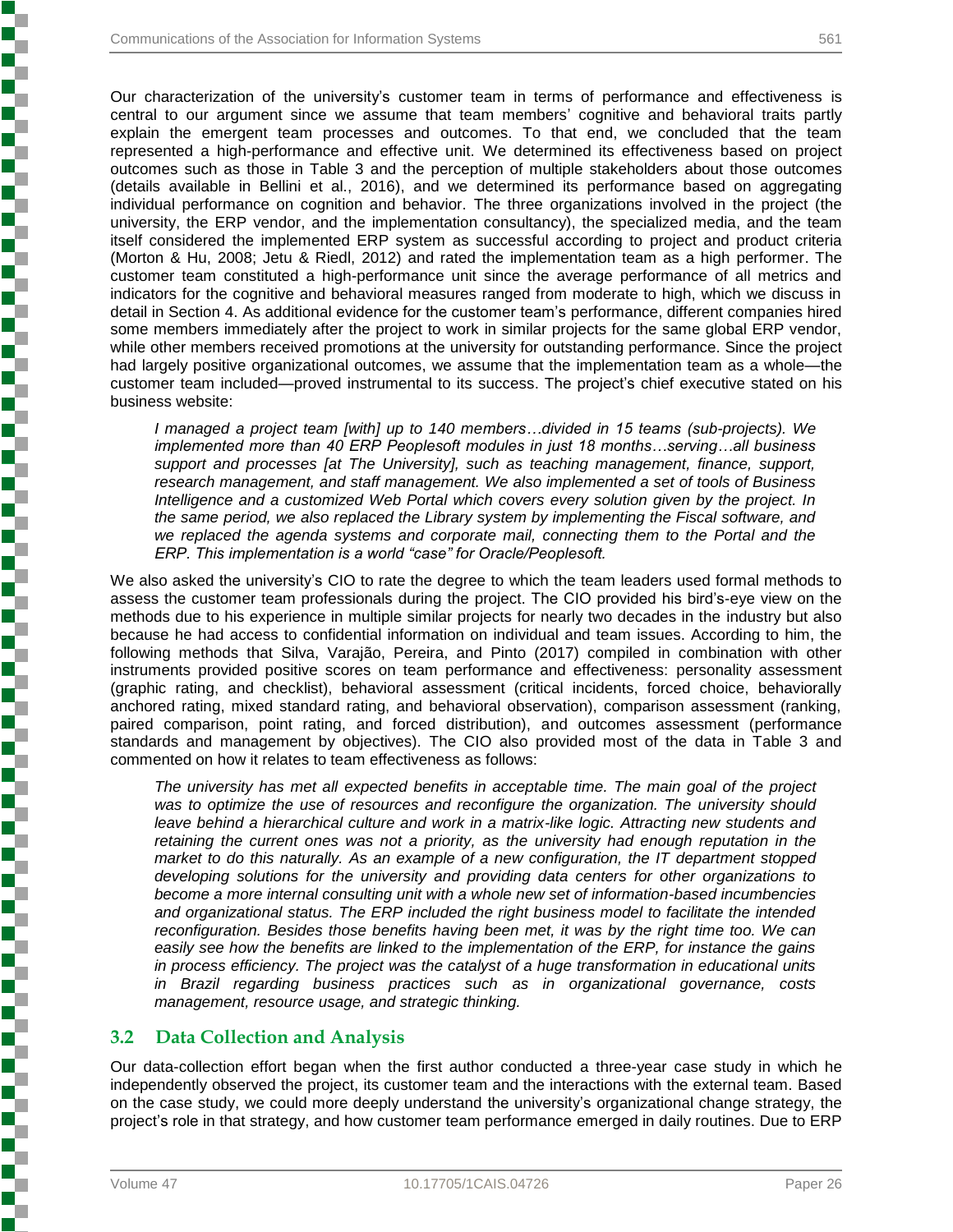implementations' typically long timeframe and complexity, the customer team and the external team worked in smaller units, and their composition changed from time to time according to the expertise that the project required at different moments. Immediately after the case study (the end of the project), the same researcher carried out in-depth interviews with key professionals in the customer team, including the team manager/leader and chief executive. He conducted these interviews to reveal scores that the professionals would assign to the measures in Table 1 in assessing themselves and their teammates, which resulted in estimates about the team's cognitive and behavioral traits in practice. By interviewing team members and the team manager/leader on the same issues, we followed recommendations in team studies (Moura et al., 2019; Savelsbergh et al., 2010), and, by informing each participant that we would validate their answers against other sources, we also imposed greater responsibility on their data reporting.

The first author worked as an IS/IT faculty member at the university during the project; thus, he had the opportunity to interact weekly with the implementation team. All respondents in the in-depth interviews, except the chief executive, attended at least one of his courses on management information systems and decision support, which included ERP implementation as a course topic. The lectures frequently addressed the project to illustrate concepts, practices, and challenges as the project provided a rare opportunity for students and instructors at the university to learn about ERP implementation, team management, and organizational change. Moreover, each classroom included three students on average who also worked on the project; thus, they could share their actual experiences about coding, development strategies, team dynamics, project indicators, and human factors. Consequently, besides interviewing key informants and experiencing the organizational change in practice for three years, the researcher also had access to fresh facts that students who worked in the project reported. Note that we (i.e., all three authors) did not work on the project; thus, we did not interfere in team dynamics.

Table 4 shows the profile of the participants in the interviews. We set various criteria to review individuals. They needed to have worked in the project during most of its duration and until its end (our respondents participated in the project from 53 to 100% of its duration) and they needed to have considerable experience in the IS/IT profession, at the university, and in their specific role in the project. The interviewer (the first author) also needed to know the participants relatively well since some questions addressed overly sensitive information about their frame of mind and actual behavior. Finally, individuals needed to have worked directly with at least one partner from the external team to understand the difference between working for the technology vendor, the implementation consultants, and the customer organization. Our respondents worked directly with between two and eight external partners except the manager, who had 35 partners in the external team. Eight professionals from the customer team satisfied all requirements, and so we invited them for the interviews. The eight individuals represented the most typical professional roles in ISD (Yang & Tang, 2004) as follows: project manager, system analyst, and programmer. They all also used the university's legacy systems and would likely use the new ERP. Additionally, one participant was a lead user of actual organizational processes that the project would customize in the new system, so she had a prototypist role as well.

The interviews occurred in a single week. We contacted participants to schedule a talk with the interviewer (the first author) in a private room at the university. They received an interview agreement form, and they all allowed the interviewer to audio-record the full conversion. The interviewer did not press the participants in any way to reveal information they did not wish to, to speak differently from how they did normally, or to observe time limits during the interviews. Before starting the conversation, each interviewee received a bookstore coupon in recognition for participation. They did not know that we conceived their customer team as a high-performance and effective unit for having led the project to successful outcomes; thus, the participants did not have a corresponding cognitive bias and could freely express their visions about themselves and the team.

After each interview, we transcribed the audio recordings into a text file. We then applied content-analysis techniques to identify meaningful parts of the text that we could use to help validate the theoretical measures and, at the same time, measure the degree to which each customer team member and the team as a whole manifested the cognitive and behavioral traits of interest. We adapted the revealed causal mapping (RCM) method (Nelson, Nadkarni, Narayanan, & Ghods, 2000) to reveal the assumptions and causal paths that hid in people's minds. RCM can help one analyze complex discourses in particular. Since our respondents responded in a predominantly objective, clear, and sufficient way during the conversations, we found it easy to develop the conceptual and causal maps. We coded meaningful parts of the discourses (the values for the measures) in a spreadsheet according to the indicators and metrics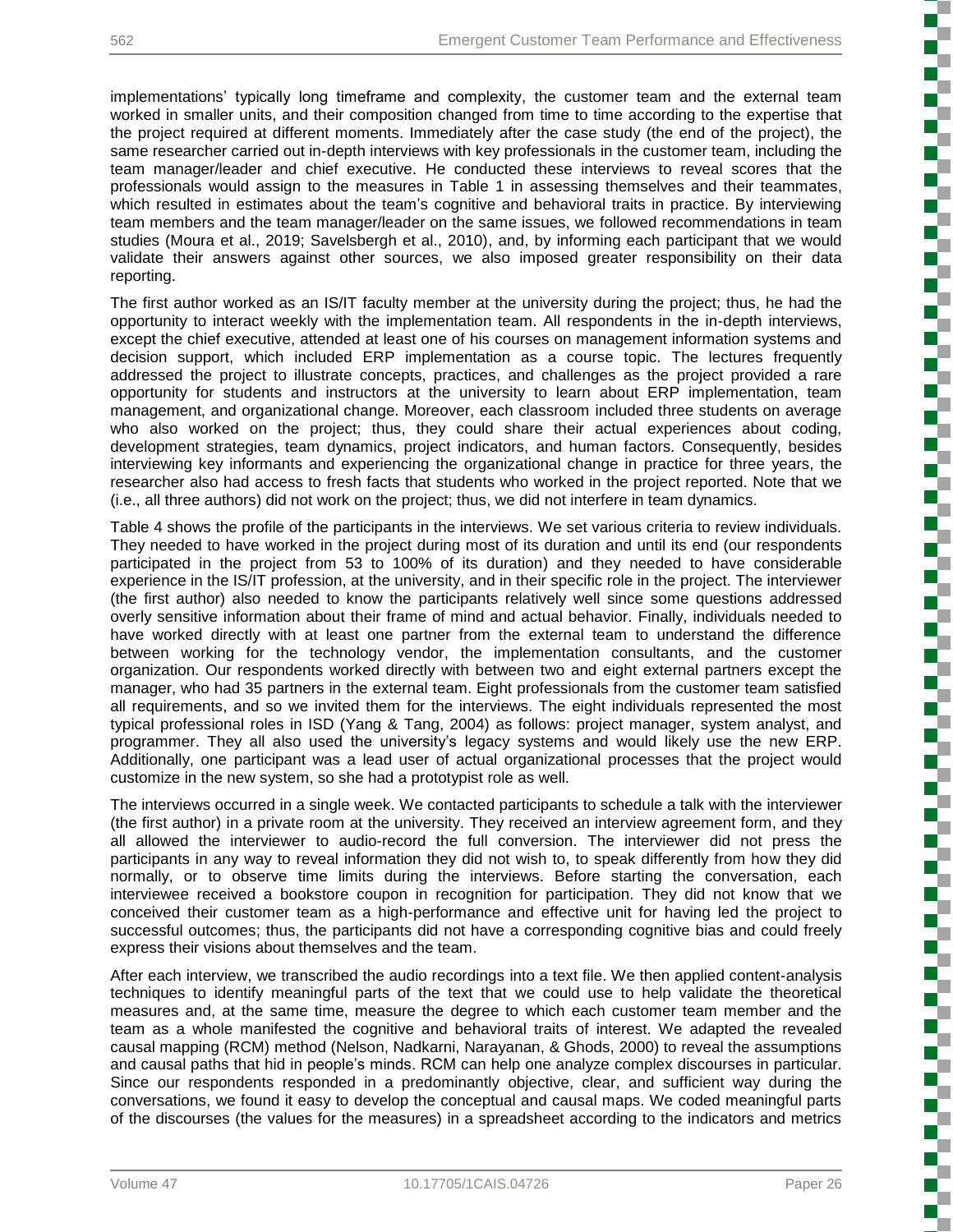that we present in Table 1. To assemble the categories from content analysis, we followed two broad procedures: 1) we identified topics of interest to the interviewer/researcher (i.e., conceptually relevant topics) and 2) we identified topics of interest to the interviewee (i.e., practically relevant topics). The interviewer then organized the raw categories from the text notes, and all authors validated the categorization according to their specific expertise in enterprise projects: the first author as a researcher on IS/IT team management, the second author as a researcher on relationship marketing, and the third author as a researcher on project management and measurement approaches.

| <b>Team</b><br>member | Role<br>in the project            | <b>Prior experience</b><br>in IS/IT | <b>Experience</b><br>in the university | <b>Experience</b><br>in the role*     | <b>Experience</b><br>in the project** |  |
|-----------------------|-----------------------------------|-------------------------------------|----------------------------------------|---------------------------------------|---------------------------------------|--|
| Programmer#1          | Webmaster                         | 90 months                           | 108 months                             | 18 months                             | 53%                                   |  |
| Programmer #2         | Webmaster                         | 36 months                           | 36 months                              | 20 months                             | 59%                                   |  |
| Analyst #1            | Programmer and<br>systems analyst | 36 months                           | 68 months                              | 10 months                             | 62%                                   |  |
| Analyst #2            | <b>Network</b><br>administrator   |                                     | 45 months                              | 34 months                             | 100%                                  |  |
| Analyst #3            | Webmaster and<br>systems analyst  | 222 months                          | 120 months<br>34 months                |                                       | 100%                                  |  |
| Analyst #4            | <b>Network</b><br>administrator   | 30 months                           | 30 months                              | 25 months                             | 74%                                   |  |
| Analyst #5            | Lead user and<br>business analyst |                                     | 84 months                              | 18 months                             | 53%                                   |  |
| Manager               | Chief executive                   | 120 months                          | 120 months                             | 34 months                             | 100%                                  |  |
|                       | <b>Team</b><br>member             | Internal partners (Qty.)***         |                                        | <b>External partners</b><br>(Qty.)*** |                                       |  |
|                       | Programmer#1                      |                                     | 15                                     |                                       | $\overline{c}$                        |  |
|                       | Programmer #2                     |                                     | 8                                      |                                       | 3                                     |  |
|                       | Analyst #1                        |                                     | 10                                     |                                       | 8                                     |  |
| Analyst #2            |                                   |                                     | 10                                     | 8                                     |                                       |  |
|                       | Analyst #3                        |                                     | 13                                     | 5                                     |                                       |  |
|                       | Analyst #4                        |                                     | 10                                     |                                       | 8                                     |  |
|                       | Analyst #5                        | 8                                   |                                        | 3                                     |                                       |  |
|                       | Manager                           |                                     | 90                                     |                                       | 35                                    |  |

#### **Table 4. The Participants**

\* Includes all the member's experience (not restricted to the project) with the corresponding professional role mentioned in column "role in the project".

\*\* The percentage of time regarding the full duration of the project.

\*\*\* The partners did not necessarily have the same position in the organizational hierarchy as the team member with whom they interacted on a daily or weekly basis.

We focused on both the conceptual and the applied relevance of the discourses due to the permanent tension between theory and practice when one collects data from practitioners. Therefore, we gathered all good evidence regardless of whether it already existed in the scholarly literature. In other words, when analyzing the text notes, we looked for known concepts (top-down analysis) and emergent concepts (bottom-up analysis). With such a method, we would validate the measures in Table 1 and possibly identify additional measures. At the end of the categorization process, we had identified 202 categories and weighted them according to the strength of the statements that the respondents made. Most categories confirmed the measures in Table 1 (we discuss exceptions in Section 4), and we found no new measures. As for why, we can conceive of two reasons. First, the measures in the interview protocol came from an exhaustive, systematic compilation of relevant literature; thus, we likely obtained the most relevant measures for managing IS/IT teams. Second, interviewees typically find it easier to focus on available information in an interview protocol than to think about possibly missing information, or they simply manifest agreement bias (DeVellis, 2003). We additionally validated the categories with the help of three external judges with academic and industry experience in software engineering. In particular, we asked these judges to individually evaluate the categories and discuss them together in a panel. In the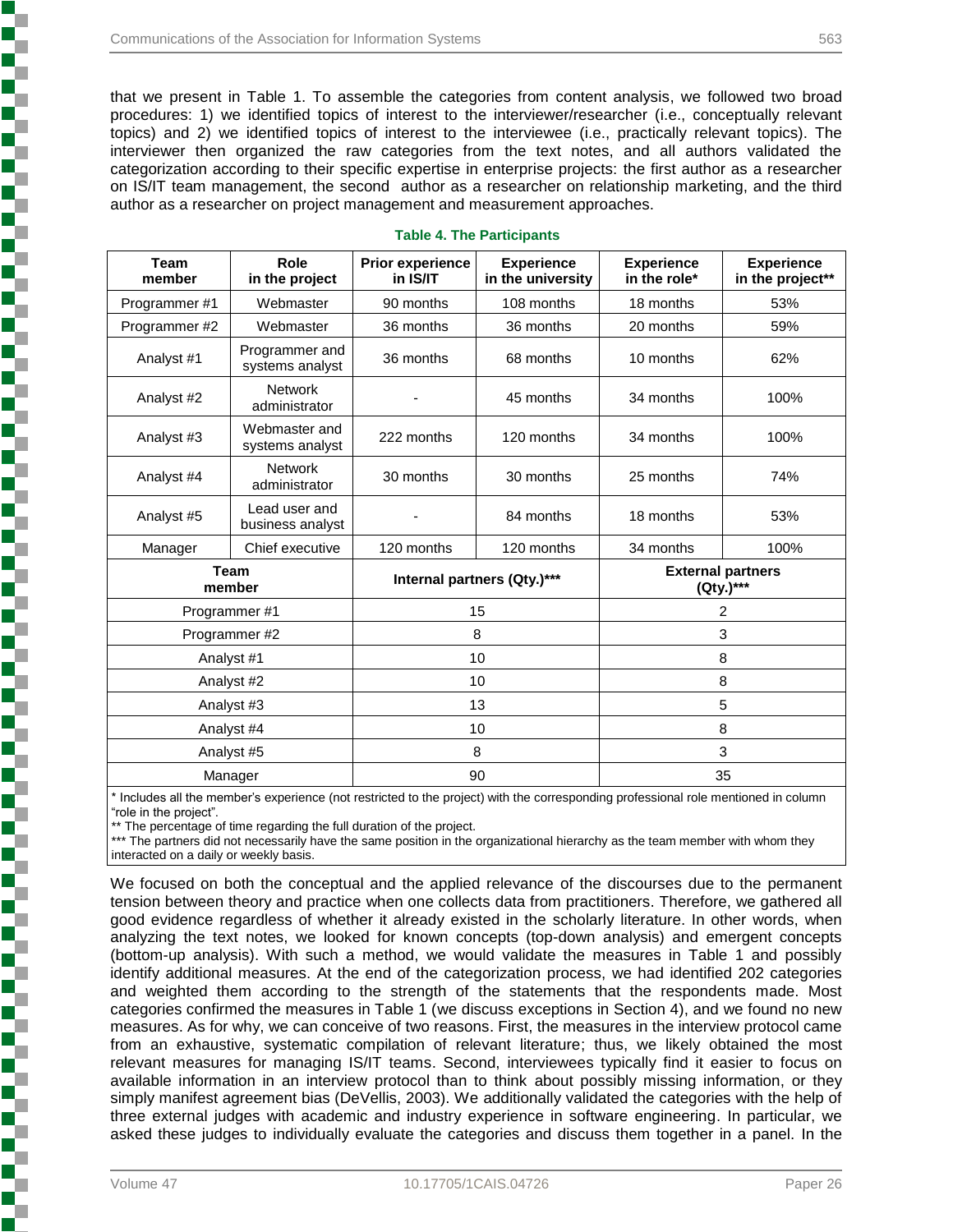validation process, we asked the judges to express the degree to which the categories realistically described a high-performance IS/IT team's cognitive and behavioral archetype.

Finally, we normalized and plotted the measures in charts that represent what one may expect from a high-performance IS/IT customer team in terms of team members' cognition and behavior. The normalization procedure relied exclusively on our expertise about measures' importance and magnitude as we inferred from the content-analysis procedure. We needed to conduct the normalization procedure because we used significantly heterogeneous measures (i.e., they referred to different phenomena). Furthermore, subjectivity affected the normalization procedure to some degree as many measures involved social science constructs and our data came from open-ended interviews. We normalized the measures with a common scale that represented the magnitude of each cognitive or behavioral trait in five levels (from low to high). We then weighted each value according to how we perceived the emphasis that each respondent gave to the trait and averaged the values from all respondents for each measure. We then computed the averages for all measures in a metric.

## **4 Results and Discussion**

As this study involved an originally large set of 82 measures that we derived from the same number of open-ended questions, we cannot discuss each measure here. Moreover, as it happens with items in a long survey questionnaire, each measure reflects only a tiny part of the phenomena of interest and, thus, lacks relevance for individual analysis. In this section, we present the measurement results according to their aggregation in metrics. However, since we still had a large number of metrics (21), we briefly discuss the results according to the six higher-level indicators that aggregate the metrics. We show the values of the measures for each metric in each indicator in Tables 5 to 10. We report average values for team members' perceptions and the values for the team manager's perceptions. Each table reflects one of the six indicators and the corresponding metrics. Each metric includes several measures, and each measure corresponds to one question in the open-ended interview protocol (see Appendix).

The first important result concerns scale development because we could qualitatively interpret the 82 theoretical measures. The interviews revealed that we could remove seven measures (Innov2, CollElab3, CollElab5, CollElab6, CustComm3, CustComm5, and CustComm6) and codify 10 measures into four new measures (Contract1 + Contract2, OppAsym1 + OppAsym2, Proxy1 + Proxy2 + Proxy3, and CustLearn1 + CustLearn2 + CustLearn3), which resulted in a 69-item instrument. The reduction in the number of measures did not change the instrument's conceptual structure since we did not remove any metric. Additionally, the removed measures were scattered among several metrics; thus, they also did not affect any metric's integrity.

Subsequently, we plotted the metrics according to their measures' values as we comment on above. We represent the customer team's competence map according to team members and their manager in Tables 5 to 10. We plotted the team's and the manager's perceptions together as a useful way to estimate the real magnitude of the measures since they contrast different perspectives. The manager and his team mostly agreed on the perceived magnitude of the cognitive and behavioral traits of the team, which we assume to describe team performance in this study. However, we expected to find discrepancies as per Savelsbergh et al.'s (2010) findings regarding team managers focusing more on results (effectiveness) and team members focusing more on behaviors (performance). Participants did not seem to overrate the perceptions as if they wanted to legitimize the team's performance possibly due to the proximity between the interviewer and the interviewees and to our informing the participants that we would contrast their perceptions with other sources.

Next, we analyzed the metrics' magnitude with four assumptions in mind. First, we assumed the magnitude that we plotted for an indicator's metrics corresponded to the aggregate degree to which the participants perceived the metrics (traits) manifested in the team, *not* each metric's importance for highperformance teamwork. While Savelsbergh et al. (2010) identified what team managers and team members *value* the most in teamwork, the values that we collected from the interviewees were the perceived *actual* manifestation of cognition and behavior in a high-performance team regardless of particular agents' preferences. Second, we assumed that each measure in a metric had a direction, so the magnitude plotted for each metric refers to the aggregate perceived magnitude in that direction (we clarify what we expected each question in the instrument to measure in the Appendix). Third, we assumed that one should take the magnitudes we reveal in this study as *potentially needed* magnitudes for a customer team to perform at a high level; we cannot easily verify this causal path since we do not have additional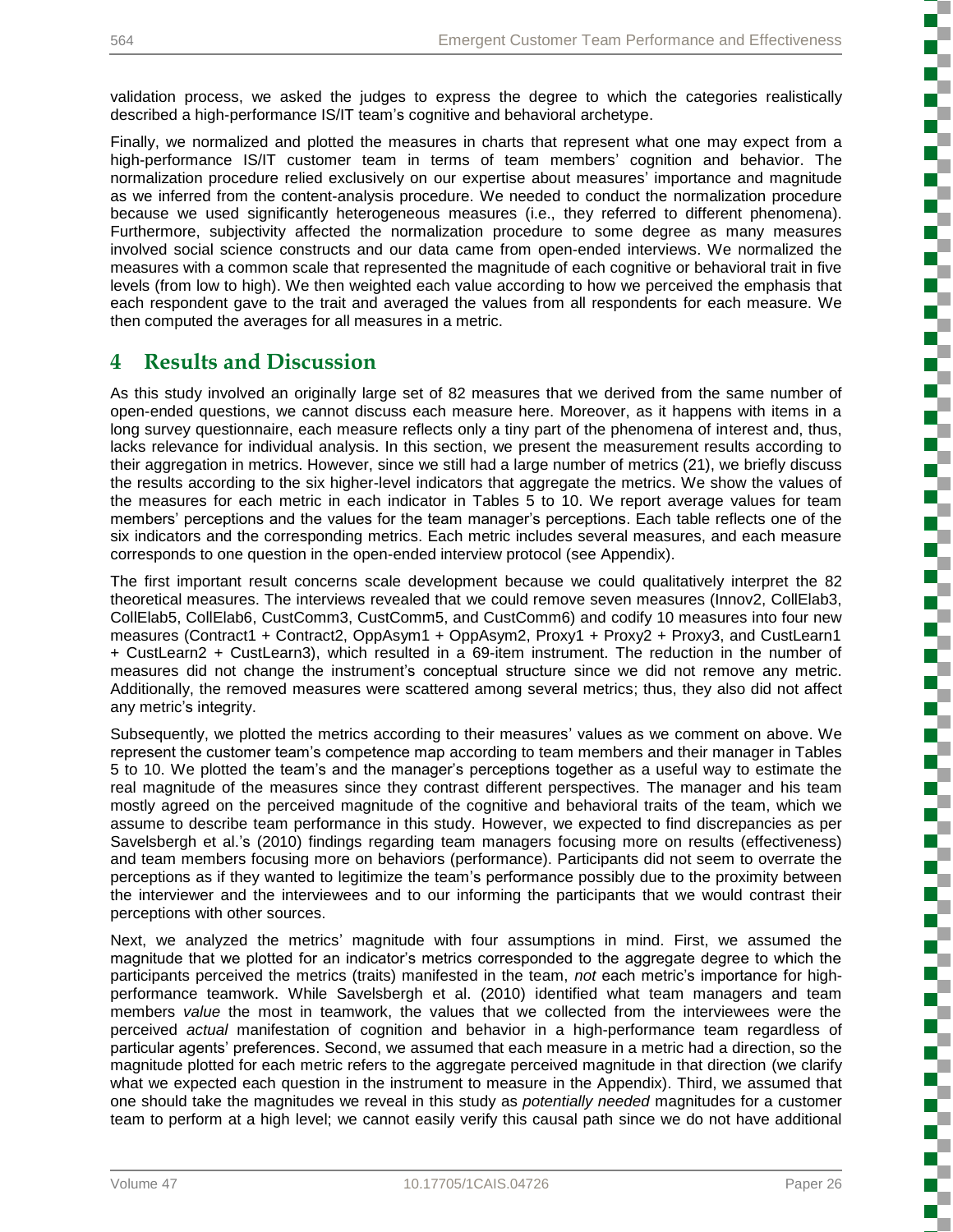evidence on whether high-performance teamwork could include different magnitudes. Future comparative studies should consider this research opportunity. Fourth, even if team members seem to underperform in certain metrics, we cannot assume that they require corrective action given that the project eventually succeeded. However, we present suggestions to improve performance in such cases.

In terms of eligibility (see Table 5), the team members and manager perceived that the team achieved moderate-high and high levels in traits that made the team members good candidates to work in ISDbased CISS-type projects. Based on the results, a high-performance, effective customer team starts with individuals already prepared with the basic talents regarding personality (Person), trustworthiness (Trust), innovativeness and entrepreneurship (Innov), and expertise and transactive memory (Expert). As such, when assigning individuals to customer teams, one should start with measuring their scores in those typically more stable traits and expect high scores in most measures.

| <b>Metric</b>                                                                                                             | Low | Moderate-low | <b>Moderate</b> | Moderate-high | High        |  |
|---------------------------------------------------------------------------------------------------------------------------|-----|--------------|-----------------|---------------|-------------|--|
| Person                                                                                                                    |     |              |                 | ТM            | M           |  |
| Trust                                                                                                                     |     |              |                 |               | <b>Both</b> |  |
| Innov                                                                                                                     |     |              |                 |               | <b>Both</b> |  |
| Expert                                                                                                                    |     |              |                 |               | <b>Both</b> |  |
| Note: "TM" represents team members' perceptions, "M" represents the manager's perceptions, and "both" means that both the |     |              |                 |               |             |  |

#### **Table 5. Team Performance Regarding the Indicator Eligibility**

members and the manager manifest similar perceptions.

In terms of risk-averse attitude and social integration (see Table 6), the team members and manager perceived that the team had moderate, moderate-high, and high awareness about the company's needs in the project. Based on the results, a high-performance, effective customer team may start with individuals who lack awareness about or enthusiasm for the organizational change strategy (RiskStrat) or their stake in it (RiskRole) but who have high adherence to the prospective system (RiskSyst). As such, when assigning individuals to customer teams, one should consider the fit between the individual and the expected IS/IT artifact while also anticipating the need to help the team member see the organization's "big picture" and the expected benefits at the professional and institutional levels.

#### **Table 6. Team Performance Regarding the Indicator Risk-averse Attitude and Social Integration**

| <b>Metric</b>    | Low | <b>Moderate-low</b> | <b>Moderate</b> | Moderate-high | High        |  |
|------------------|-----|---------------------|-----------------|---------------|-------------|--|
| <b>RiskStrat</b> |     |                     | M               | ТM            |             |  |
| RiskRole         |     |                     | M               | TM            |             |  |
| <b>RiskSyst</b>  |     |                     |                 |               | <b>Both</b> |  |
| .                |     |                     |                 |               |             |  |

Note: "TM" represents team members' perceptions, "M" represents the manager's perceptions, and "both" means that both the members and the manager manifest similar perceptions.

In terms of self-preservation (see Table 7), the team members and manager perceived that the team had mechanisms in place to justify participation in the project at moderate, moderate-high, and high levels. Based on the results, a high-performance, effective customer team houses individuals with personal agendas besides the organizational one (GoalInc), especially in terms of how they value the investments already made after a certain moment (NfPsycho) and their external image (NfSocial). As such, when assigning individuals to customer teams, one should consider their preparedness to face failure (maybe through hiring people with success and failure experiences). One may also consider training and enculturating people about projects' economy and organizational strategy so that they can clearly understand that investments made in the past (SCostEff) or the emergence of a project's end (ComplEff) should not blur their commitment to solving the problematic situation that motivated the project even if that means revisiting the project in full.

In terms of transaction costs management (see Table 8), the team members and manager perceived that the team had moderate, moderate-high, and high knowledge about the partnership with the external team in the project. Based on the results, a high-performance, effective customer team may house individuals with limited knowledge about the full dynamics of a joint commitment to authority and responsibility in projects (Contract) and about the expected flow of information to promote quality and reduce time and costs (Monitor). On the other hand, on the positive side, customer team members do not seem to behave

J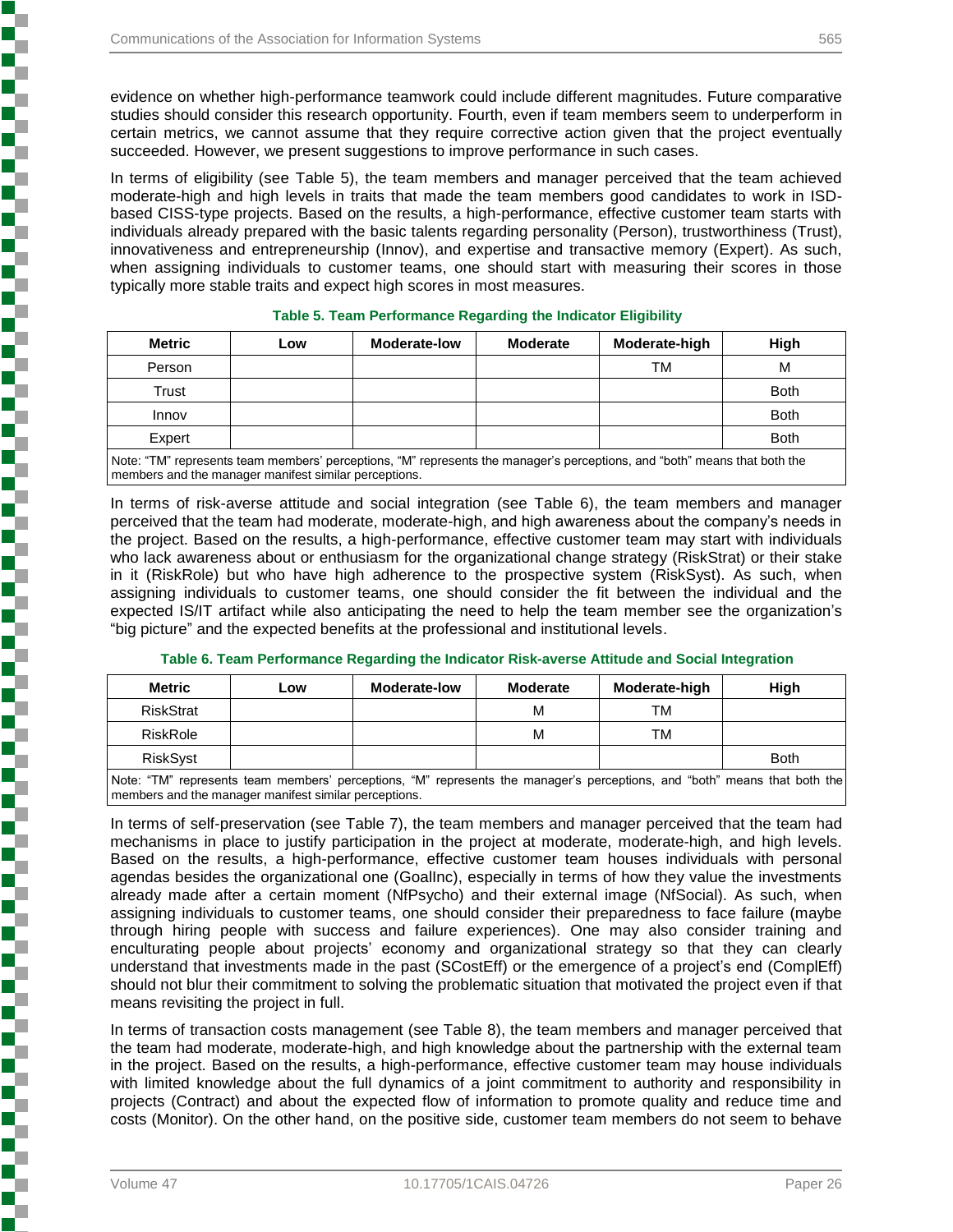ì

5

Ş

ί

.<br>.<br>.

į

opportunistically in the partnership (OppAsym). As such, when assigning individuals to a customer team, one may consider training them about the roles in the project and how to use each role to address specific needs. One can also use document repositories that address the roles, typical situations that require expertise, and authority-responsibility levels so that team members share information and, thus, minimize asymmetry and inefficiencies.

|  |  |  |  | Table 7. Team Performance Regarding the Indicator Self-preservation |
|--|--|--|--|---------------------------------------------------------------------|
|--|--|--|--|---------------------------------------------------------------------|

| <b>Metric</b>   | Low | <b>Moderate-low</b>       | <b>Moderate</b> | Moderate-high        | High        |
|-----------------|-----|---------------------------|-----------------|----------------------|-------------|
| GoalInc         |     |                           |                 |                      | <b>Both</b> |
| NfPsycho        |     |                           |                 |                      | <b>Both</b> |
| NfSocial        |     |                           |                 | ТM                   | M           |
| <b>SCostEff</b> |     |                           | ТM              | M                    |             |
| ComplEff        |     |                           | <b>Both</b>     |                      |             |
|                 | .   | $\sim$ $\sim$<br>$\cdots$ |                 | $\sim$ $\sim$ $\sim$ |             |

Note: "TM" represents team members' perceptions, "M" represents the manager's perceptions, and "both" means that both the members and the manager manifest similar perceptions.

#### **Table 8. Team Performance Regarding the Indicator Transaction Costs Management**

| <b>Metric</b>        | Low | <b>Moderate-low</b> | <b>Moderate</b> | Moderate-high | High        |
|----------------------|-----|---------------------|-----------------|---------------|-------------|
| Contract             |     |                     | м               | TM            |             |
| Monitor              |     |                     | <b>Both</b>     |               |             |
| OppAsym <sup>*</sup> |     |                     |                 |               | <b>Both</b> |

\* We expected this particular metric to have a negative effect; thus, we reverse-coded it.

Note: "TM" represents team members' perceptions, "M" represents the manager's perceptions, and "both" means that both the members and the manager manifest similar perceptions.

In terms of interpersonal effectiveness (see Table 9), the team members and manager perceived that the team had a moderate, moderate-high, and high ability to participate in joint projects. Based on the results, a high-performance, effective customer team has individuals prone to engaging in information exchanges (Proxy), integrating different visions (CollElab), and establishing a positive climate for information exchange (CustLearn), but they also seem less skillful in communication abilities with partners (CustComm). As such, when assigning individuals to customer teams, one may include communicationdevelopment opportunities while also respecting that personality traits and social constructions may limit communication.

#### **Table 9. Team Performance Regarding the Indicator Interpersonal Effectiveness**

| <b>Metric</b>                                                                                                                                                                      | Low | <b>Moderate-low</b> | <b>Moderate</b> | Moderate-high | High        |  |
|------------------------------------------------------------------------------------------------------------------------------------------------------------------------------------|-----|---------------------|-----------------|---------------|-------------|--|
| Proxy                                                                                                                                                                              |     |                     |                 |               | <b>Both</b> |  |
| CollElab                                                                                                                                                                           |     |                     |                 | TM            | м           |  |
| CustLearn                                                                                                                                                                          |     |                     |                 |               | <b>Both</b> |  |
| <b>CustComm</b>                                                                                                                                                                    |     |                     | TM              | М             |             |  |
| Note: "TM" represents team members' perceptions, "M" represents the manager's perceptions, and "both" means that both the<br>members and the manager manifest similar perceptions. |     |                     |                 |               |             |  |

Finally, in terms of prospect (see Table 10), the team members and manager perceived that the team had a moderate-high and high agreement level about whether their continued participation in the project and similar endeavors would benefit all parties involved. Based on the results, a high-performance, effective customer team houses individuals who have confidence about their performance (Balance) and about the likelihood that they will participate in similar projects in the future (ProPart). As such, when assigning individuals to customer teams, one should consider hiring individuals with experience in similar projects not only because they develop capabilities through experience but also because multiple experiences may relate to the self-confidence trait we identified.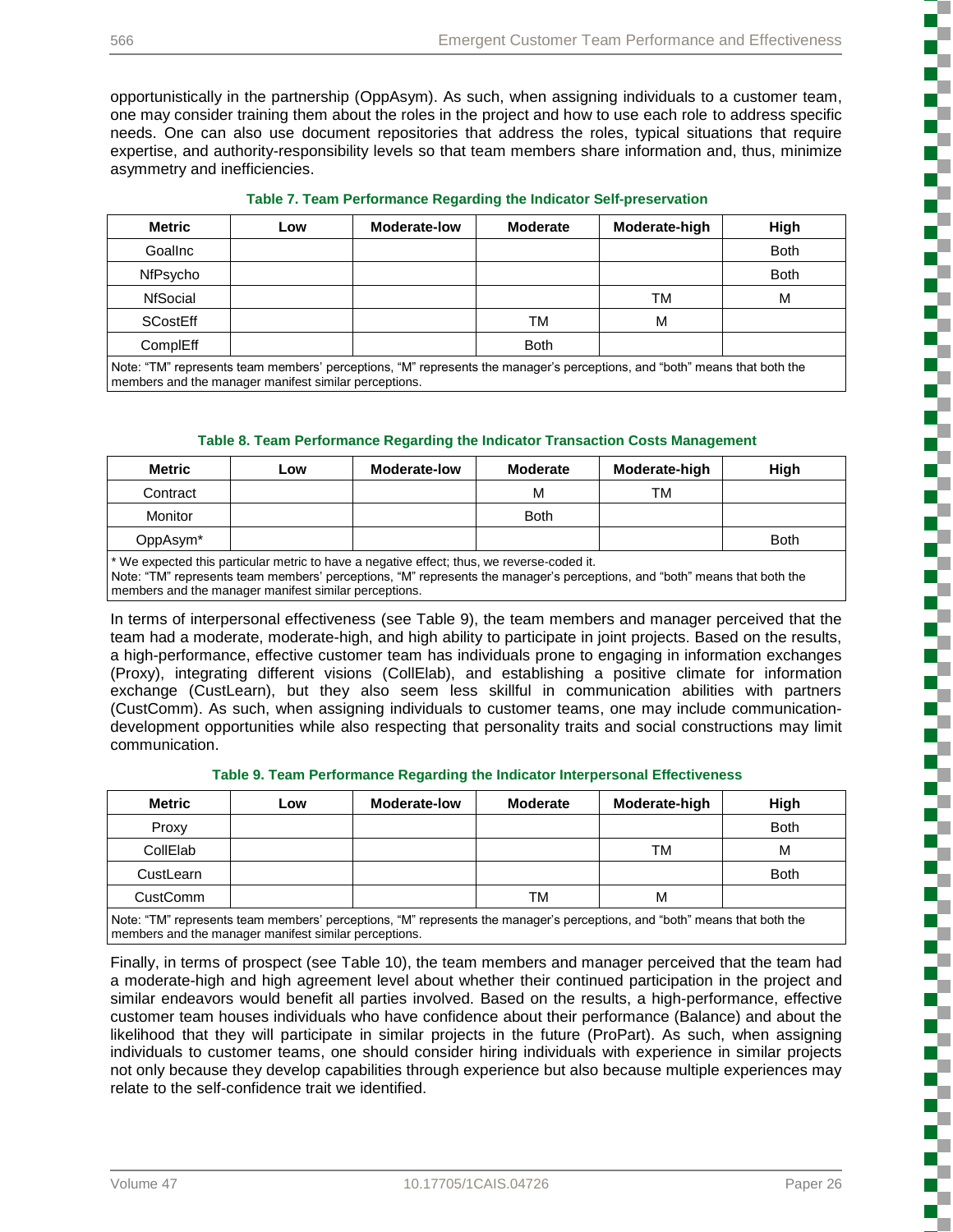members and the manager manifest similar perceptions.

|  | Table 10. Team Performance Regarding the Indicator Prospect |  |  |  |
|--|-------------------------------------------------------------|--|--|--|
|  |                                                             |  |  |  |

| <b>Metric</b>                                                                                                             | Low | Moderate-low | Moderate | Moderate-high | High        |
|---------------------------------------------------------------------------------------------------------------------------|-----|--------------|----------|---------------|-------------|
| <b>Balance</b>                                                                                                            |     |              |          | тм            | М           |
| ProPart                                                                                                                   |     |              |          |               | <b>Both</b> |
| Note: "TM" represents team members' perceptions, "M" represents the manager's perceptions, and "both" means that both the |     |              |          |               |             |

After analyzing the six indicators' magnitude, we reviewed the transcriptions again to search for the most prominent aspects in team members' discourse in order to see the big picture of team performance and to verify Savelsbergh et al.'s (2010) insights that managers devote more attention to outcomes-related traits while team members devote more attention to process-related traits. Initially, we found that two aspects dominated the discourses across the six indicators: 1) the importance of communication and knowledge sharing, and 2) the existence of hidden agendas. The first aspect concurs with the fact that technologyand business-related expertise along with technology- and business-related communication precede a team's social capital that leads to high ISD team performance (Lee, Park, & Lee, 2015). Indeed, highperformance ISD teamwork features strong communication skills and knowledge sharing among team members (Lu et al., 2011). Communication quality also seems to explain why team members and the team manager aligned to a high degree in their ratings (Den Hartog et al., 2013), while the respondents may have highlighted knowledge sharing because it represents a critical factor when work involves teams from different organizations with different expertise and insufficient shared history (Pee, Kankanhalli, & Kim, 2010).

The second aspect is less obvious (i.e., the presence of hidden agendas among team members—when personal objectives highly influence one's actions). ERP-implementation projects are part of organizational-change strategies in which individuals try to influence design and implementation to meet their interests (Boonstra, 2006), but we did not expect to find much evidence of hidden agendas in a highperformance unit responsible for such great outcomes as what we found in the project. On the contrary, we expected to find individuals who had an intrinsic motivation to solve customization challenges and participate in the engaging aspects of IS/IT work. However, in analyzing the participants' discourses, we found a type of self-centered rationality that nevertheless did not impede them to act as an effective team. We objectively addressed hidden agendas in self-preservation's measures, but we also found additional evidence for them in different conversations. Although surprising to some degree, hidden agendas represent normal phenomena once people participate simultaneously in different systems, such as their work environment, family, friendship circle, and religious community; as systems overlap in several aspects, different systems demand individuals' attention, with the consequence that decisions and actions will not fully address maximum utility for any system or individual concerned. Importantly, we found that, when deciding on whether to provide the project with potentially useful, privately held information, team members first considered their interests in sharing that information or not; thus, the hidden agendas may have had an invisible influence over the team's performance.

Regarding the team manager's and the team members' focus in the discourses, we did not find enough evidence to support Savelsbergh et al.'s (2010) finding that managers focus more on results and team members focus more on teamwork's behavioral aspects. We conducted our interviews to reveal the magnitude to which cognitive and behavioral traits manifested in a team in order to characterize (high) team performance as an antecedent of team effectiveness; thus, we limited the conversations to those performance measures. However, we expected to find clues about the manager's dominant focus on results (effectiveness) even if we discussed the antecedents (performance). In that sense, the best we found concerned the references that the manager made to the project's expected outcomes as the reason why he constantly participated with the team in managing conflicts, sharing information, and mobilizing the needed competencies, such as when he mentioned "the wall in the horizon" and "at maximum speed" to mean the need to work in the project's planned duration and when he compared the lower costs of having in-house professionals on board as compared to using contractors.

Finally, reflecting on learning represents good project practice (Williams, 2004). Accordingly, we compile additional lessons that we learned for high-performance teamwork from the project in Table 11.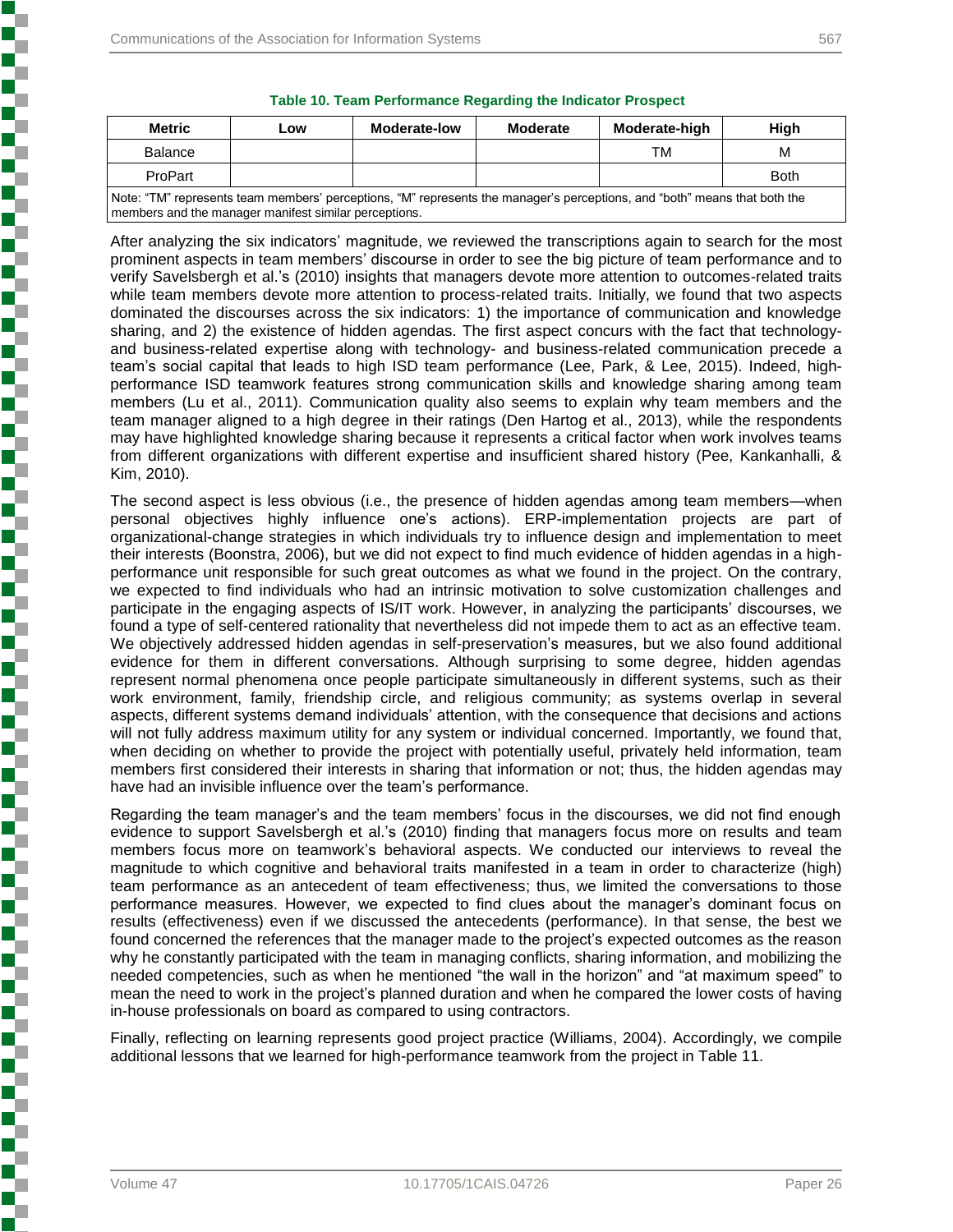#### **Table 11. Additional Lessons Learned from the Discourses**

The team was permanently aware that "the wall is fixed at the deadline" (manager). This fact might have had negative effects on the team about not turning back if needed; that is, sometimes the team moved irrationally forward just because it had to. The manager noted a related phenomenon in saying "the 90%-complete syndrome is real, since we don't realize that we overestimate what is actually done".

Motivating team members to improve their self-organization habits proved a permanent effort, but it did not surpass accomplishing tasks and observing deadlines in importance.

Prior technological knowledge is not as important as learning capability, which relates to the flexibility one needs when faced with technological changes and the pressure for creative solutions.

At the beginning of the partnership between the university and the business consultants, the project's customer team and the external team had stressful interactions, which we found interesting given that animosity in business relationships usually develops through time.

Team members did not recognize the training sessions as effective to solve their concerns about the project. This fact is puzzling since training effectiveness is an important aspect of high-performance work. However, the team proved to have outstanding learning capabilities to perform the tasks and break industry records in ERP implementation.

The contract between the university and the business consultants proved a black box for individuals who did not hold managerial positions. This fact led to losses in productivity as the partners did not promptly solve controversies and tasks sometimes overlapped.

The project was worth every effort and personal sacrifice along the 18-month implementation, although team members considered the rewards insufficient. Their deep involvement with the project relates to the general sense that IS/IT professionals are used to "hard but fulfilling work" (programmer #2) and to "doing nightshifts" (manager). Insufficient rewards, though, conflict with good high-performance work practices. Individuals require appropriate rewards as several professionals made it clear, such as in "overtime payment is a motivational factor" (programmer #2), "being extraverted doesn't mean that you'll always be extraverted… you don't work proactively when credits for performance are not as expected… life is not made of just 'thank you', but also of financial and status benefits…; each individual demands unique attention" (programmer #1), and "my participation in the project was important for me [due to returns]" (analyst #5). On the other hand, team members mutually supported one another in acknowledging their performance at work, which they sometimes considered a form of reward.

In summary, we conclude that customer teams' performance and effectiveness in ISD-based CISS-type projects partly result from cognitive and behavioral factors. Members in high-performance customer teams exhibit an effective—even if not theoretically optimal—combination of the six higher-order traits called eligibility, risk-averse attitude and social integration, self-preservation, transaction-costs management, interpersonal effectiveness, and prospect behavior. Nevertheless, at the same time as personal issues influence customer team members' decisions and actions, we can also expect team management/leadership to keep the team on track in temporary projects (Turner & Müller, 2003). The project likely had such leadership in that the main leader and chief executive proficiently empowered individuals to meet the group's agenda. This important finding relates to complexity leadership theory. Furthermore, he arguably possessed a transformational leader's performance-mediating qualities (Tabassi, Roufechaei, Bakar, & Yusof, 2017) in that he inspired others to transcend their self-interests and focus on shared goals (Zhang et al., 2011). Researchers have recognized transformational leaders as important to promote post-adoption use of enterprise systems (Rezvani, Dong, & Khosravi, 2017), and we acknowledge their importance also during the implementation process. Furthermore, since humanresource practices towards the IS/IT professionals typically depend on their managers' view (Enns et al., 2006) and since managers play an important role in delivering the right messages on expected performance to a team (Pak & Kim, 2018), the good fit that we verified between the project's manager and team members on their perceptions may have institutionalized a favorable work environment to all concerned and, thus, also contributed to team performance and effectiveness. Hence, we need to consider the possible influence of Pygmalion effects; that is, the positive influence that the manager's expectations about his team had on the team's performance (Rosenthal & Jacobson, 1968).

Finally, we note that not all team members positively viewed the project's strategic stance and customer team professionals' performance. The project suffered from occasional and recurrent critiques from individuals and groups concerned with the university's downsizing and market orientation, the large number of people to be managed, their different competencies and conflicting interests, the tight deadlines, insufficient rewards, limited help from the external team, and high turnover rates. Moreover, since the project's customer team comprised only the university's personnel, the sometimes adverse organizational climate had a negative effect on the individuals, which possibly moderated their performance. As such, the reported levels of compliance to the measures, metrics, and indicators may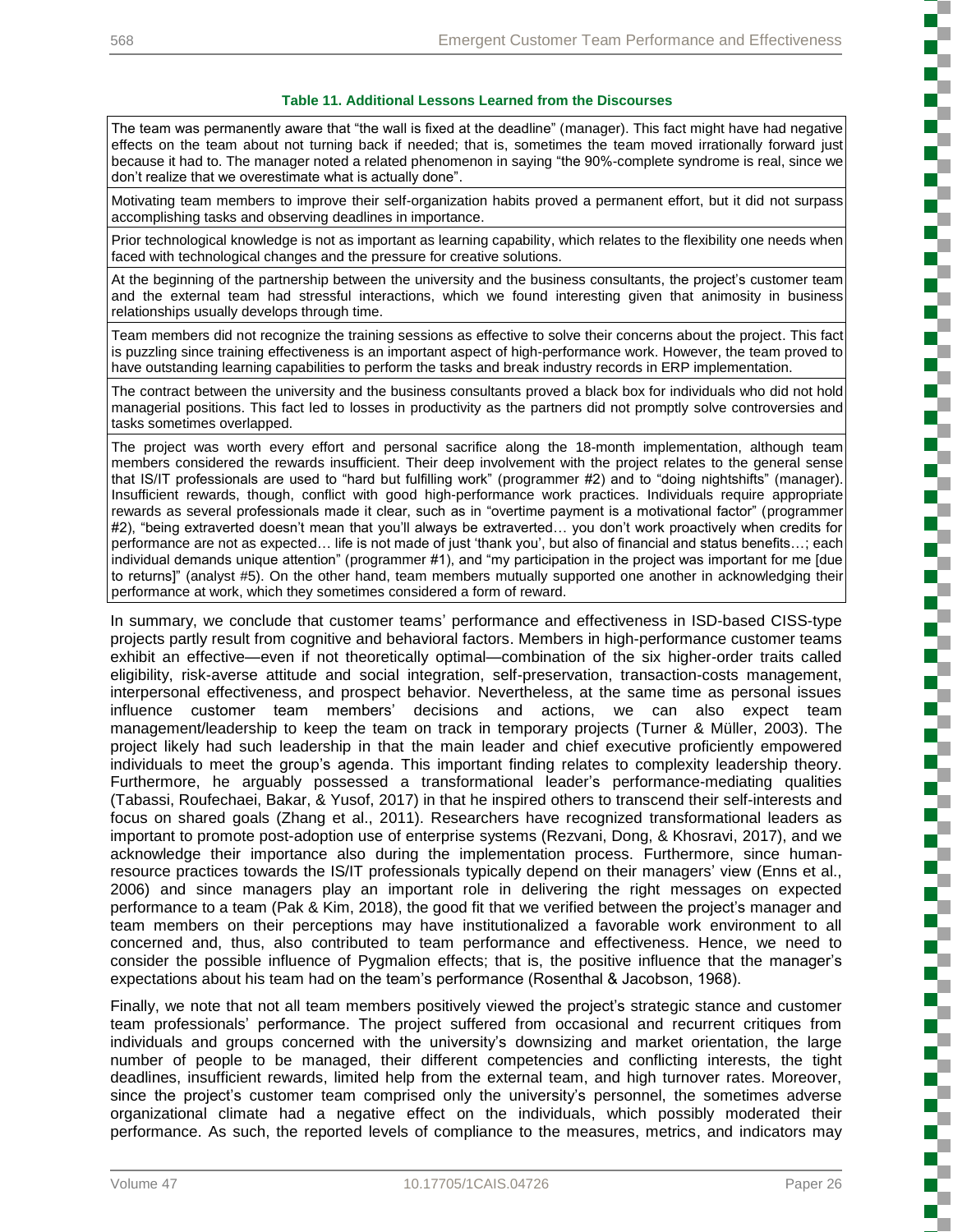have been lower than other customer teams would possibly report while not compromising team effectiveness. This finding is not new in the literature as high-performance work systems may correlate with employee anxiety, role overload, and turnover intentions (Jensen, Patel, & Messersmith, 2013).

## **5 Conclusions**

Í

į

į

In this study, we take a step toward determining the key cognitive and behavioral traits of members in high-performance customer teams that work with external partners in ISD-based CISS-type projects and how the traits manifest in practice. To do so, we examined a landmark ERP customization project featured in the industry as having established new standards for team performance in those projects. We had access to the full implementation process and to eight key professionals who worked on the project and provided organizationally relevant and personally sensitive information about 82 measures that translate customer team members' cognitive and behavioral archetype into practice. We reduced the measures to 69 in total, and, to facilitate real-world application, we present and discuss their perceived performance according to their aggregation in 21 metrics and six indicators.

The study contributes to theory and practice in several ways. First, at a more conceptual level, we distinguish between team performance and effectiveness and, thus, motivate much deeper analyses of team processes and outcomes. We also conceive performance and effectiveness as emergent properties of complex systems and distinguish between customer teams and external teams, which managers should manage idiosyncratically. Second, at the application level, we verify the degree to which a highperformance customer team manifests cognition and behavior at the individual and group levels and, thus, provide a first reference (benchmark) for those traits' expected magnitude in high-performance, effective customer teams. In this sense, we show that emergent phenomena due to interaction effects have strong influence on group processes and outcomes so that only practice can inform the right mix of factors that lead to project success. For this reason, we recommend ex post facto methodological approaches (after project outcomes exist) to reveal the story behind project success. Lastly, we provide an open-ended interview protocol that other researchers can easily convert into a Likert-type instrument to statistically discuss the cognitive and behavioral traits that we present. Internal and external parties can also use the protocol to benefit from 360-degree appraisals (Savelsbergh et al., 2010).

The values that we gathered for the measures have meaning only if one considers them simultaneously since a particular measure from a particular individual may prove misleading if not contrasted with that measure in other individuals or to other measures in the same individual. That is, complementary individuals and traits rather than individuals that meet and exceed theoretical expectations in all traits characterize high-performance work. Cognition and behavior result from individual constitution and complex personal experiences that limit any one individual to develop all possible traits to optimum degree. Likewise, we cannot precisely foretell the interaction outcomes of particular levels of cognitive and behavioral traits, although we now have a reference as to how traits that individuals and teams possess may look like in a high-performance, effective team.

This study's limitations include the fact that we generalized results based on organizational-change endeavors (Paper & Simon, 2005), on individuals working in a university setting (Pollock & Cornford, 2004), and on high-performance work (Posthuma, Campion, Masimova, & Campion, 2013). Additionally, our data primarily comes from personal discourses, which can contain inaccuracies for many reasons, such as bounded rationality, hidden intentions, and both the interviewee's and the interviewer's communication skills such as in discussing project risks (Keil, Tiwana, & Bush, 2002) and project success (Procaccino, Verner, Shelfer, & Gefen, 2005). The normalization procedure constitutes another limitation since we based it on our own discretion. Moreover, we did not address in full the political factors that possibly intervene in reported work performance, such as power (Sabherwal & Grover, 2010). We addressed such factors to some degree in the self-preservation indicator and when discussing the primacy of self-interests in individuals' agendas.

As for future research, researchers need to extensively survey the cognitive and behavioral traits in the global software industry to reveal idiosyncrasies and commonalities in individual workers, teams, and projects. Future research could also verify whether team performance temporal archetypes that Quigley, Collins, Gibson, and Parker (2018) describe exist in the IS/IT field in order to understand what to expect from team performance over time. Third, researchers could study whether high-performance work practices in IS/IT teams typically emerge naturally or require significant planning and management.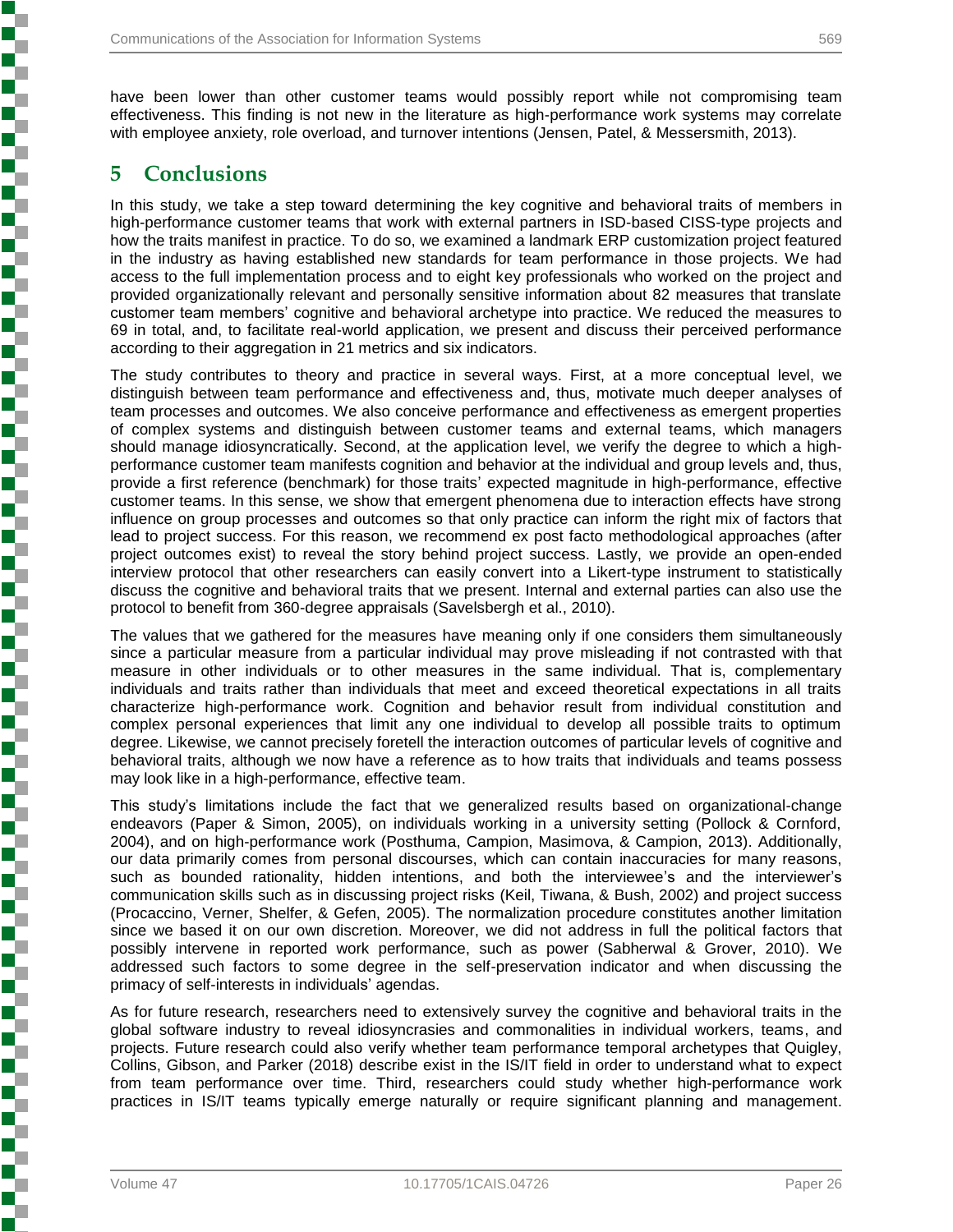Finally, researchers could study the complementary case of ineffective teams that comprise highperformance individual members—such as Hungary's Mighty Magyars.

## **Acknowledgments**

We thank Marcos André Müller (CEO, TOTTEC, Brazil), Daniel Pacheco Lacerda (Professor, Unisinos, Brazil) and the interviewees for providing most of the data here reported. We also thank Denis Borenstein (Professor, UFRGS, Brazil) and Doncho Petkov (Professor, Eastern Connecticut State University, USA) for discussing the conceptual model and the empirical study and the editors, reviewers, and copyeditor of *CAIS* for a large number of invaluable insights during the editorial process.

i<br>Sanada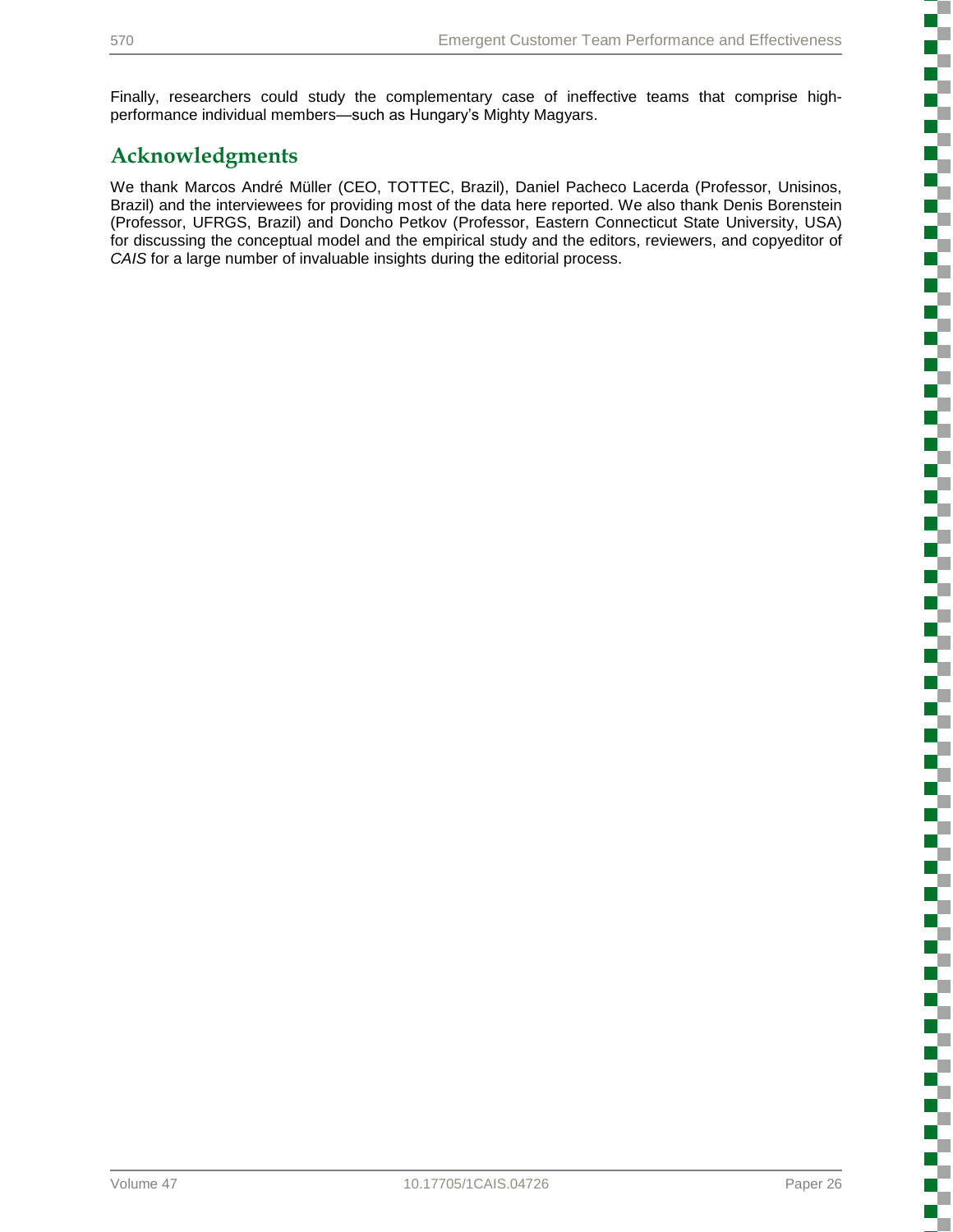## **References**

**Property in the company's company's company's company's company's company's company's company's company's company's company's company's company's company's company's company's company's company's company's company's compa** 

- Agarwal, R., Brown, C. V., Ferratt, T. W., & Moore, J. E. (2006). Five mindsets for retaining IT staff. *MIS Quarterly Executive*, *5*(3), 137-150.
- Agrawal, V. (2012). Managing the diversified team: Challenges and strategies for improving performance. *Team Performance Management*, *18*(7/8), 384-400.
- Aghazadeh, S.-M., & Seyedian, M. (2004). The high-performance work system: Is it worth using? *Team Performance Management*, *10*(3/4), 60-64.
- Alvarez, R. (2008). Examining technology, structure and identity during an enterprise system implementation. *Information Systems Journal*, *18*(2), 203-224.
- Arnulf, J. K. (2012). Organizational change capacity and composition of management teams: A visualization of how personality traits may restrain team adaptability. *Team Performance Management*, *18*(7/8), 433-453.
- Atkinson, R. (1999). Project management: Cost, time and quality, two best guesses and a phenomenon, its time to accept other success criteria. *International Journal of Project Management*, *17*(6), 337- 342.
- Batra, R., & Ray, M. L. (1986). Situational effects of advertising repetition: The moderating influence of motivation, ability, and opportunity to respond. *Journal of Consumer Research*, *12*(4), 432-445.
- Bellini, C. G. P. (2018). The ABCs of effectiveness in the digital society. *Communications of the ACM*, *61*(7), 84-91.
- Bellini, C. G. P., Palvia, P., Moreno, V., Jacks, T., & Graeml, A. R. (2019). Should I stay or should I go: A study of IT professionals during a national crisis. *Information Technology & People*, *32*(6), 1472- 1495.
- Bellini, C. G. P., Pereira, R. C. F., & Becker, J. L. (2012). Customer team effectiveness through people traits in information systems development: A compilation of theoretical measures. *International Journal of Human Capital & Information Technology Professionals*, *3*(3), 54-78.
- Bellini, C. G. P., Pereira, R. C. F., & Becker, J. L. (2016). Organizational structure and enterprise systems implementation: Theoretical measures and a benchmark for customer teams. *Information Technology & People*, *29*(3), 527-555.
- Bezrukova, K., Jehn, K. A., Zanutto, E. L., & Thatcher, S. M. B. (2009). Do workgroup faultlines help or hurt? A moderated model of faultlines, team identification, and group performance. *Organization Science*, *20*(1), 35-50.
- Boonstra, A. (2006). Interpreting an ERP-implementation project from a stakeholder perspective. *International Journal of Project Management*, *24*(1), 38-52.
- Boyd, M., Huang, S.-M., Jiang, J. J., & Klein, G. (2007). Discrepancies between desired and perceived measures of performance of IS professionals: Views of the IS professionals themselves and the users. *Information & Management*, *44*(2), 188-195.
- Bradley, B. H., Baur, J. E., Banford, C. G., & Postlewaite, B. E. (2013). Team players and collective performance: How agreeableness affects team performance over time. *Small Group Research*, *44*(6), 680-711.
- Bravo, E. R., Santana, M., & Rodon, J. (2015). Information systems and performance: The role of technology, the task and the individual. *Behaviour & Information Technology*, *34*(3), 247-260.
- Capretz, L. F. (2003). Personality types in software engineering. *International Journal of Human-Computer Studies*, *58*(2), 207-214.
- Cohen, S. G., & Bailey, D. E. (1997). What makes teams work: Group effectiveness research from the shop floor to the executive suite. *Journal of Management*, *23*(3), 239-290.
- Colomo-Palacios, R., Tovar-Caro, E., García-Crespo, Á., & Gómez-Berbís, J. M. (2010). Identifying technical competences of IT professionals: The case of software engineers. *International Journal of Human Capital & Information Technology Professionals*, *1*(1), 31-43.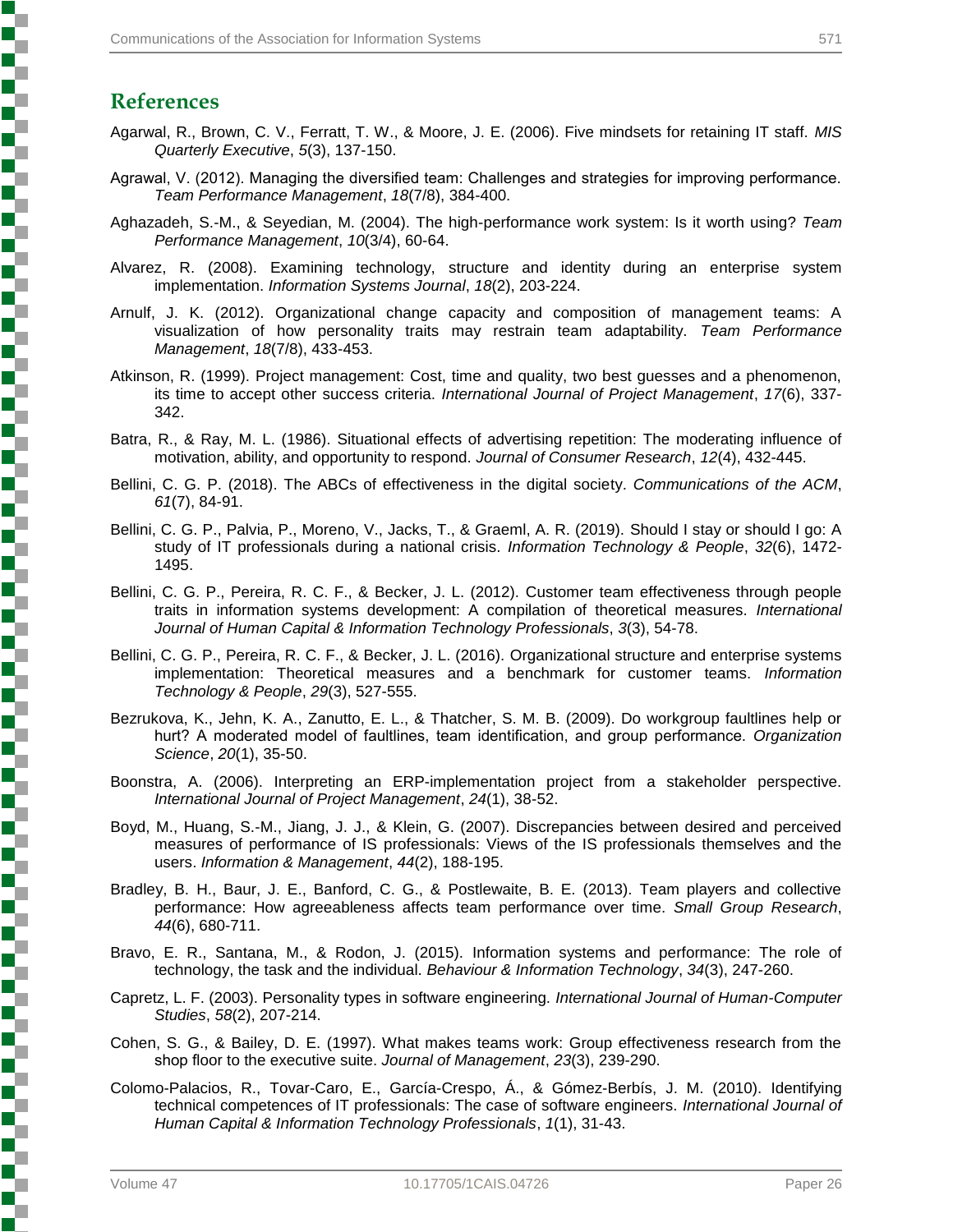- DeChurch, L. A., & Mesmer-Magnus, J. R. (2010). The cognitive underpinnings of effective teamwork: A meta-analysis. *Journal of Applied Psychology*, *95*(1), 32-53.
- De Moura, Jr., P. J., & Bellini, C. G. P. (2019). Shared flow in teams: Team vibration as emergent property, metaphor, and surrogate measure. *Team Performance Management*, *25*(7/8), 440-456.
- Den Hartog, D. N., Boon, C., Verburg, R. M., & Croon, M. A. (2013). HRM, communication, satisfaction, and perceived performance: A cross-level test. *Journal of Management*, *39*(6), 1637-1665.
- Devadoss, P., & Pan, S. L. (2007). Enterprise systems use: Towards a structurational analysis of enterprise systems induced organizational transformation. *Communications of the Association for Information Systems*, *19*, 352-385.
- DeVellis, R. F. (2003). *Scale development: Theory and applications*. Thousand Oaks, CA: Sage.
- Dinger, M., Thatcher, J. B., Treadway, D., Stepina, L., & Breland, J. (2015). Does professionalism matter in the IT workforce? An empirical examination of IT professionals. *Journal of the Association for Information Systems*, *16*(4), 281-313.
- Enns, H. G, Ferratt, T. W., & Prasad, J. (2006). Beyond stereotypes of IT professionals: Implications for IT HR practices. *Communications of the ACM*, *49*(4), 105-109.
- Espinosa, J. A., Slaughter, S. A., Kraut, R. E., & Herbsleb, J. D. (2007). Familiarity, complexity, and team performance in geographically distributed software development. *Organization Science*, *18*(4), 613- 630.
- Ferratt, T. W., Ahire, S., & De P. (2006). Achieving success in large projects: Implications from a study of ERP implementations. *Interfaces*, *36*(5), 458-469.
- Fowler, A., & Walsh, M. (1999). Conflicting perceptions of success in an information systems project. *International Journal of Project Management*, *17*(1), 1-10.
- Georgiou, I. (2003). The idea of emergent property. *Journal of the Operational Research Society*, *54*(3), 239-247.
- Gittell, J. H., Seidner, R., & Wimbush, J. (2010). A relational model of how high-performance work systems work. *Organization Science*, *21*(2), 490-506.
- Grant, D., & Mergen, E. (1996). Applying quality to Leavitt's framework to solve information technology problems: A case study. *Information Technology & People*, *9*(2), 43-60.
- Guinan, P. J., Cooprider, J. G., & Faraj, S. (1998). Enabling software development team performance during requirements definition: A behavioral versus technical approach. *Information Systems Research*, *9*(2), 101-125.
- Ignatiadis, I., & Nandhakumar, J. (2007). The impact of enterprise systems on organizational resilience. *Journal of Information Technology*, *22*(1), 36-43.
- Ingvaldsen, J. A., Johansen, T. S., & Aarlott, M. M. (2014). Emergent HPWS: Why HRM may not be needed to build a high-performance work system. *Team Performance Management*, *20*(7/8), 294- 306.
- Jensen, J. M., Patel, P. C., & Messersmith, J. G. (2013). High-performance work systems and job control: Consequences for anxiety, role overload, and turnover intentions. *Journal of Management*, *39*(6), 1699-1724.
- Jetu, F. T., & Riedl, R. (2012). Determinants of information systems and information technology project team success: A literature review and a conceptual model. *Communications of the Association for Information Systems*, *30*, 455-482.
- Jiang, J. J., Klein, G., & Pick, R. A. (2003). The impact of IS department organizational environments upon project team performances. *Information & Management*, *40*(3), 213-220.
- Johnson, S. (2001). *Emergence: The connected lives of ants, brains, cities, and software*. New York, NY: Scribner.
- Jong, J. P., & Fodor, O. C. (2017). Attuning to individual work routines and team performance. *Team Performance Management*, *23*(7/8), 385-406.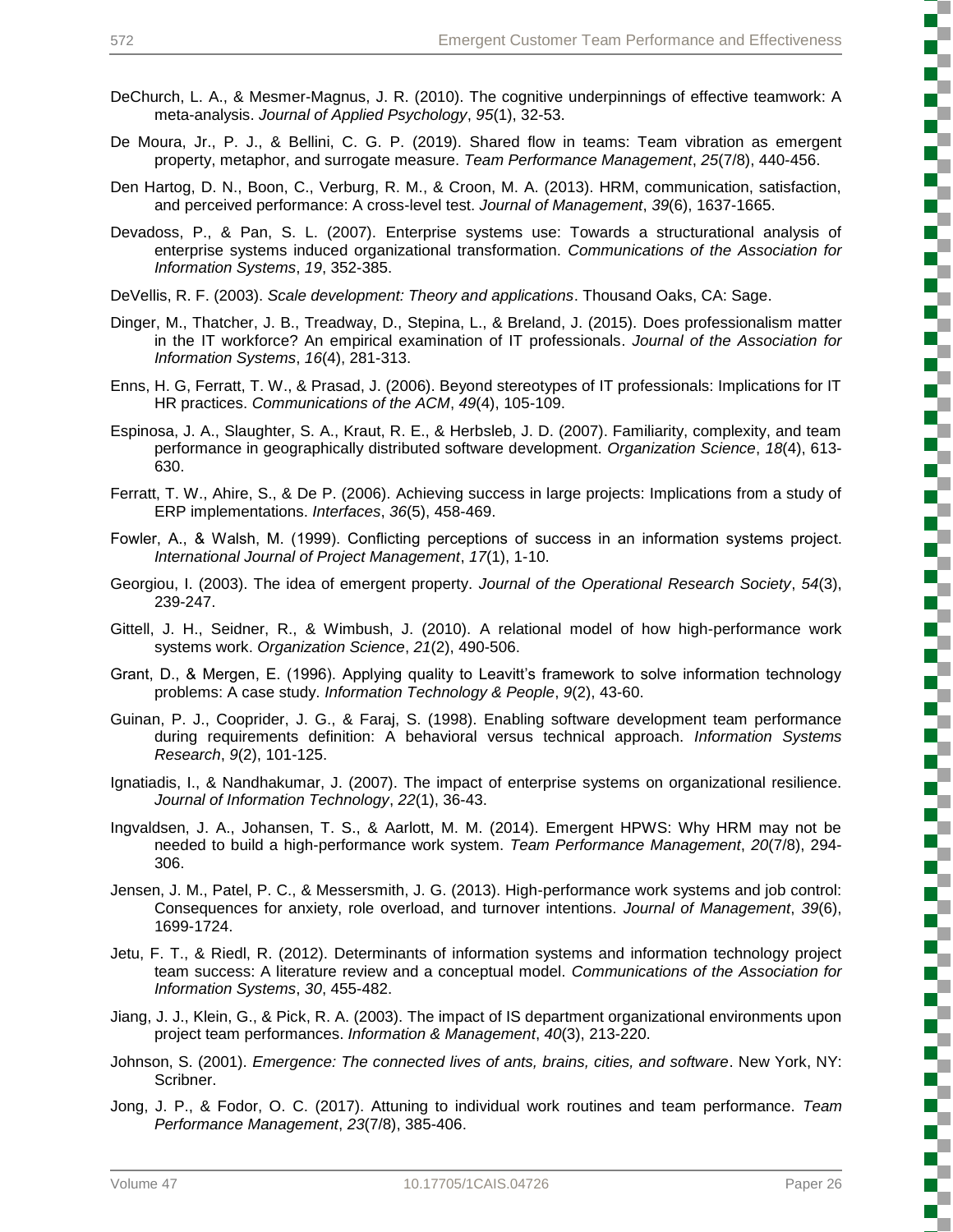- Jyoti, J., & Rani, A. (2017). High performance work system and organisational performance: Role of knowledge management. *Personnel Review*, *46*(8), 1770-1795.
- Kaplan, R. S., & Norton, D. P. (2000). Having trouble with your strategy? Then map it. *Harvard Business Review*, *78*(5), 167-176.
- Kappelman, L., McLean, E., Johnson, V., & Gerhart, N. (2014). The 2014 SIM IT key issues and trends study. *MIS Quarterly Executive*, *13*(4), 237-263.
- Keil, M., Tiwana, A., & Bush, A. (2002). Reconciling user and project manager perceptions of IT project risk: A delphi study. *Information Systems Journal*, *12*(2), 103-119.
- Kerlinger, F. N. (1964). *Foundations of behavioural research: Educational and psychological inquiry*. New York, NY: Holt, Rinehart & Winston.
- Kostopoulos, K. C., Spanos, Y. E., & Prastacos, G. P. (2013). Structure and function of team learning emergence: A multilevel empirical validation. *Journal of Management*, *39*(6), 1430-1461.
- Kozlowski, S. W. J., Chao, G. T., Grand, J. A., Braun, M. T., & Kuljanin, G. (2013). Advancing multilevel research design: Capturing the dynamics of emergence. *Organizational Research Methods*, *16*(4), 581-615.
- Kozlowski, S. W. J., & Ilgen, D. R. (2006). Enhancing the effectiveness of work groups and teams. *Psychological Science in the Public Interest*, *7*(3), 77-124.
- Kozlowski, S. W. J., & Klein, K. J. (2000). A multilevel approach to theory and research in organizations: Contextual, temporal, and emergent processes. In K. J. Klein & S. W. J. Kozlowski (Eds.), *Multilevel theory, research and methods in organizations: Foundations, extensions, and new directions* (pp. 3- 90). San Francisco, CA: Jossey-Bass.
- Kuppinger, M. (2016). *Teams: The fundamental unit of twenty-first century organizational performance* (doctoral dissertation). Benedictine University, Lisle, Illinois.
- Leavitt, H. J. (1965). Applied organizational change in industry: Structural, technological and humanistic approaches. In: March, J. G. (Ed.), *Handbook of organizations* (pp. 1144-1170). Chicago, IL: Rand McNally.
- Lee, J., Park, J.-G., & Lee, S. (2015). Raising team social capital with knowledge and communication in information systems development projects. *International Journal of Project Management*, *33*(4), 797-807.
- Liu, J. Y.-C., & Chiu, G. C.-T. (2017). Influence of project partnering on stakeholder role ambiguity and project manager risk perception in information system projects. *Project Management Journal*, *47*(6), 94-110.
- Lord, H. G. (1973). *Ex post facto studies as a research method*. Syracuse, NY: Syracuse City School District.
- Lu, Y., Xiang, C., Wang, B., & Wang, X. (2011). What affects information systems development team performance? An exploratory study from the perspective of combined socio-technical theory and coordination theory. *Computers in Human Behavior*, *27*(2), 811-822.
- MacInnis, D. J., & Jaworski, B. J. (1989). Information processing from advertisements: Toward an integrative framework. *Journal of Marketing*, *53*(4), 1-23.
- Mancha, R., Hallam, C., & Dietrich, G. (2009). Self-efficacy in software developers: A framework for the study of the dynamics of human cognitive empowerment. *International Journal of Information Technologies & Systems Approach*, *2*(2), 34-49.
- Markus, H. R., & Kitayama, S. (1991). Culture and the self: Implications for cognition, emotion, and motivation. *Psychological Review*, *98*(2), 224-253.
- Mathieu, J. E., Tannenbaum, S. I., Donsbach, J. S., & Alliger, G. M. (2014). A review and integration of team composition models: Moving toward a dynamic and temporal framework. *Journal of Management*, *40*(1), 130-160.
- Matsudaira, K. (2019). How to create a great team culture (and why it matters). *Communications of the ACM*, *62*(6), 42-44.

**Property in the company's company's company's company's company's company's company's company's company's company's company's company's company's company's company's company's company's company's company's company's compa**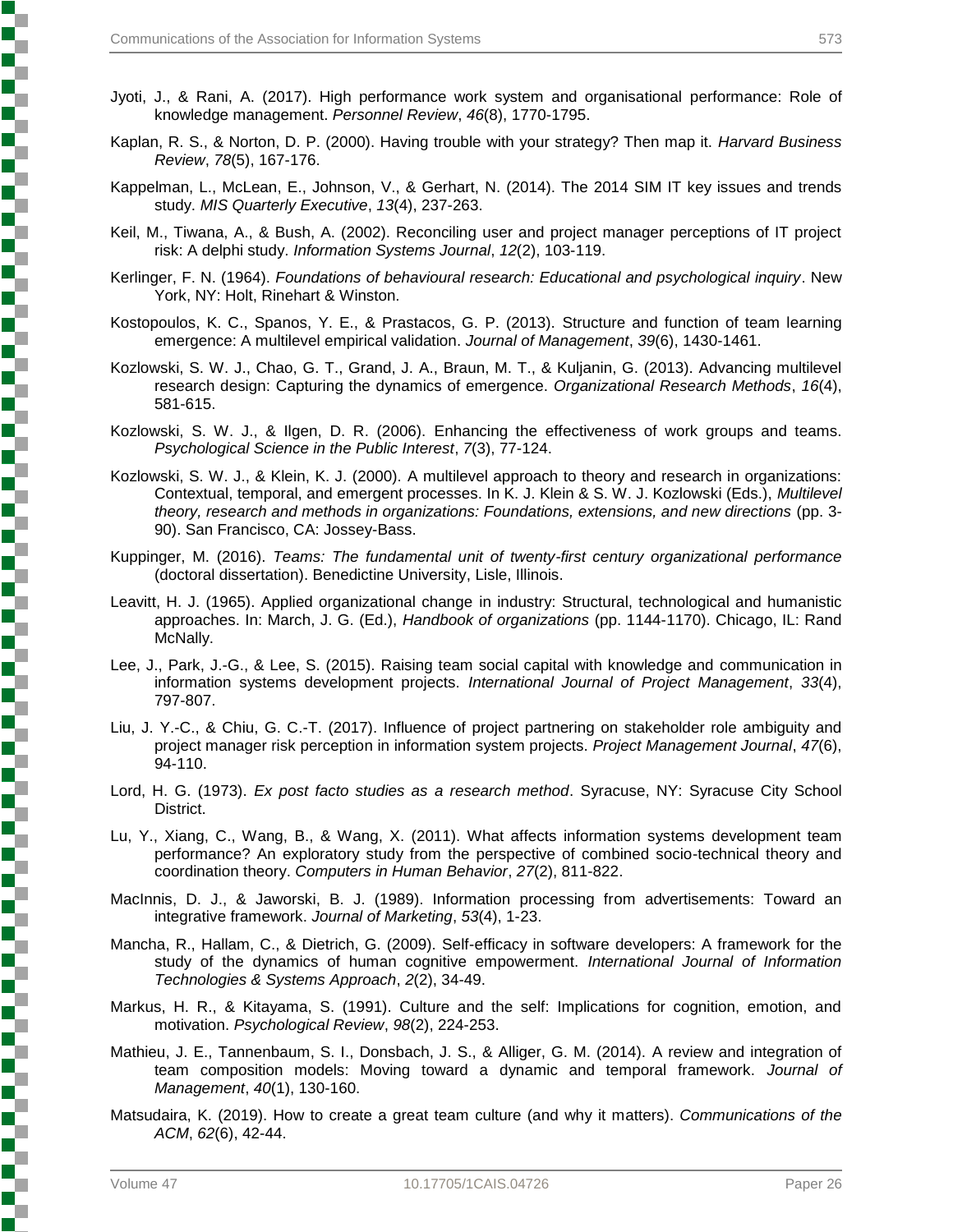- Mendes, M., Gomes, C., Marques-Quinteiro, P., Lind, P., & Curral, L. (2016). Promoting learning and innovation in organizations through complexity leadership theory. *Team Performance Management*, *22*(5/6), 301-309.
- Morton, N. A., & Hu, Q. (2008). Implications of the fit between organizational structure and ERP: A structural contingency theory perspective. *International Journal of Information Management*, *28*(5), 391-402.
- Moura, I., Dominguez, C., & Varajão, J. (2019). Information systems project teams: Factors for high performance. *Team Performance Management*, *25*(1/2), 69-83.
- Nelson, K. M., Nadkarni, S., Narayanan, V. K., & Ghods, M. (2000). Understanding software operations support expertise: A revealed causal mapping approach. *MIS Quarterly*, *24*(3), 475-507.
- Nesterkin, D., & Porterfield, T. (2016). Conflict management and performance of information technology development teams. *Team Performance Management*, *22*(5/6), 242-256.
- Obeidat, S. M., Mitchell, R., & Bray, M. (2016). The link between high performance work practices and organizational performance: Empirically validating the conceptualization of HPWP according to the AMO model. *Employee Relations*, *38*(4), 578-595.
- O'Connor, R. V., & Basri, L. S. (2012). The effect of team dynamics on software development process improvement. *International Journal of Human Capital & Information Technology Professionals*, *3*(3), 13-26.
- Osmundson, J. S., Michael, J. B., Machniak, M. J., & Grossman, M. A. (2003). Quality management metrics for software development. *Information & Management*, *40*(8), 799-812.
- Palvia, S. C., Sharma, R. S., & Conrath, D. W. (2001). A socio-technical framework for quality assessment of computer information systems. *Industrial Management & Data Systems*, *101*(5), 237-251.
- Paper, D., & Simon, S. J. (2005). Change research: The search for a theoretical construct. *Information Resources Management Journal*, *18*(3), i-vi.
- Paré, G., & Jutras, J.-F. (2004). How good is the IT professional's aptitude in the conceptual understanding of change management? *Communications of the AIS*, *14*, 653-677.
- Park, G., Spitzmuller, M., & DeShon, R. P. (2013). Advancing our understanding of team motivation: Integrating conceptual approaches and content areas. *Journal of Management*, *39*(5), 1339-1379.
- Pak, J., & Kim, S. (2018). Team manager's implementation, high performance work systems intensity, and performance: A multilevel investigation. *Journal of Management*, *44*(7), 2690-2715.
- Pee, L. G., Kankanhalli, & Kim, H.-W. (2010). Knowledge sharing in information systems development: A social interdependence perspective. *Journal of the Association for Information Systems*, *11*(10), 550-575.
- Pentland, B. T., & Feldman, M. S. (2005). Organizational routines as a unit of analysis. *Industrial & Corporate Change*, *14*(5), 793-815.
- Perry Jr., E. E., Karney, D. F., & Spencer, D. G. (2013). Team establishment of self-managed work teams: A model from the field. *Team Performance Management*, *19*(1/2), 87-108.
- Petre, M. (2010). Mental imagery and software visualization in high-performance software development teams. *Journal of Visual Languages & Computing*, *21*(3), 171-183.
- Project Management Institute. (2004). *A guide to the project management body of knowledge*. Newtown Square, PA.
- Pollock, N., & Cornford, J. (2004). ERP systems and the university as a "unique" organization. *Information Technology & People*, *17*(1), 31-52.
- Posthuma, R. A., Campion, M. C., Masimova, M., & Campion, M. A. (2013). A high performance work practices taxonomy: Integrating the literature and directing future research. *Journal of Management*, *39*(5), 1184-1220.
- Procaccino, J. D., Verner, J. M., Shelfer, K. M., & Gefen, D. (2005). What do software practitioners really think about project success: An exploratory study. *Journal of Systems & Software*, *78*(2), 194-203.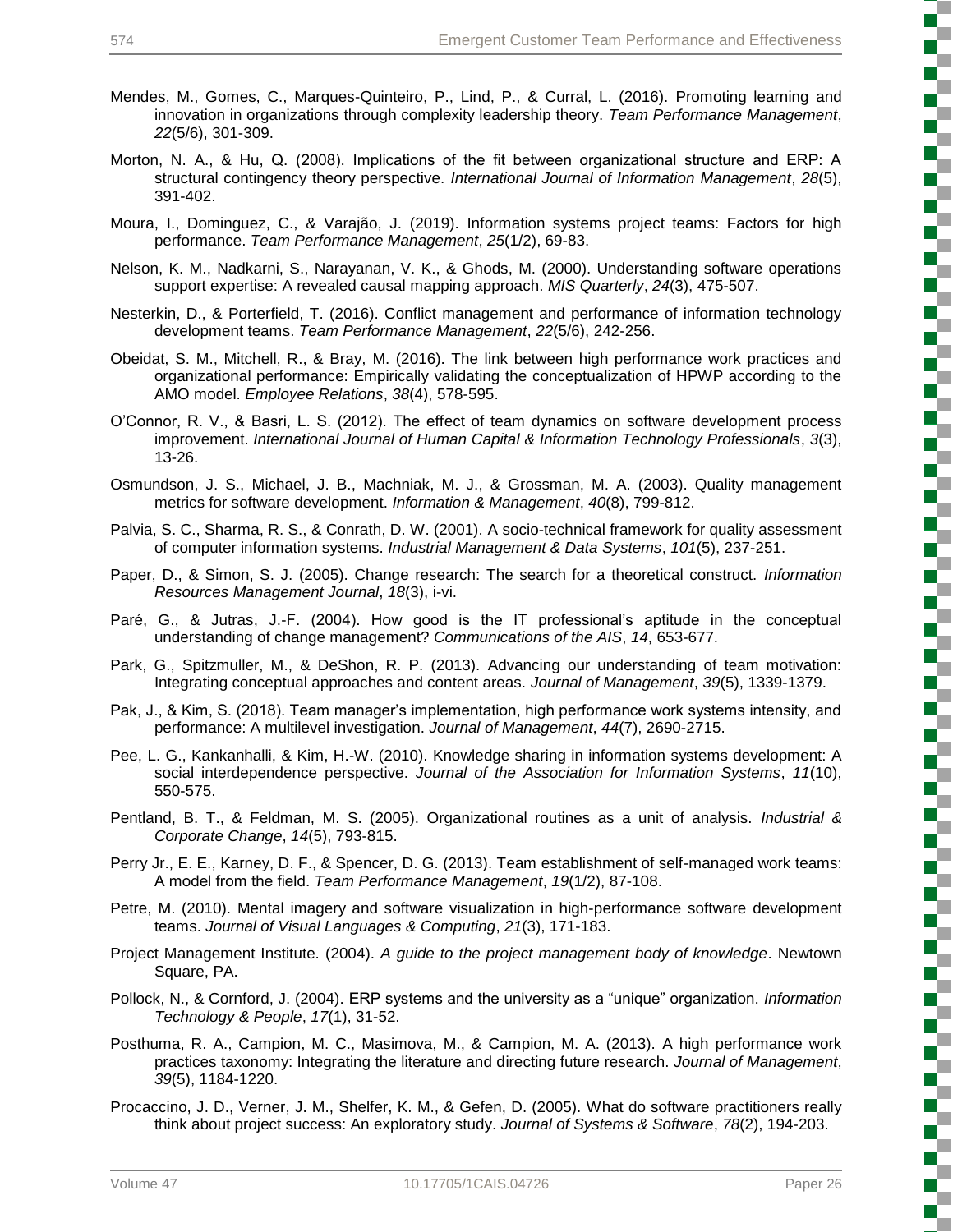- Quigley, N. R., Collins, C. G., Gibson, C. B., & Parker, S. K. (2018). Team performance archetypes: Toward a new conceptualization of team performance over time. *Group & Organization Management*, *43*(5), 787-824.
- Ramos-Villagrasa, P. J., Marques-Quinteiro, P., Navarro, J., & Rico, R. (2017). Teams as complex adaptive systems: Reviewing 17 years of research. *Small Group Research*, *49*(2), 135-176.
- Rezvani, A., Dong, L., & Khosravi, P. (2017). Promoting the continuing usage of strategic information systems: The role of supervisory leadership in the successful implementation of enterprise systems. *International Journal of Information Management*, *37*(5), 417-430.

Rosenthal, R., & Jacobson, L. (1968). Pygmalion in the classroom. *The Urban Review*, *3*(1), 16-20.

- Sabherwal, R., & Grover, V. (2010). A taxonomy of political processes in systems development. *Information Systems Journal*, *20*(5), 419-447.
- Salas, E., Cooke, N. J., & Rosen, M. A. (2008). On teams, teamwork, and team performance: Discoveries and developments. *Human Factors*, *50*(3), 540-547.
- Sarker, S. (2000). Toward a methodology for managing information systems implementation: A social constructivist perspective. *Informing Science*, *3*(4), 195-205.
- Savelsbergh, C. M. J. H., Van Der Heijden, B. I. J. M., & Poel, R. F. (2010). Attitudes towards factors influencing team performance: A multi-rater approach aimed at establishing the relative importance of team learning behaviors in comparison with other predictors of team performance. *Team Performance Management*, *16*(7/8), 451-474.
- Sawyer, S., Guinan, P. J., & Cooprider, J. (2010). Social interactions of information systems development teams: A performance perspective. *Information Systems Journal*, *20*(1), 81-107.
- Shin, D., & Konrad, A. M. (2017). Causality between high-performance work systems and organizational performance. *Journal of Management*, *43*(4), 973-997.
- Siau, K., Tan, X., & Sheng, H. (2010). Important characteristics of software development team members: An empirical investigation using repertory grid. *Information Systems Journal*, *20*(6), 563-580.
- Silva, A., Varajão, J., Pereira, J. L., & Pinto, C. S. (2017). Performance appraisal approaches and methods for IT/IS projects: A review. *International Journal of Human Capital & Information Technology Professionals*, *8*(3), 15-28.
- Subramony, M. (2009). A meta-analytic investigation of the relationship between HRM bundles and firm performance. *Human Resource Management*, *48*(5), 745-768.
- Sudhakar, G. P., Farooq, A., & Patnaik, S. (2011). Soft factors affecting the performance of software development teams. *Team Performance Management*, *17*(3/4), 187-205.
- Tabassi, A. A., Roufechaei, K. M., Bakar, A. H. A., & Yusof, N. A. (2017). Linking team condition and team performance: A transformational leadership approach. *Project Management Journal*, *48*(2), 22-38.
- Tuckman, B. W. (1999). *Conducting educational research*. Fort Worth, TX: Harcourt Brace College Publishers.
- Turner, J. R., & Müller, R. (2003). On the nature of the project as a temporary organization. *International Journal of Project Management*, *21*(1), 1-8.
- Uhl-Bien, M., Marion, R., & McKelvey, B. (2007). Complexity leadership theory: Shifting leadership from the industrial age to the knowledge era. *The Leadership Quarterly*, *18*(4), 298-318.
- Williams, T. (2004). Identifying the hard lessons from projects—easily. *International Journal of Project Management*, *22*(4), 273-279.
- Xiang, C., Yang, Z., & Zhang, L. (2016). Improving IS development teams' performance during requirement analysis in project—the perspectives from shared mental model and emotional intelligence. *International Journal of Project Management*, *34*(7), 1266-1279.
- Yang, H.-L., & Tang, J.-H. (2004). Team structure and team performance in IS development: A social network perspective. *Information & Management*, *41*(3), 335-349.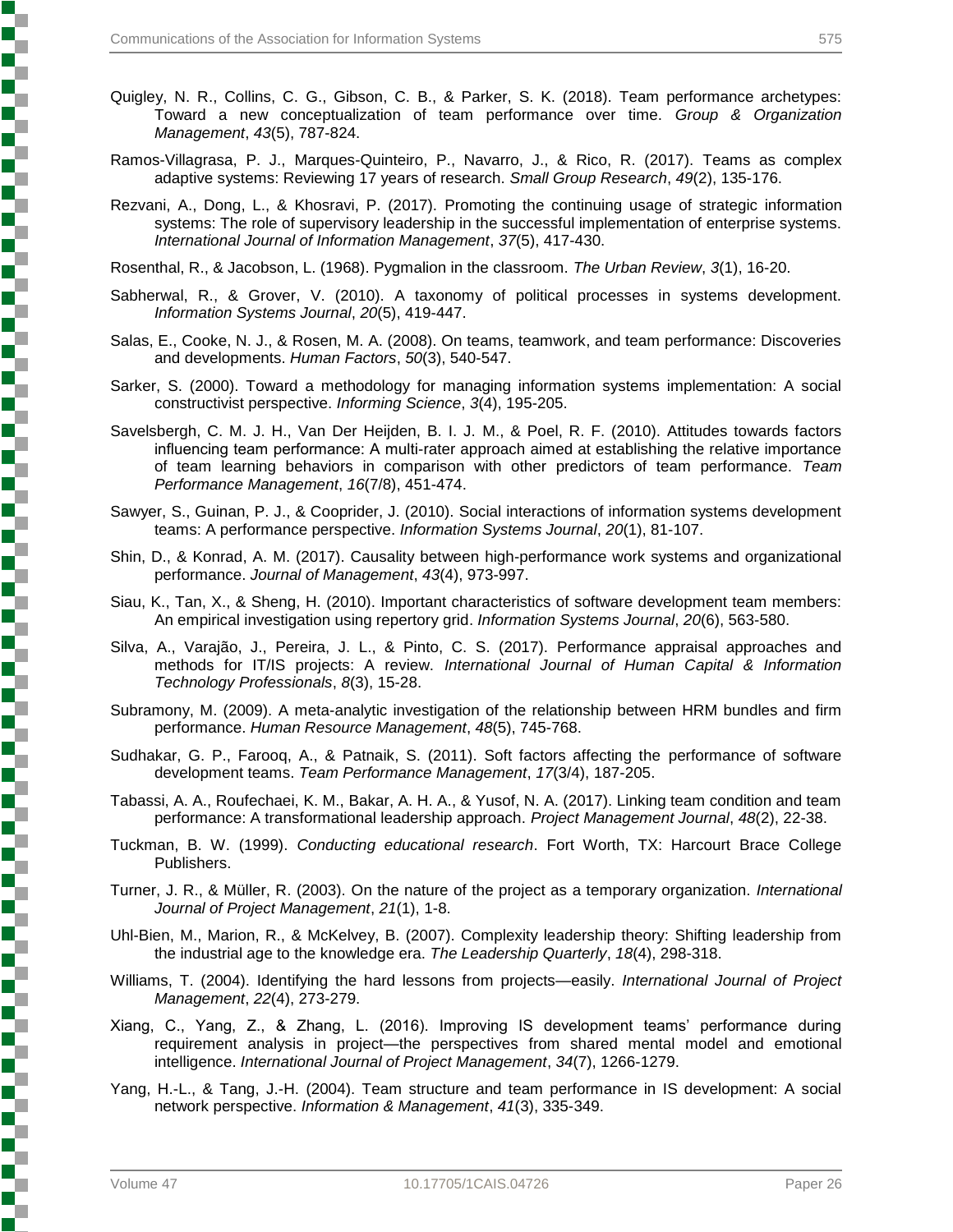Zhang, X., Cao, Q., & Tjosvold, D. (2011). Linking transformational leadership and team performance: A conflict management approach. *Journal of Management Studies*, *48*(7), 1586-1611.

ちょうかん かんかん かんかんかん

i<br>Sidoo

 $\Box$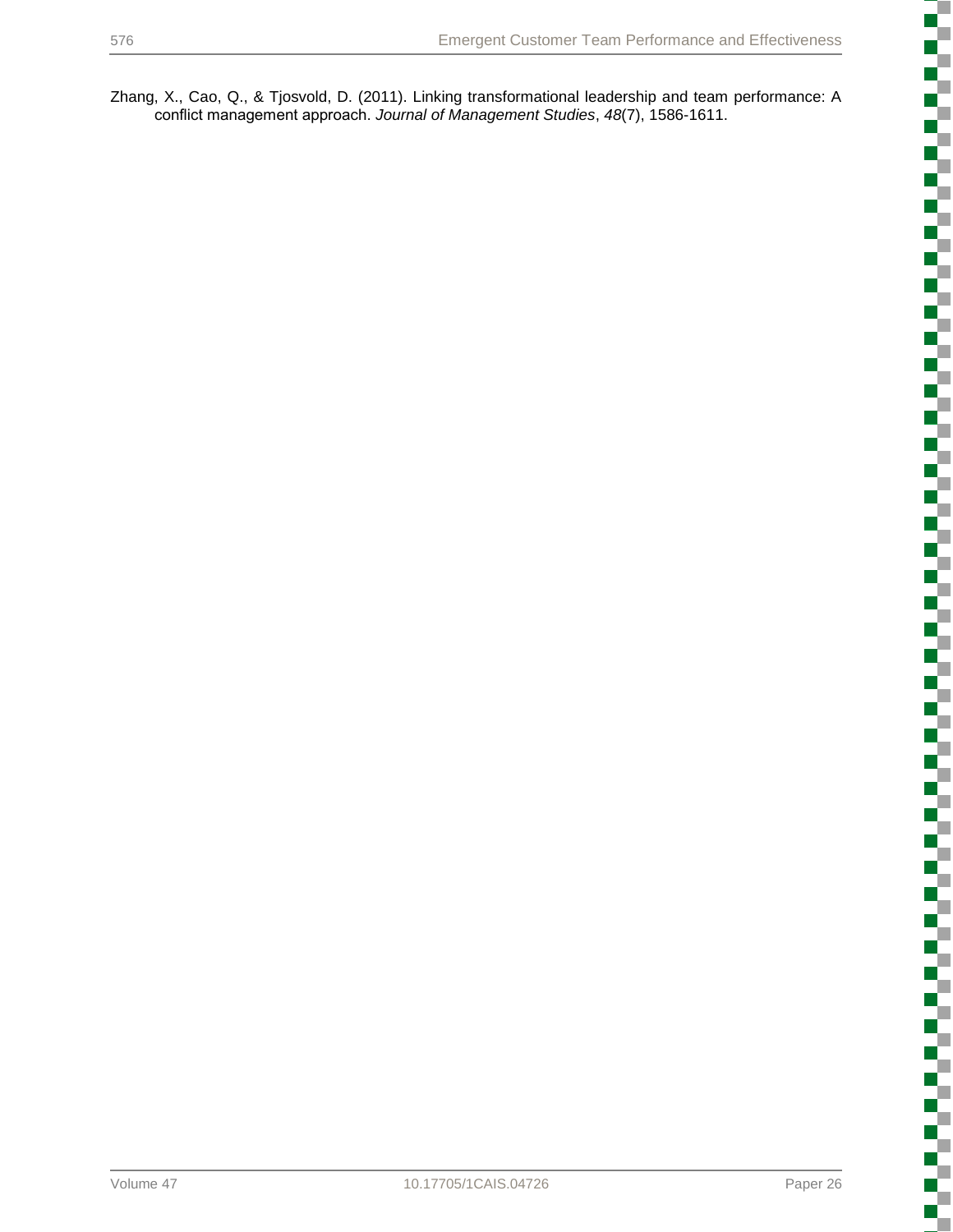## **Appendix: Original Instrument**

Here, we report the original instrument we used in open-ended interviews with customer team members and their manager. We gave the following general directions to the respondents:

- Please answer the questions considering your specific role and experience in the project mentioned by the interviewer.
- Be as deep and clear as possible, and do not hesitate to add any comments you consider pertinent. You do not need to feel pressed by time to complete this interview.
- When asked about "the project", please consider the project mentioned by the interviewer.
- When asked about "your partner", please consider your partner at the contractor's project team.
- When asked about "your team", please consider your teammates at your company's project team.
- Similar interviews may be also performed with business managers, IS/IT managers, system analysts, and programmers from all sides of the project (university, technology supplier, business consultants, etc.).

### **Indicator 1: Eligibility**

Metric 1.1: **Personality** (Person)

- Person1: Are you generally talkative and gregarious?
- Person2: Are you generally organized, conscientious and persistent?
- Person3: Are you generally friendly, tolerant, and forgiving?
- Person4: Are you generally secure, enthusiastic, and stable?
- Person5: Are you generally cultured, curious, and imaginative?

#### Metric 1.2: **Trustworthiness** (Trust)

- Trust1: Should transactions with you be supervised closely?
- Trust2: Do you respect confidentiality of project information?
- Trust3: Is project information received from you trustworthy and relevant?
- Trust4: Do you withhold important project information?

#### Metric 1.3: **Innovativeness and entrepreneurship** (Innov)

- Innov1: To which extent do your ideas, solutions and decisions generally reflect team, company or industry standards or frames of reference?
- Innov2: To which extent are you driven by detail, efficiency, and conformity to rules in the work environment?
- Innov3: Are you more prone to change or stability in the work environment?
- Innov4: To which extent are your ideas, solutions and decisions generally implemented?

#### Metric 1.4: **Expertise and transactive memory** (Expert)

- Expert1: Do you have the requisite expertise for the project?
- Expert2: To which extent can you distinguish between effective and ineffective actions for the project?
- Expert3: Do you have a good mental map of your team's expertise?
- Expert4: Does your expertise mix efficiently with your team's and your partner's?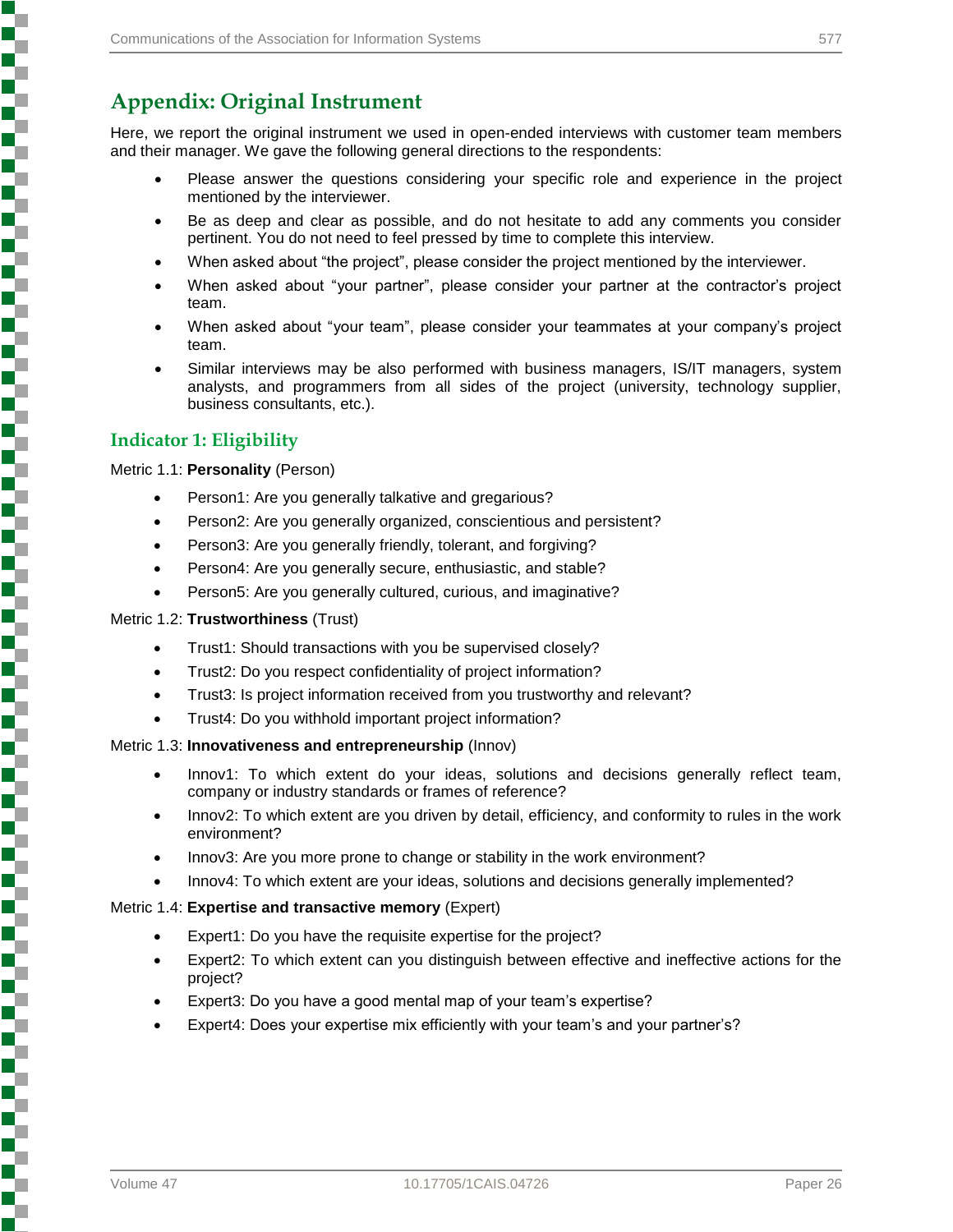## **Indicator 2: Risk-averse Attitude and Social Integration**

#### Metric 2.1: **Strategic enrollment** (RiskStrat)

- RiskStrat1: Do you understand the strategic meaning of the project for your company?
- RiskStrat2: Do you enthusiastically adhere to the project's strategic intent?
- RiskStrat3: Are you ready to undertake the organizational change (if) required?
- RiskStrat4: Do you feel like working in a true team with your partner?

#### Metric 2.2: **Role cherishing** (RiskRole)

- RiskRole1: Can you see the links between the strategic meaning of the project and your role in it?
- RiskRole2: Do you anticipate personal benefits/drawbacks in fulfilling your role in the project?
- RiskRole3: Do you feel responsible for the project's outcomes?
- RiskRole4: Do you feel authoritative in the project?

#### Metric 2.3: **System championing** (RiskSyst)

- RiskSyst1: Do you understand what the system is expected to do?
- RiskSyst2: Do you have a positive attitude towards the system?
- RiskSyst3: Is your attitude towards the system aligned with your team's presumable attitude towards it?
- RiskSyst4: Is your attitude towards the system aligned with your partner's presumable attitude towards it?
- RiskSyst5: Is the workload expected from you humane and technically reasonable?
- RiskSyst6: Is the time available to working with your partner enough for meeting quality and deadlines?

### **Indicator 3: Self-preservation**

#### Metric 3.1: **Goal incongruence** (GoalInc)

- GoalInc1: Do you act out of self-interest when working in the project?
- GoalInc2: Would association with failure in the project have an adverse effect on your chance to advance in the company?

#### Metric 3.2: **Psychological self-justification** (NfPsycho)

- NfPsycho1: Do you repeatedly express support for the project?
- NfPsycho2: Are you extensively involved with the project?
- NfPsycho3: Are you emotionally attached to the project?

#### Metric 3.3: **Social self-justification** (NfSocial)

- NfSocial1: Would abandonment of the project make you "look bad" to others?
- NfSocial2: Do people inside or outside the company view the project as your "baby"?

#### Metric 3.4: **Sunk cost effect** (SCostEff)

- SCostEff1: Do you refer to your own past investments in the project as a reason to continue in/with it?
- SCostEff2: Do you feel that a great deal of time, money and other resources was already invested in the project, and that this would be a reason to continue in/with it?

#### Metric 3.5: **Completion effect** (ComplEff)

- ComplEff1: Do you argue that you have gone too far to quit the project?
- ComplEff2: Do you argue that you are too close to the end to quit the project?

t

į

ŝ

₹

l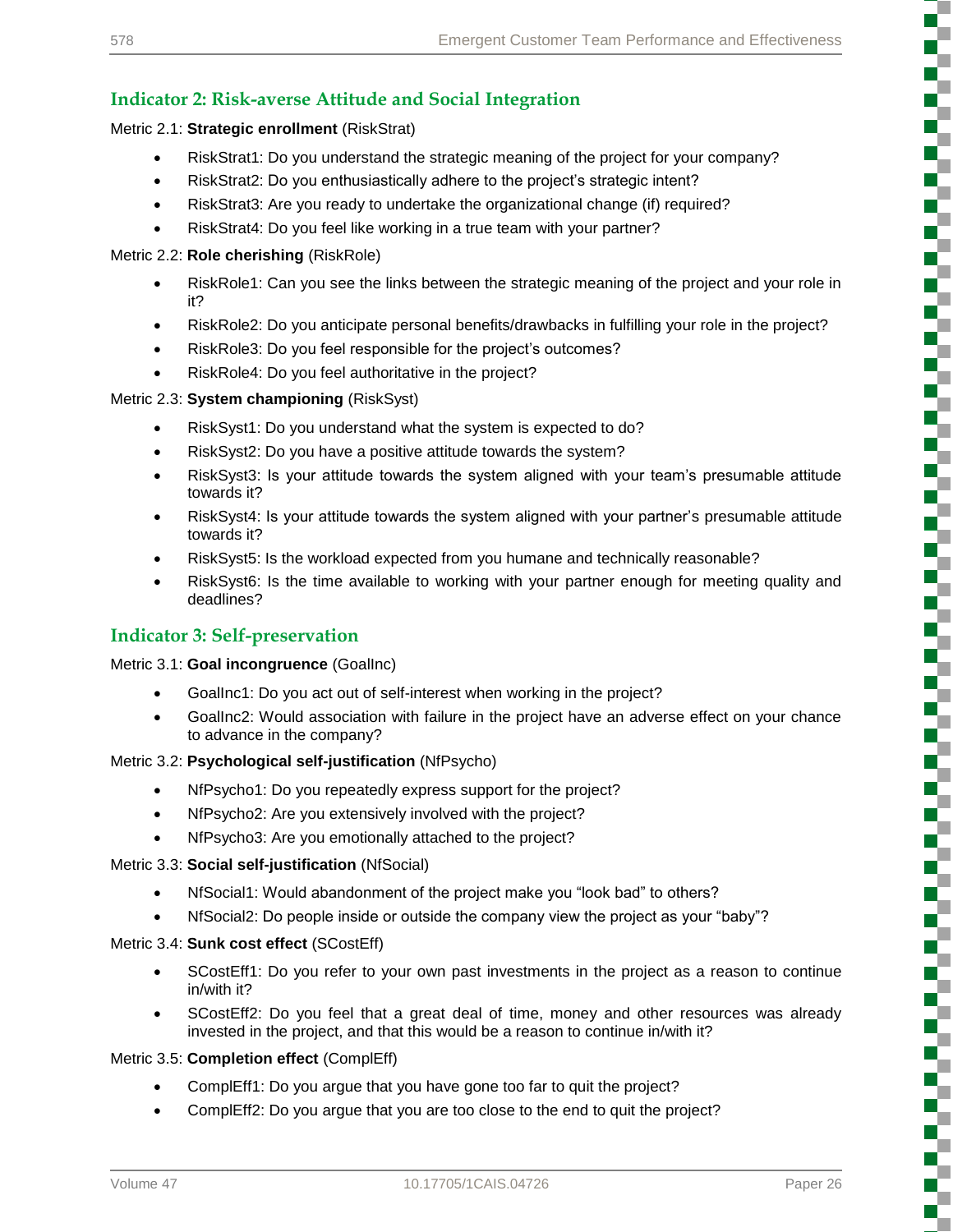#### Metric 4.1: **Contractual relationship** (Contract)

- Contract1: Do you understand what the relationship with your partner is all about?
- Contract2: Do you understand what the specific outcomes expected from the relationship with your partner are?
- Contract3: Does informal information have a place in the professional relationship with your partner?

#### Metric 4.2: **Relationship monitoring** (Monitor)

- Monitor1: Do you have a clear picture on the ongoing relationship with your partner?
- Monitor2: Is it easy and pleasurable to work and monitor the relationship with your partner?
- Monitor3: Is it likely easy and pleasurable to work and monitor the relationship with you?
- Monitor4: Does work with your partner flow smoothly along the timeline?

#### Metric 4.3: **Opportunism and information asymmetry** (OppAsym)

- OppAsym1: Do you conceal negative information from your partner or from top layers in the project/company?
- OppAsym2: Do you distort negative information when reporting to your partner or to upper management?
- OppAsym3: Do you take personal advantage of information in the project?
- OppAsym4: Do you withhold potentially useful information that is not explicitly asked for in the project?

#### **Indicator 5: Interpersonal Effectiveness**

#### Metric 5.1: **Organizational proxy** (Proxy)

Ŧ

- Proxy1: Do you facilitate your partner's learning about your company's business?
- Proxy2: Do you facilitate your partner's learning about your company's business needs?
- Proxy3: Do you facilitate your partner's learning about your company's technology needs?
- Proxy4: Are you prone to contributing (proactively and reactively) with your expertise in the project?

#### Metric 5.2: **Collaborative elaboration** (CollElab)

- CollElab1: To which extent do you ask about the others' unstated reactions to ideas?
- CollElab2: To which extent do you use multiple ways to describe an idea?
- CollElab3: To which extent do you identify differences that are not obvious to the others?
- CollElab4: To which extent do you focus on understanding or achieving the others' personal goals?
- CollElab5: To which extent do you generate alternatives that meet shared goals of your team and your partner's?
- CollElab6: To which extent do you compare alternatives to fallback positions?

#### Metric 5.3: **Customer learning** (CustLearn)

- CustLearn1: To which extent does a business dialogue reorient your thinking about requirements?
- CustLearn2: To which extent does a business dialogue question your preconceptions about requirements?
- CustLearn3: To which extent does a business dialogue expand your scope of thinking about requirements?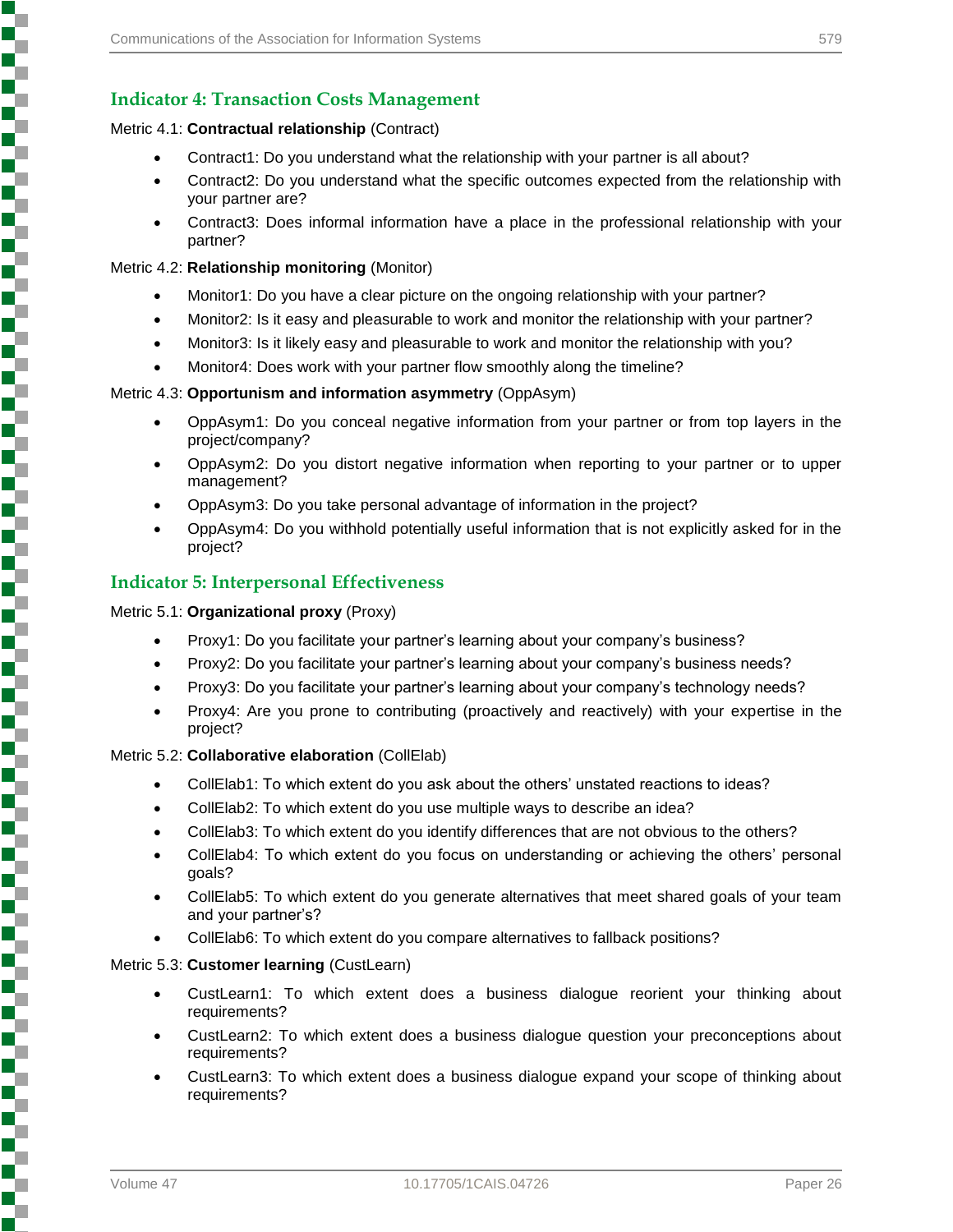3

S

š

Ş

į

₽

Š

Ş

 CustLearn4: To which extent can a business dialogue change your attitude and behavior in the project?

#### Metric 5.4: **Customer communication and leadership** (CustComm)

- CustComm1: Do you communicate clearly, accurately and in appropriate time with your partner?
- CustComm2: Are you sensitive to your partner's present needs?
- CustComm3: Do you pay attention to what your partner says?
- CustComm4: Do you deal effectively with your partner?
- CustComm5: Are you a good listener to your partner?
- CustComm6: Do you generally say the right thing at the right time to your partner?

### **Indicator 6: Prospect**

#### Metric 6.1: **Cooperative interdependence** (Balance)

- Balance1: To which extent do you meet project obligations that directly relate to others?
- Balance2: What is the stake of the total customization effort that you feel responsible for?

#### Metric 6.2: **Partnership propensity** (ProPart)

- ProPart1: Are you satisfied with your interpersonal performance in the project?
- ProPart2: Do you repute your action towards your partner as of genuine business partnership?
- ProPart3: To which extent friendship is an attribute of the relationship with your partner?
- ProPart4: To which extent quality of working life is an attribute of the relationship with your partner?
- ProPart5: Are you prone to building a mutually beneficial (win-win) professional history with your partner?
- ProPart6: Is it likely that you will choose to work with your partner again in a similar customerdeveloper contract?
- ProPart7: Is it likely that your partner will choose to work with you again in a similar customerdeveloper contract?

## **Interviewee's Profile**

Age:

Gender:

Company:

Role in the company:

Role in the project:

Months of IS/IT professional experience (before the project):

Months in the company (before the project):

Months in the project:

Months in the role (during the project):

Size of your team (customer team):

Size of your partner's team (external team):

Main form of interaction with professionals from the external team:

Months interacting with professionals from the external team:

Frequency of interaction with professionals from the external team: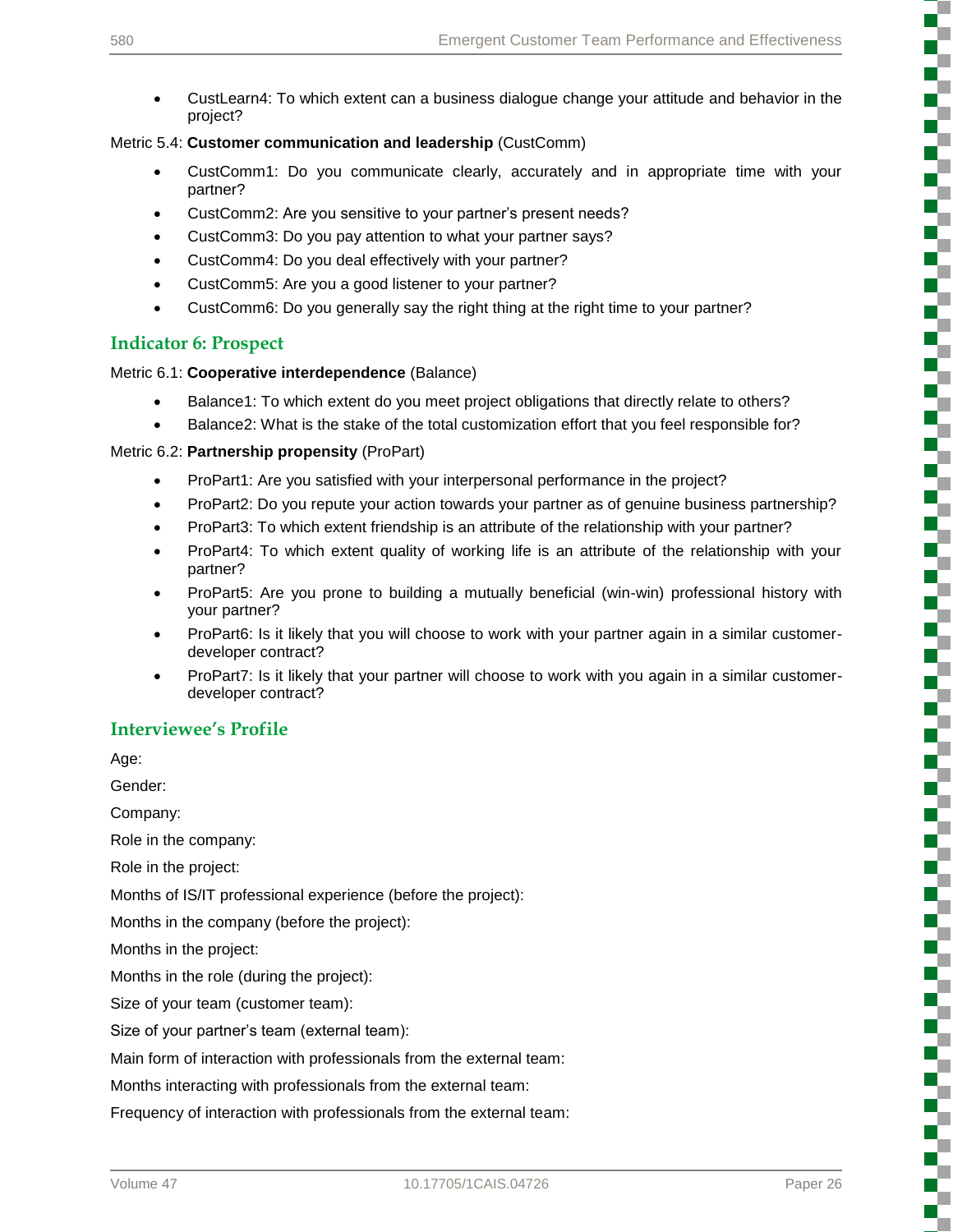## **Additional Notes**

Š

,我们的一个人,我们的一个人,我们的一个人,我们的一个人,我们的一个人,我们的一个人,我们的一个人,我们的一个人,我们的一个人,我们的一个人,我们的一个人,我们

J,

We used this section to enter any additional notes.

(The interviewer then gave the interviewee the opportunity to add any comment about the topics of the conversation.)